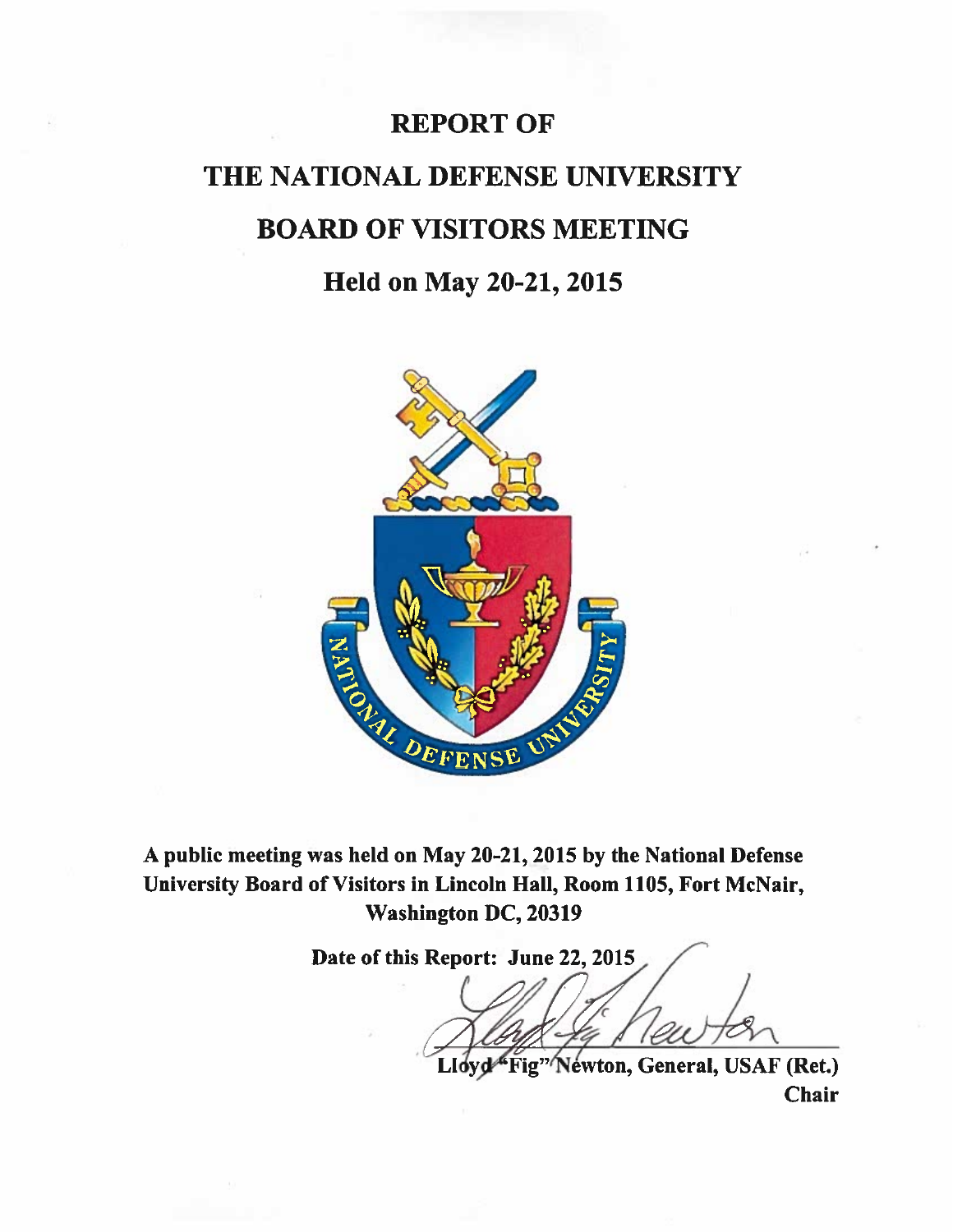#### **Minutes of the National Defense University Board of Visitors Meeting May 20-21, 2015**

#### **Meeting Summary**



The National Defense University Board of Visitors (NDU/BOV) met at National Defense University, Fort Lesley J. McNair in Washington, DC on 20 and 21 May 2015. The attendance rosters and the agenda are attached in Appendix A and Appendix B, respectively. This meeting covered curriculum, climate survey, new Middles States Standards, talent management, and program review, focusing on the top 10 Areas of Opportunity.

**Wednesday, May 20, 2015 (Day One)**

**1200 Call to Order Dr. Brenda Roth, Designated Federal Officer**

**Dr. Roth**: Good Afternoon. I am Brenda Roth, the Designated Federal Official for the Board of Visitors of National Defense University. The National Defense University Board of Visitors is hereby called to order in accordance with the provisions of Public Law 92-463. This meeting is open to the public until 1630 this afternoon. Tomorrow the open portion of this session of the BOV is from 0800 to 1115.

**\_\_\_\_\_\_\_\_\_\_\_\_\_\_\_\_\_\_\_\_\_\_\_\_\_\_\_\_\_\_\_\_\_\_\_\_\_\_\_\_\_\_\_\_\_\_\_\_\_\_\_\_\_\_\_\_\_\_\_\_\_\_\_\_\_\_\_\_\_\_\_\_\_\_\_\_**

NDU's Board of Visitors is chartered under the authority of the Secretary of Defense to provide "independent advice and recommendations on the overall management and governance of NDU in achieving its mission." NDU's Senior Leaders are present to answer questions or to clarify information as well as to listen to the Board's recommendations.

With that I turn the floor over to General Newton.

\_\_\_\_\_\_\_\_\_\_\_\_\_\_\_\_\_\_\_\_\_\_\_\_\_\_\_\_\_\_\_\_\_\_\_\_\_\_\_\_\_\_\_\_\_\_\_\_\_\_\_\_\_\_\_\_\_\_\_\_\_\_\_\_\_\_\_\_\_\_\_\_\_\_\_\_\_\_ **1200-1215 Administrative Notes Dr. Roth; General Lloyd "Fig" (DFO Comments/Overview of Agenda) Newton, USAF (Retired), BOV Chair** 

**General Newton**: Glad to see my colleagues around the table again for what will be an exciting afternoon. Sure is great to see the President again, the last time we saw him he was just getting started, as well as hearing and seeing what we have to do. It's a rather full agenda. There are times when I have to pretend to be the bad guy and we are going to take breaks more often than we normally do.

\_\_\_\_\_\_\_\_\_\_\_\_\_\_\_\_\_\_\_\_\_\_\_\_\_\_\_\_\_\_\_\_\_\_\_\_\_\_\_\_\_\_\_\_\_\_\_\_\_\_\_\_\_\_\_\_\_\_\_\_\_\_\_\_\_\_\_\_\_\_\_\_\_\_\_\_\_\_

At this time I will turn to General Padilla and have him share some thoughts with us.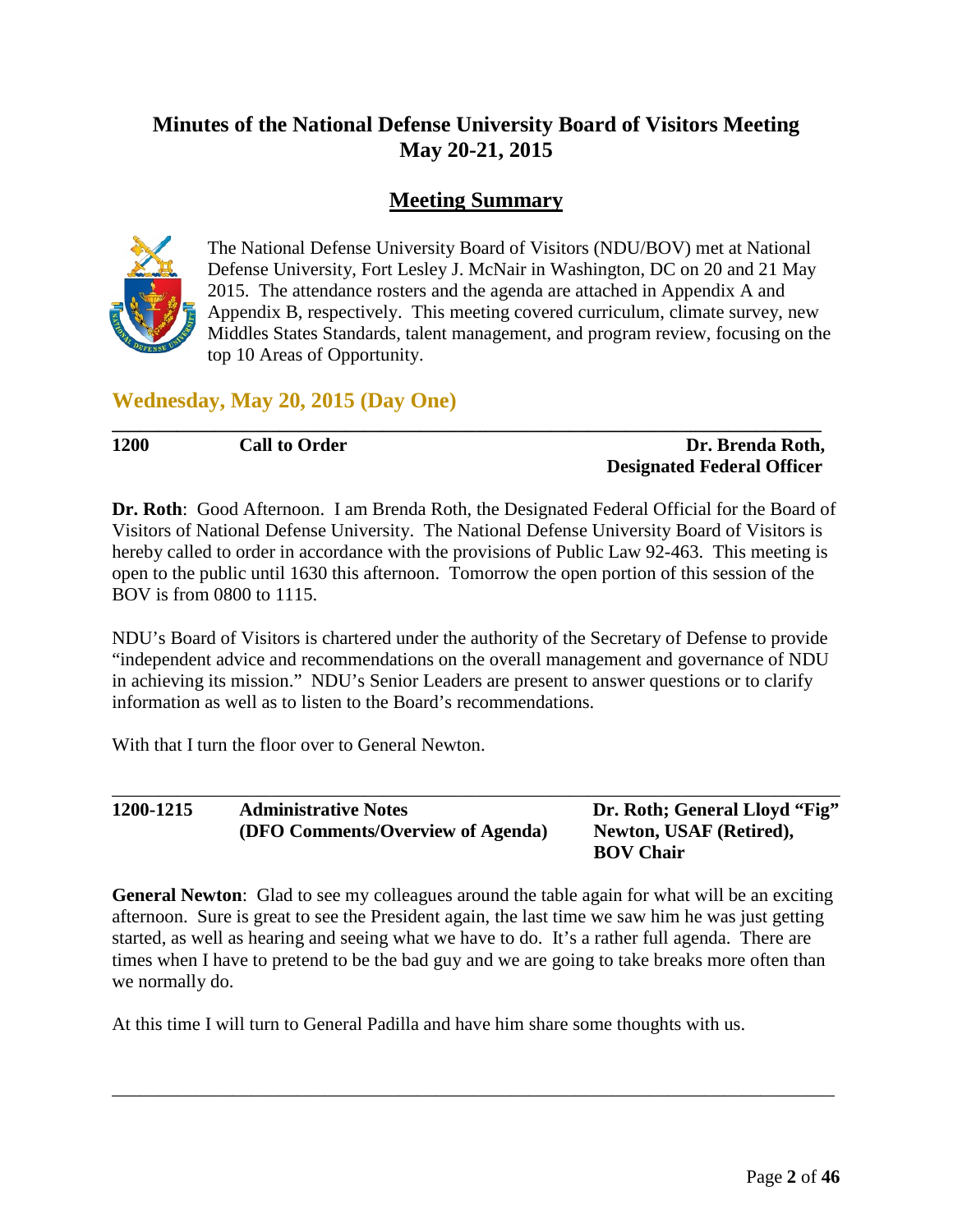#### **1215-1245 State of the University Address MajGen Frederick M. Padilla, USMC**

### **National Defense University President**

**MajGen Padilla:** I want to emphasize that Lieutenant General Waldhauser intended to be with us today, but he was called away on official business. He will try to be here tomorrow.

I audited the last BOV meeting and it was a pleasure for me to attend. The last six months have been dynamic and we will discuss that later today.

*(See text of speech at Appendix C)* 

**General Newton:** We'll take any questions later; are there any comments now? General, you have not been standing still, this is great work. You're working hard to stay on the right track.

| 1245-1330 | <b>Assessment of AY 2014-15 Curriculum</b> | Dr. John W. Yaeger |
|-----------|--------------------------------------------|--------------------|
|           |                                            | <b>Provost</b>     |

**Dr. Yaeger:** Welcome. I'll report on where we are now, as well as our assessment and changes for next year. We're doing some really exciting things. Last year, we established a Blackboard site for student access before they arrived. It was loaded with recommended readings. We don't know if they actually read any of them. This year there will be only one required reading: the *U.S. Constitution*. We're also getting a sense of where the students are with their writing so we know how much help they will need. This year we were too late with that assessment.

The DJ-7 recommended moving electives to Phase 2 next year. A review team from our peer institutions said that we are meeting the guidelines of the Chairman's intent, but they were worried about the pace for the students. That was well-founded advice as we went through the curriculum.

We assessed student product, held mid- and end-of-phase focus groups; the NDU President held open door sessions. Our own assessment noted the uneven pace. In AY 14-15, cramming the core into the first six weeks disrupted the tempo, removed time from the core curriculum, and disrupted flow. It distracted from the unique attributes of each college. Improvements to AY 15-16 curriculum look promising. Faculty can regain control of the curriculum. There will be enough time for the core; we won't have to pack the entire JPME II program into 6 weeks. This will allow the components to play to their strengths.

We had a university team that actually did the assessment and planning for the year. I'm going to put one of the team members on the spot. I have no idea what he is going to say here. Let me introduce Dr. Mark Clodfelter from the National War College.

**Dr. Clodfelder:** I'm Mark Clodfelder, the NDU Faculty Advisory Council Rep from National War College.

*(See text of remarks at Appendix D)*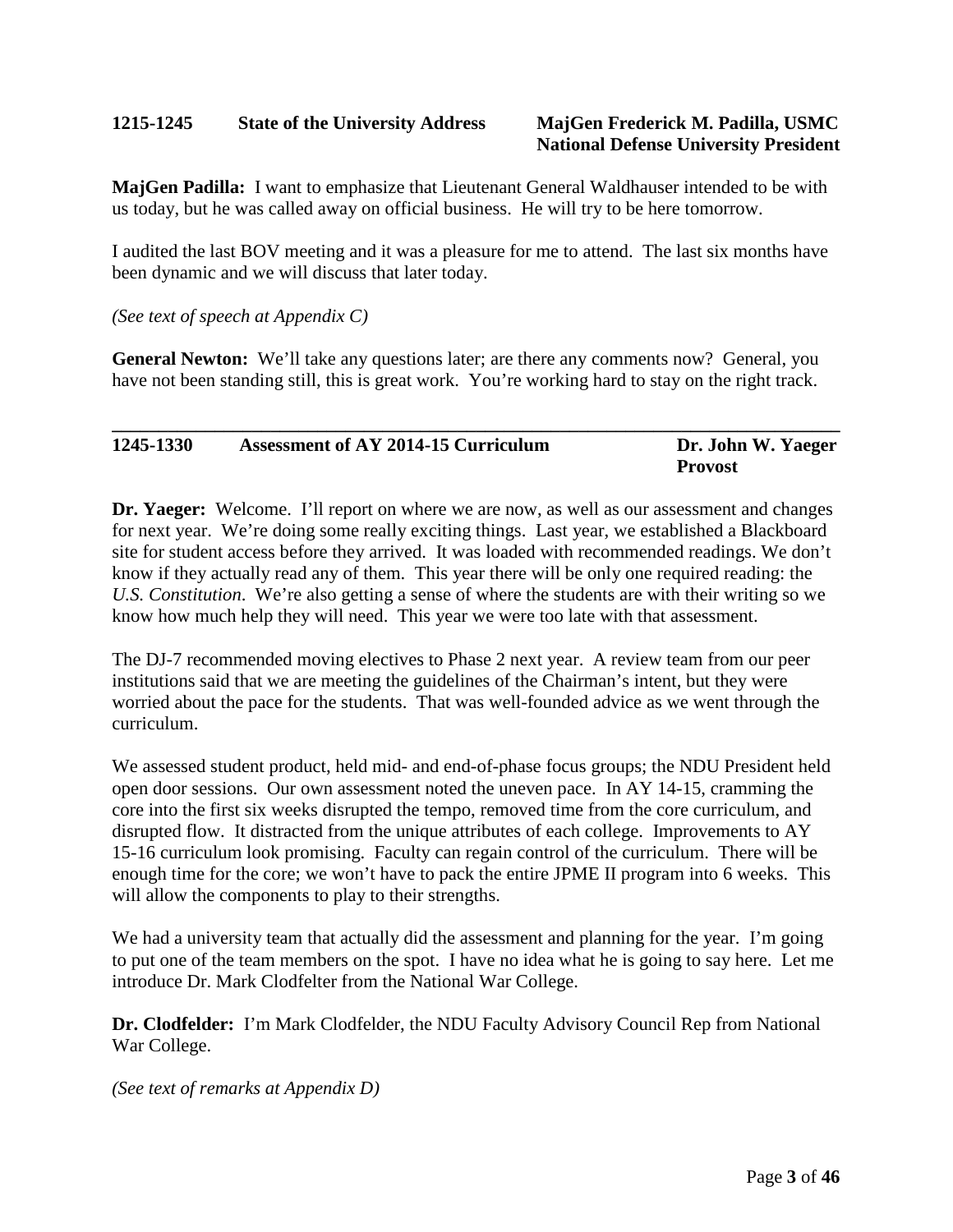**Dr. Yaeger:** In the core curriculum, we found we had bit off more than we could chew in six weeks, so we have extended it out. There will be time in the curriculum for students to start preparing for their research earlier. This year, the elective objective was to help career development with a focus on the students' follow-on assignment. Next year the electives will be arranged to help with the research project. We have a pilot program with PACOM focusing on their areas of interest. EUCOM and STRATCOM want one too, so next year's electives will play to that. We'll have courses on WMD, and European Command topics. The iCollege has a JPME, 2-credit, cyber pilot program. The intent is to help them with their capstone projects and have some exercises, same thing they have done in the past. During lunch times we have invited representatives from Combatant Commands, other agencies, etc. to help them know what to expect after NDU. Questions?

**General Newton:** Okay, questions?

**Ms. Leong-Hong:** I am very interested in the cyber piece. How is that integrated into the iCollege and JPME structure?

**RADM Hamby:** We're piloting it with one seminar this fall. We're keeping enrollment at 12- 16 to maintain quality. We'll be leveraging many current courses and skills from other colleges. The JPME requirements will be an integrated piece. Students will be able to answer, "How do we do operationalize cyber for strategic impact?" This is directly meeting a request from Cyber Command. We've had good leeway from the J-7 for waivers for faculty composition, though we're unlikely to need them. The program meets the OPMEP requirements from the beginning. We plan on two seminars next year, a threshold we'll keep as long as our manpower is capped.

**Ms. Leong-Hong:** This is very exciting. Cyber is a pervasive element in warfare, I'm glad there is now a focus on it. Is it threaded through the other colleges?

**RADM Hamby:** The pilot students are not just from the tech world, they include combat people. We think it must be addressed holistically. IRMC is developing a 5-year plan on synchronizing cyber across not just NDU but all military education. We can't afford either redundancy or gaps. NDU will lay out the map of what is available but will synchronize it.

**Dr. Yaeger:** Cyber education is uneven across all military education. We want to share best practices, starting with a small number of military members this year, 8 or 9, and then expand from there.

**RADM Hamby:** Several services are looking at sending some civilians; we're also getting interagency interest and interest from the United Kingdom.

**Ms. Leong-Hong:** Is it cost-reimbursable?

**RADM Hamby:** Yes, for international and non-DoD participants.

**BG Cosentino:** At the War College, the cyber domain is part of the whole curriculum, a tool the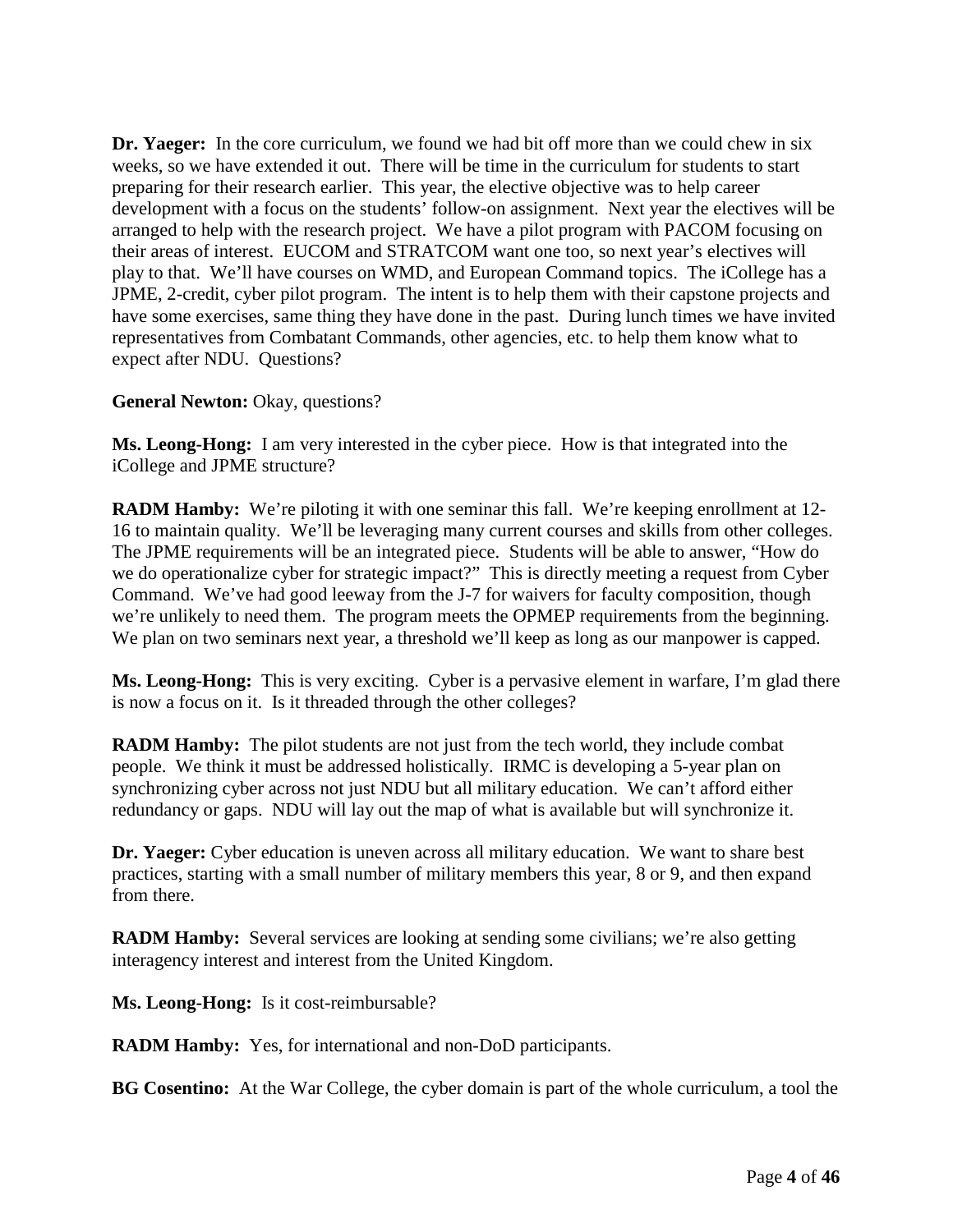students have to use. I don't expect to see separate cyber courses popping up other than electives.

**Dr. Yaeger:** We're planning to stick to this curriculum framework for another two years; then we'll look at three years of data to make adjustments.

**General Newton:** Questions?

**CAPT Fraser:** Is there any way of testing students' writing before they enter the program? Any risk of losing talent if we screen out the somewhat-deficient?

**Dr. Yaeger:** We don't have that option. The students from the services are board-selected and/or their handlers decide who comes, so we get what we get. It's the same with the international students. Our emphasis is on developing future leaders, as compared to developing future writers. An example of where we can be selective is the Scholars program; they have to apply, and we can require a writing sample. By and large for NWC and ES and parts of CISA, we don't have that option.

**RADM Smith:** At JFSC we try to make the students successful, help them succeed. For our JAWS program we do a baseline assessment, so we know what has to be done.

**General Newton:** I think that's a great approach though. Others may be indifferent, but to me, writing is just one of them. So writing is just one part of that. If you eliminated them before they got here, you would eliminate people with key strengths.

**Dr. Bell:** At Ft Bragg, our international students may not have the same culture as we do on things like the use of evidence, logic and reasoning.

**VADM Crea:** John, when you said electives shifted from Phase 3 to Phase 2, did that show how electives are tied closely to the capstone project?

**Dr. Yaeger:** The capstone project isn't necessarily tied to their next tour. Ideally, instead of focusing only on Phase 3, it's the entire time. If someone is really interested in PACOM or EUCOM, they may very well be getting their superstar.

**MajGen Padilla:** We found that what we thought would work didn't; students really don't know what their follow-on assignment will be. Also, preparing for your immediate follow-on is not really what we're trying to do here; instead, it is to prepare strategic thinkers so they can brief the Director of the Joint Staff. We have a student in the PACOM program and they are going to be studying something anyway, why don't they study something of value to a PACOM commander? And that service has to send someone and that's between the service and the Combatant Command. That's the reason the electives were in the last stage to begin with, and that's the way the student prepares for not only their next assignment, but the one after that, and the one after that.

**Dr. Yaeger:** Let me clarify. They have the opportunity to take an elective that will help them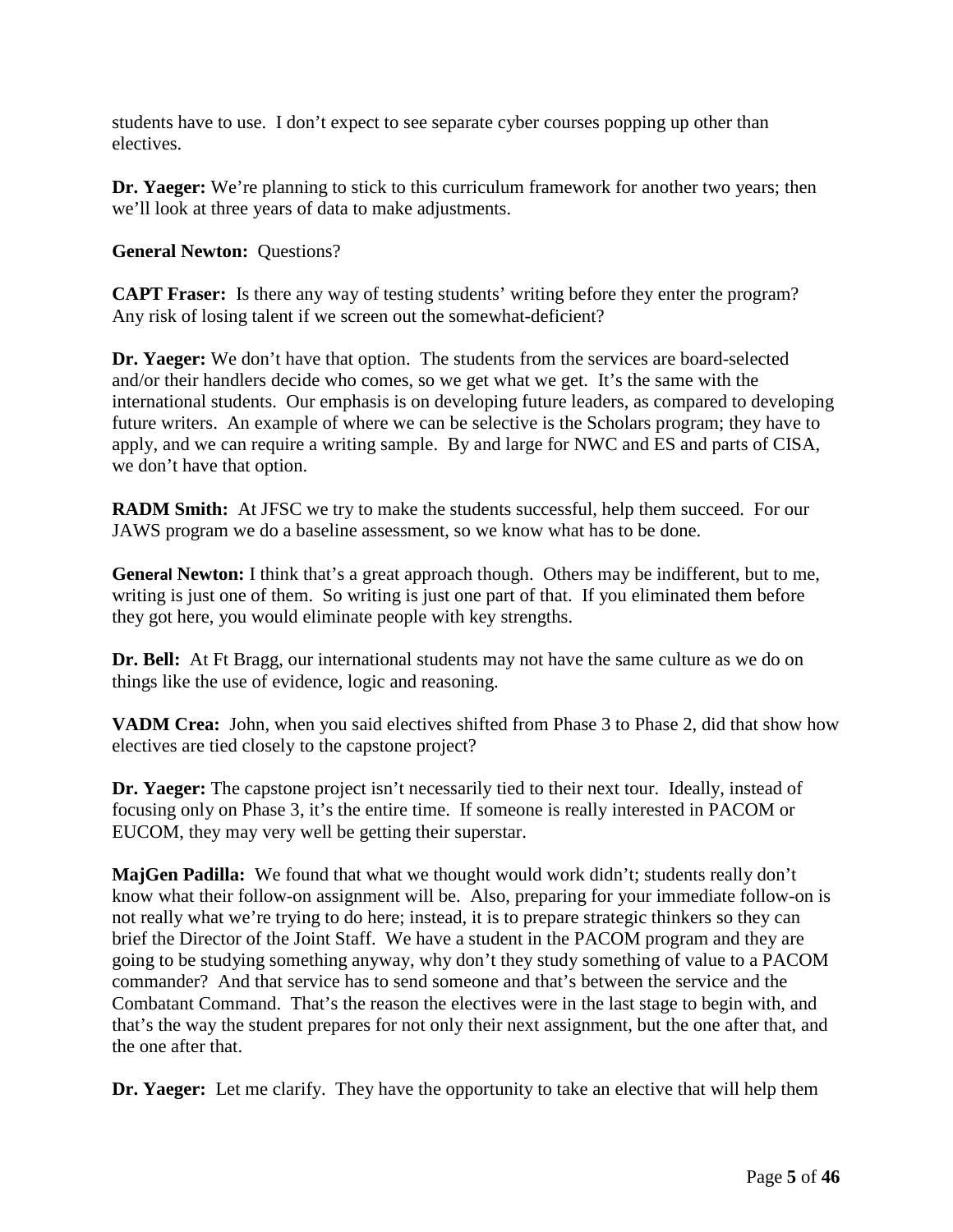with their next assignment, but if this is the only time in their career that they can learn about cyber, etc., we want them to have that choice.

**BrigGen Gorry:** Other benefits of the electives are to give the students more exposure to other colleges within the university and include them in the ISP [Individualized Student Program]. It also enables us to link with the core course and allows that to happen. Several students have said this would have been helpful 3 months ago. I'm working very hard to look at where in the cycle we want our courses to line up.

**Dr. Yaeger:** I have to say our faculty has done a tremendous job to look at the electives and they really came through and did a great job. When you meet with the students tomorrow, you can see if there's proof of what I just said.

**VADM Crea:** Does it impact the capstone project as well? How would students select the capstone project and focus on it, instead of doing individual research.

**Dr. Yaeger:** How we come up with what we want the students to do their research project on. Early on in the September timeframe they will have individual student time set aside that they can work this project. When they come back from the holiday break in the January timeframe, there are university options available. I expect next year to see an increase in thesis projects across the university.

**General Newton:** When will you be sending information to the students for next year?

**Dr. Yaeger:** We're sending it out now, knowing that there are still going to be a couple of students that find out on Friday that they have to report to NDU on Monday. Some agencies won't identify their students into the June-July timeframe.

**General Newton:** Any questions or comments? Okay, should we move into the Climate Survey?

**\_\_\_\_\_\_\_\_\_\_\_\_\_\_\_\_\_\_\_\_\_\_\_\_\_\_\_\_\_\_\_\_\_\_\_\_\_\_\_\_\_\_\_\_\_\_\_\_\_\_\_\_\_\_\_\_\_\_\_\_\_\_\_\_\_\_\_\_\_\_\_\_\_\_\_\_\_\_**

#### **1330-1400 Climate Survey Dr. Joel Farrell, Director**

## **Institutional Research**

**Dr.** Farrell: I'll give you a brief overview of the preliminary results. We just closed this year's survey. We had a much shorter survey this year. We had a 54% response rate this year compared to 36% last year. That is a significant difference over last year's response rate – tremendous increase. We hope to have the final results out by November. I'll address the key areas where we were hit hardest last year. First, morale. The trend is back up, after going down for several years. There is a shift in response pattern more toward the middle. Second, University leadership. It took a dip last year, but is back up this year to previous levels. We can discuss environmental factors for each year later. The profile shift here is the same as with morale. We're glad to see the trend, but there is work to do. Third, decision-making. It is still below the midpoint, but closer to it than before. The profile breakdown is similar to the others. We added a new question this year: is NDU headed in a positive direction? 60+% think it is. It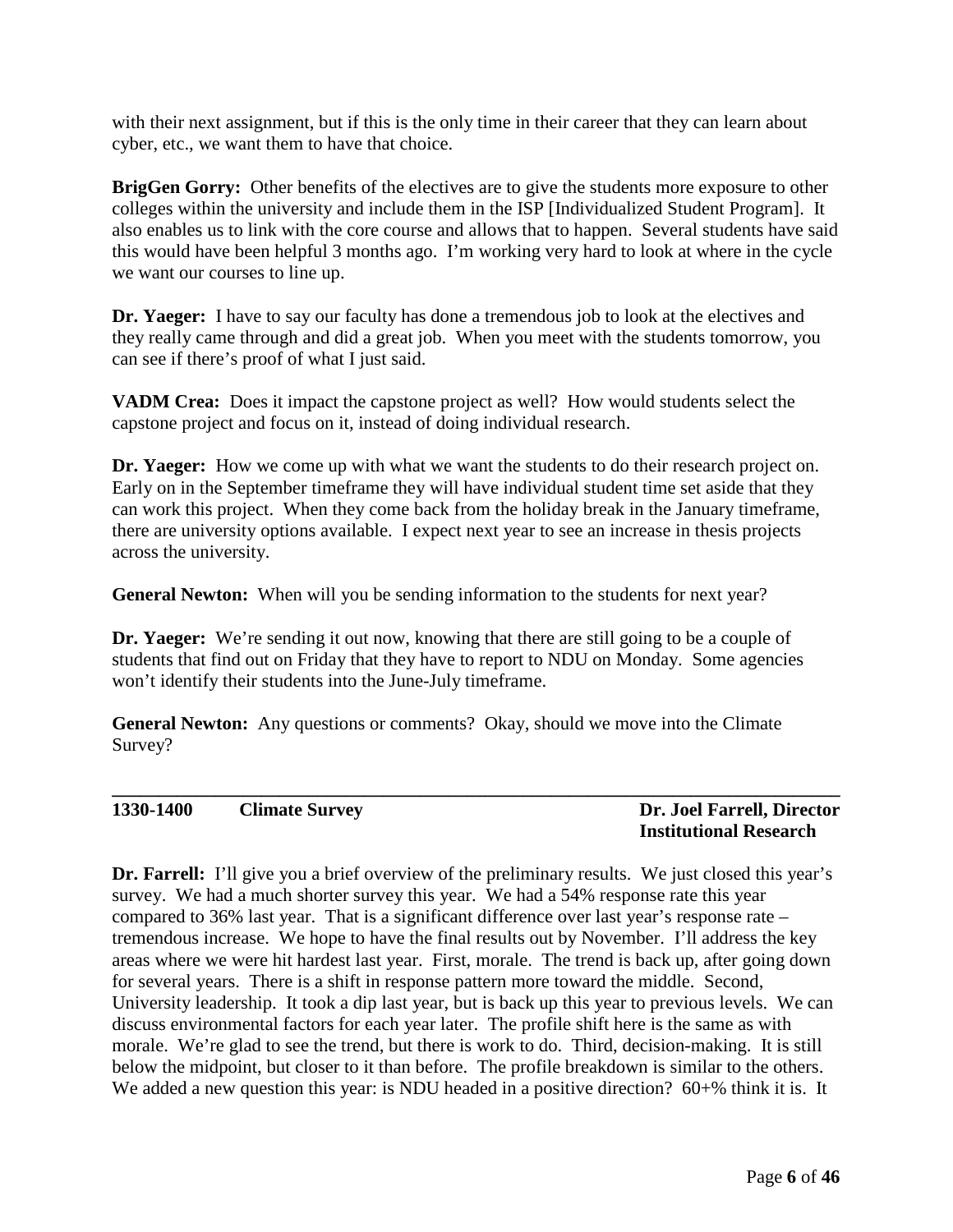is the 25% in the middle that doesn't agree or disagree. That's my speech; any questions?

**Mr. Raymond:** I'm glad to hear that positive direction is increasing. Is there any data that supports faculty understanding of initiatives at NDU, because that can contribute to that change?

**Dr. Farrell:** There is faculty involvement in this whole assessment process, talent management reviews, curriculum planning, etc. Dr. Yaeger is there anything else you want to add?

**Dr. Yaeger:** No, we will go through that tomorrow.

**MajGen Padilla:** This is the first cut, we don't have the full report yet. There are some good indicators, reasons to feel encouraged, but you're right. There is going to be some update no matter what. To use a sports analogy, we've got to keep our foot on the gas, look across the university, and make sure everyone is informed about where we are going and what we are doing and make sure we are all going in the same direction. We are going to continue doing those things that got us here and keep reinforcing that.

**Dr. Farrell:** There is a lot of qualitative analysis yet to be done. There were over 300 comments on what NDU should do to improve. It will take a while to analyze all of them. There are also the environmental factors: We got our new mission statement in 2012, the NDU-P retired and we got our first budget hit. The next year was the furlough, and that's when the survey hit. In 2014, we had all the turmoil of the JET.

**BG Cosentino:** Not every decision is 100% popular, but there has been a real effort to make things transparent and work commonly across the university, and sit down and work toward the objective collaboratively, and some are still, -- but it's nice it's down where we are having a turn on the morale.

**General Newton:** Has any information gotten out to the broader population?

**Dr. Farrell:** No, not yet. We briefed the senior leaders earlier this week.

**VADM Crea:** What about the 50% who didn't respond? It would be nice to have them. Why was the 2012 participation so high, and is there any way to get it back to that rate?

**MajGen Padilla:** There is concern about tracing a response or a comment back to the individual. We're going to look at making sure there is no perception of tracking. The issue is how to get some demographics without compromising the individual. Options include using an outside entity to do the survey.

**RADM Smith:** We need to have a timely response to surveys or people will balk at taking the next one; at the same time, you lose your voice in the process if you don't fill it out. We are saturated with surveys, how do we balance that? Getting faster with our response, so they at least understand that their comments make a difference.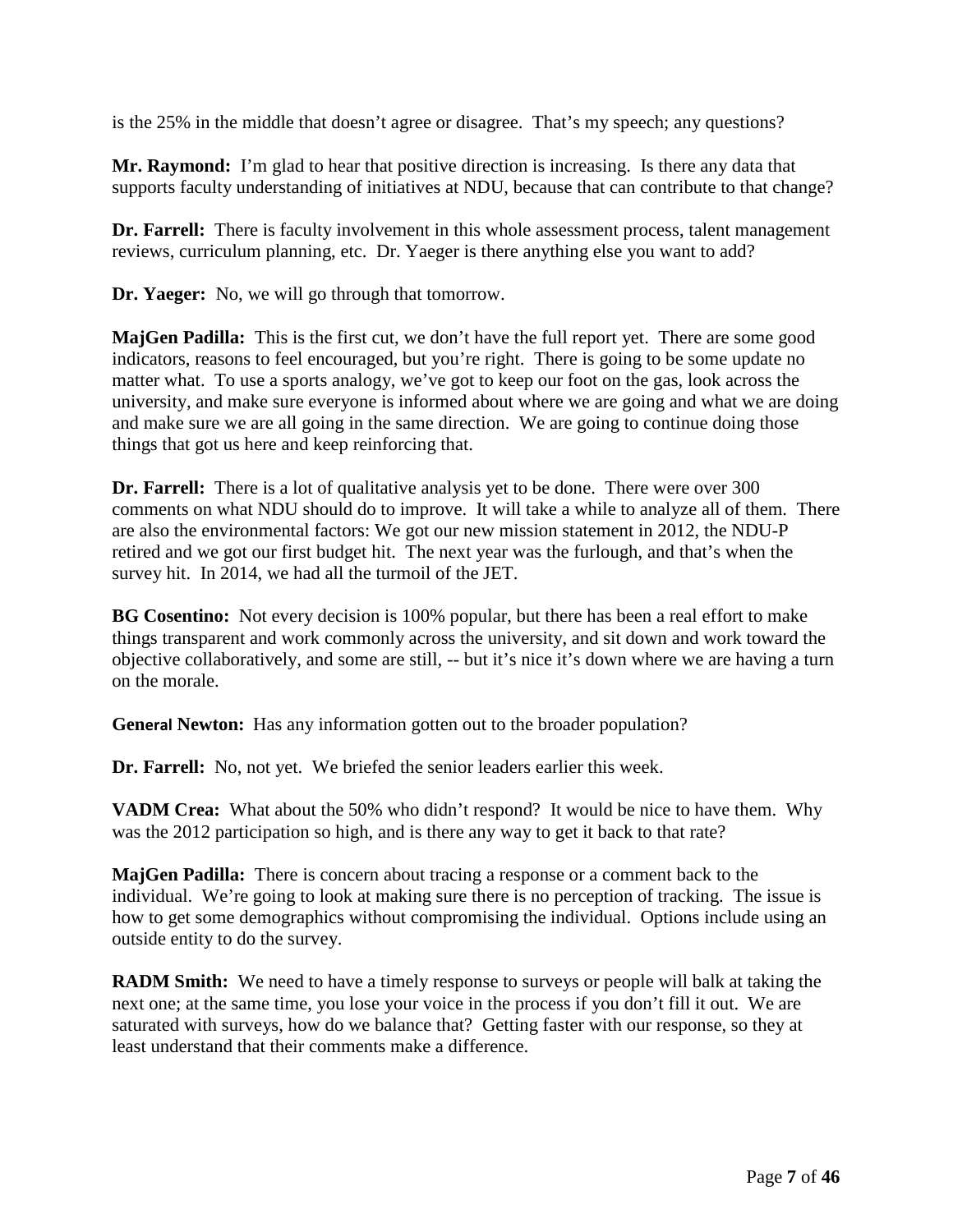**RADM Hamby:** One of the first things we did when I came in to the iCollege, is to have an offsite to bring everyone together. They did not see the timeliness of the analysis and did not see the results. We launched 6 different surveys since last year, and had increased responses. It's important to not burn the source.

**Mr. Doan:** A word of caution: it's great to measure things, but when you shift measuring things, you need to know what these mean. The real nut to crack is, is everyone united in pursuit of a common goal? Some of the best corporations in the world would score almost zero on your metric. For example, Apple is a highly successful organization and would score zero on communication and transparency.

**Dr. Yaeger:** Yes, we need to be responsive, but we also need time to analyze results. 2012 was the first time we did this survey. We want to put out to the university that this is what we are going to do. We have a timeline to analyze and get it out there.

**Dr. Watson:** Do we know what it takes to achieve high morale, given the diversity of the University? What is the outcome benchmark? What work environment characteristics do people need in order to get a high score? With students, you're never going to make everyone happy.

General Newton: In other words, what you are asking is, what is success here?

**Dr. Watson:** What are truly the characteristics that people need in order to score high? If you are not having discussions to find that out, you are never going to get high marks. So you are not setting yourself up to the community.

**General Newton:** Thank you, good stuff. As we continue to move down the road, they will find the real path. OK, I said we were going to take more breaks, so let's take one of those. 10 minutes.

\_\_\_\_\_\_\_\_\_\_\_\_\_\_\_\_\_\_\_\_\_\_\_\_\_\_\_\_\_\_\_\_\_\_\_\_\_\_\_\_\_\_\_\_\_\_\_\_\_\_\_\_\_\_\_\_\_\_\_\_\_\_\_\_\_\_\_\_\_\_\_\_\_\_\_\_\_\_

#### **1400-1415 BREAK (actually 1330-1345)**

**General Newton:** Ok, let's go ahead and get started.

#### **\_\_\_\_\_\_\_\_\_\_\_\_\_\_\_\_\_\_\_\_\_\_\_\_\_\_\_\_\_\_\_\_\_\_\_\_\_\_\_\_\_\_\_\_\_\_\_\_\_\_\_\_\_\_\_\_\_\_\_\_\_\_\_\_\_\_\_\_\_\_\_\_\_\_\_\_\_\_** 1415-1445 Middle States Commission Dr. Roth/Dr. Yaeger **(Progress Report/New Standards)**

**General Newton:** First a couple of comments. I want to do something a little bit different because we've been so good and gotten ahead. I want to open it up to the public comments. If you have a question you would like to ask, you'll have about 10 minutes toward the end. Also, Board members please speak into your mic so our guests in the back and our recorders can hear you.

**Dr. Yaeger:** Middle States agreed last fall on new standards. We have a few years to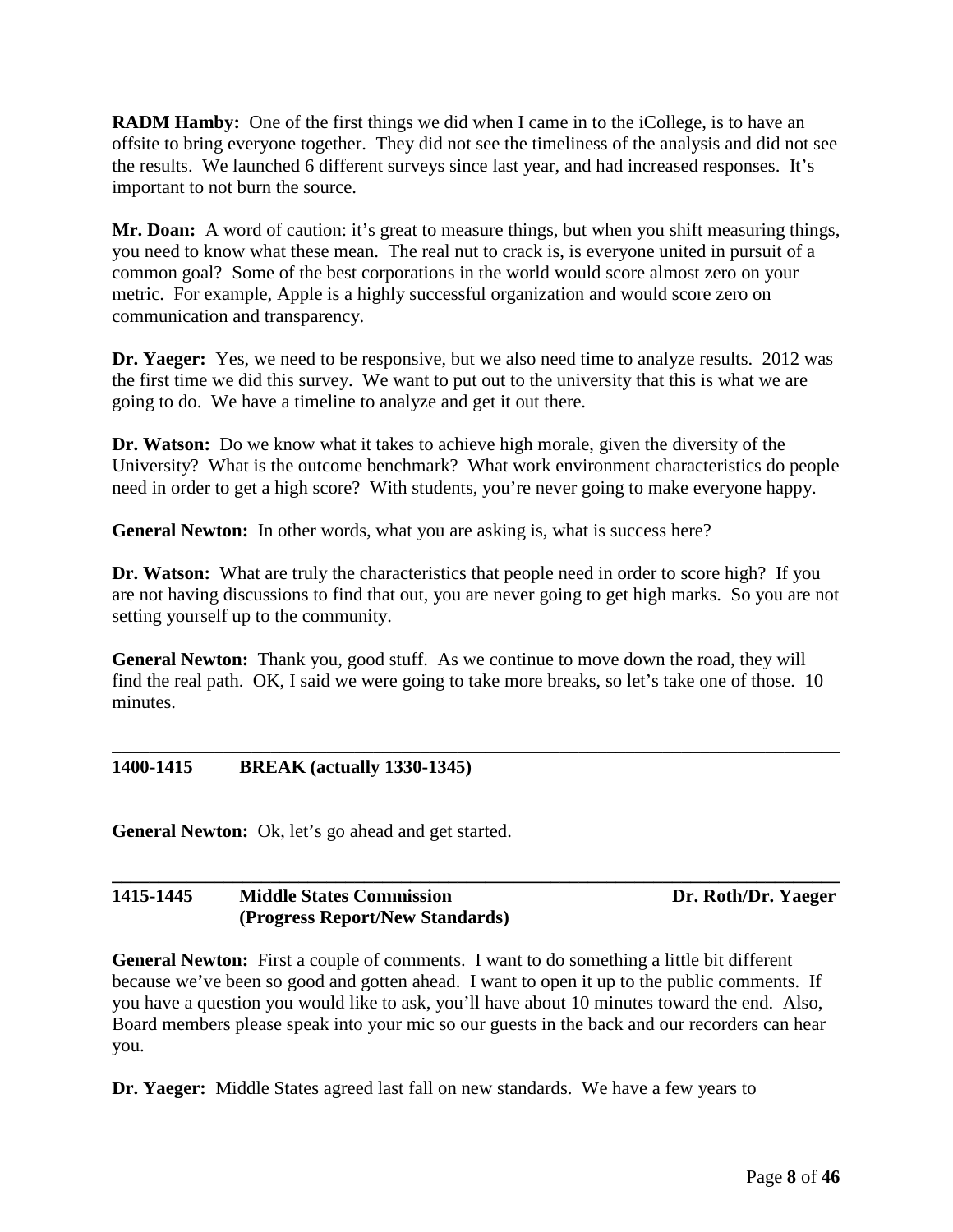implement these new standards, but there's no reason we can't implement them now. The process we followed: we reviewed the old standards, formed committees, held town halls for input – we had plenty of opportunity. Right now, it's all about the students. Comments at the town halls wanted to know where the faculty fit in. There is no standard for faculty; however, if students are meeting your learning outcomes, you probably have the right faculty. The mission and goals are pretty much the same. The old goal of integrity now includes ethics. We need to pay attention to evidence that we have a climate that fosters respect across varied backgrounds. We're working hard on hiring, on recruiting practices, and internal communications, staying faithful to our mission and honoring our contracts. We have an integrity issue if we don't follow our own policies. There is also a problem if we're doing things we're not resourced to do.

In the design and delivery of the learning experience, it's all about the student. Graduate education has to provide opportunity for research, scholarship and independent thinking, and it must be provided by properly credentialed people. For the new criteria we must have clearly documented planning processes; financial planning and budgeting processes must be clearly aligned with mission and goals.

The goal that concerns the Board of Visitors is the goal on governance. The Board must be legally chartered, which you are, must assure that the institution is meeting its goals, and must have independence. The Board must not interfere with the operation of the institution; it is to provide feedback to chief executives.

**General Newton:** Any questions at this point?

**Dr. Trachtenberg:** These fellows try very hard to make everybody fit in a size 42 suit. Effort is made to enroll students by over-promising accomplishments that you can go on to with their degrees. Such as law schools, you can get admitted to the bar and pay back your debts. It clearly doesn't apply to an institution like you.

**General Newton:** How does that fit with this body establishment?

**Dr. Yaeger:** No conflict, you are definitely independent.

**Dr. Roth:** The standards are for all institutions that belong to the body, not all are alike. For example, some academic boards hire the institution president, unlike here.

We have been on a journey here with Middle States. I want to make a comment about Middle States -- we pay dues, we go to meetings, and it's a relationship. It's not like they are some kind of IG. Standards are – should be – followed all the time, for university-wide continuing improvement. We are using the new standards going forward. They are not all that different. Here's the timeline for reference: the 2012 team accreditation visit dinged us on two standards. In 2013 we submitted a monitoring report on how we were mitigating the deficiencies. There was a small team visit to look at the evidence. Accreditation was reaffirmed in November 2013, and a progress report submitted April 2015. They will either approve the accreditation or ask for more information. We are hoping we will be totally off the hook by June. General Padilla will hopefully be getting a letter of good news. The next written report will be due in 2018, then a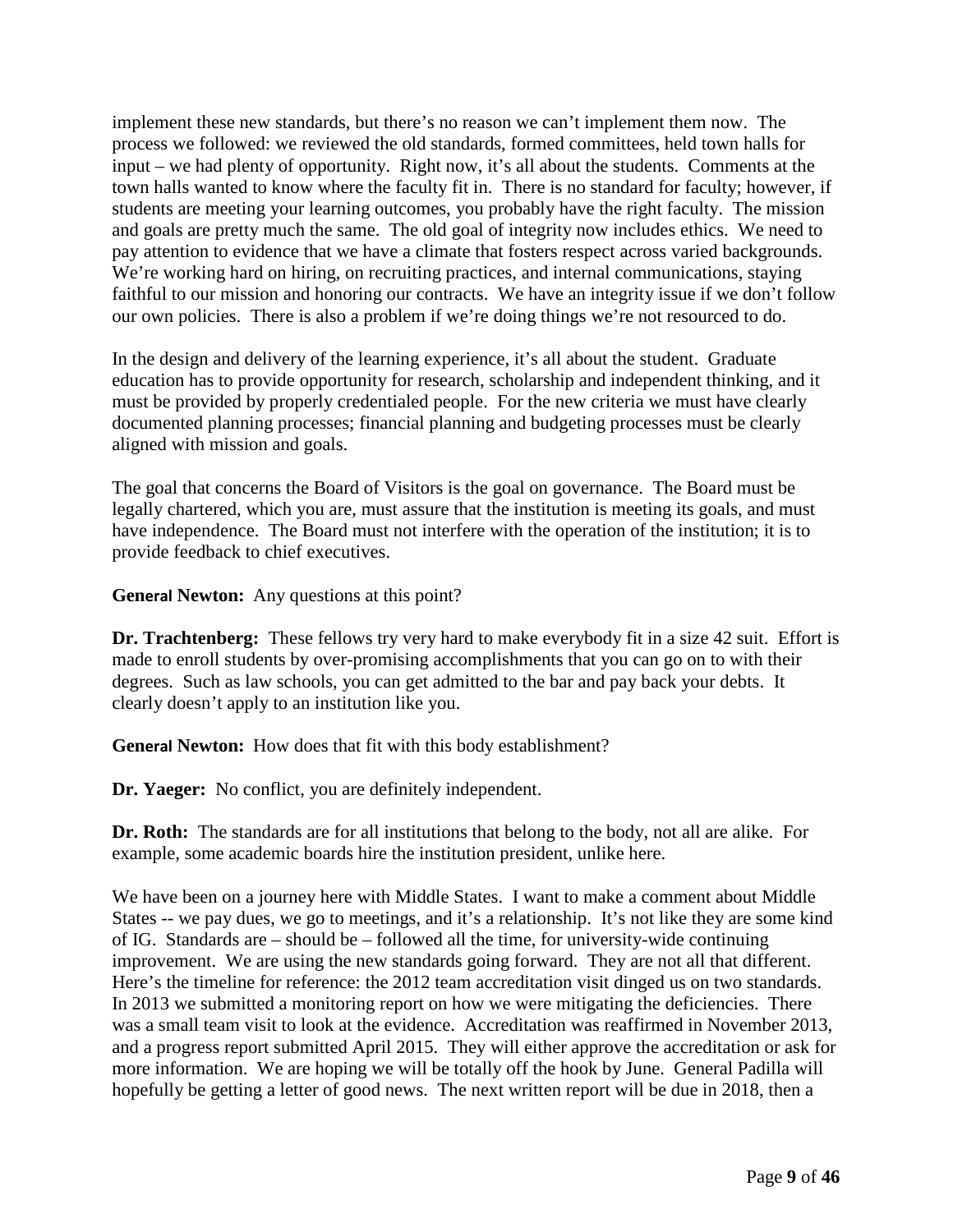site visit five years later. This means we know what we have to do and when. Their issues had to do with decision making, resources, and how we set priorities. There was an issue with how we were matching priorities with resources, or not, so that, for instance, IT was seriously underfunded. We needed to clarify the role of the CIO, clarify how we are using resources for institutional research and how we are using that data for institutional improvement. We created a role for an executive-level decision-maker, the COO, and hired one. We felt we needed an authority for resourcing for other than just IT; such as HR, Facilities, RMD, etc.

**Ms. Leong-Hong:** Standard 3 is about the CIO or the COO?

**Dr. Roth:** The distinction was our CIO didn't have the authority to make university-level decisions.

**General Newton:** This is the write-up that you received about Standard 3. So to cover all of Standard 3, they went out and hired a COO to help take care of all those problems.

**Dr. Roth:** It sounds confusing, but the Standard is the administration of resources. In the last few years, the visit was about how the CIO makes university-wide decisions. He has money, but not a seat at the table. So, is he really making decisions about university-wide decisions?

**Dr. Yaeger:** It's a good point about the CIO, it's also about our HRD and RMD offices. The colleges were represented, but we didn't have anyone at the operations level. It's broader than that.

**Ms. Leong-Hong**: So, the COO has the responsibility for the overall IT?

**Dr. Roth:** No. The CIO reports to the COO. I said that IT was an example of how Middle States saw how we were not effectively executing decision making. We had a budget and set priorities, but we didn't have a process to follow through with that. It's about decision making at the university level. We needed someone to come in and sit at the table with the other senior leaders. It's more a strategic level.

**Ms. Leong-Hong:** To ask the questions about CIO and answering with a COO is all I'm saying.

**Dr. Roth:** That would speak to the second piece. Historically the CIO has been an officer pulled from the ranks of the different services. We felt we needed to hire a civilian Title 10 who would have more continuity, and we had a bigger pool to choose from.

**AMB Nesbit:** Since this report came out we have a monthly meeting for the CIO with the NDU-P, but it's the understanding of the roles of the COO and the CIO that answers your question.

**Ms. Leong-Hong:** I understand the Chief roles. I'm confused by how hiring a COO resolved the issue with the CIO.

**Dr. Roth:** IT was an example to Middle States of how the university was not effective in its decision making. The issue was how the university was handling decision making. We needed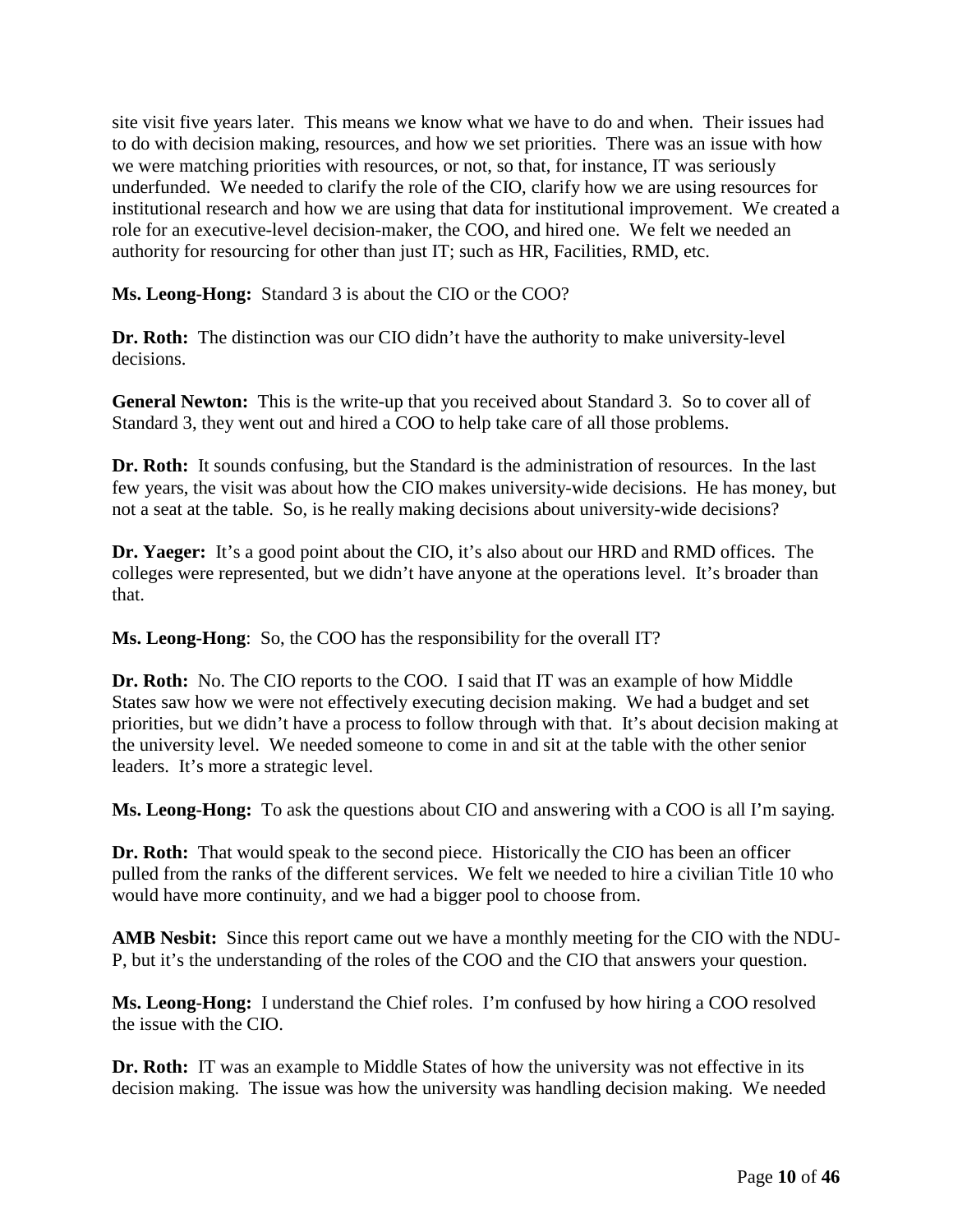someone at the table with the rest of the decision makers.

**Maj Gen Kane:** My focus was on institutional resource allocation, or the lack thereof. We needed a process that was open, transparent and effective. The CIO was a symptom.

**Ms. Leong-Hong:** I understand about the decision making and having a seat at the table. The CIO needs to report directly to the head of the agency. If you go with the Clinger-Cohen Act of 1996, the position has to report directly to the NDU-P. Saying now that we have a COO that answers that role, it doesn't answer the question that was asked.

**Dr. Roth:** Middle States doesn't know about Clinger-Cohen Act, and they see things a little differently than we do. I believe that our CIO has direct access.

**General Newton:** There are two distinct different problems here: one is a law; the other is what Middle States is talking about. We should take out the law and look at that separately.

**RADM Hamby:** The Clinger-Cohen Act applied to DOD agencies, they can organize themselves about where that position should be. We are not in violation of these, and they would come with different skills and abilities than military. We also wanted long-term innovation. We have approved a position, and are in the process of hiring the civilian CIO. Between these two things we are compliant and working hard on decision making and working with the funding. We are making headway.

**Ms. Leong-Hong:** That still doesn't answer the CIO/COO issue.

**Dr. Roth:** One of the things Middle States looks at is continuity, continuity of service, skills and function. The University decided that turning the CIO position into a Title 10 civilian would help, would bring different skills than we were necessarily getting from the previous military CIOs. We are in compliance, working hard on the decision-making aspect.

**CAPT Fraser:** A reminder that we want the credible reputation that we are an academic institution that is following the rules. We need to meet their requirements at the same time we are running the institution in a way that meets our goals without having separate teams, one doing the work and one re-creating the paper trail they should have been keeping all along. What a ridiculous waste of time if we want to simultaneous run the organization and meet these requirements! Have an overlay of these Standards above what we're doing.

**Mr. Doan:** I'd like to see you completely rethink your relationship with Middle States. The tail is wagging the dog. It's far better for you to follow your own leadership. Take this as guidance and know what you have to do. When you go to Middles States, see what we can use. This is a waste of your resources and time. You've spent way too much time on these people who don't matter.

**Dr. Roth:** Our relationship with Middles States has been a relationship. We do get best practices. We are trying to be a world-class institution.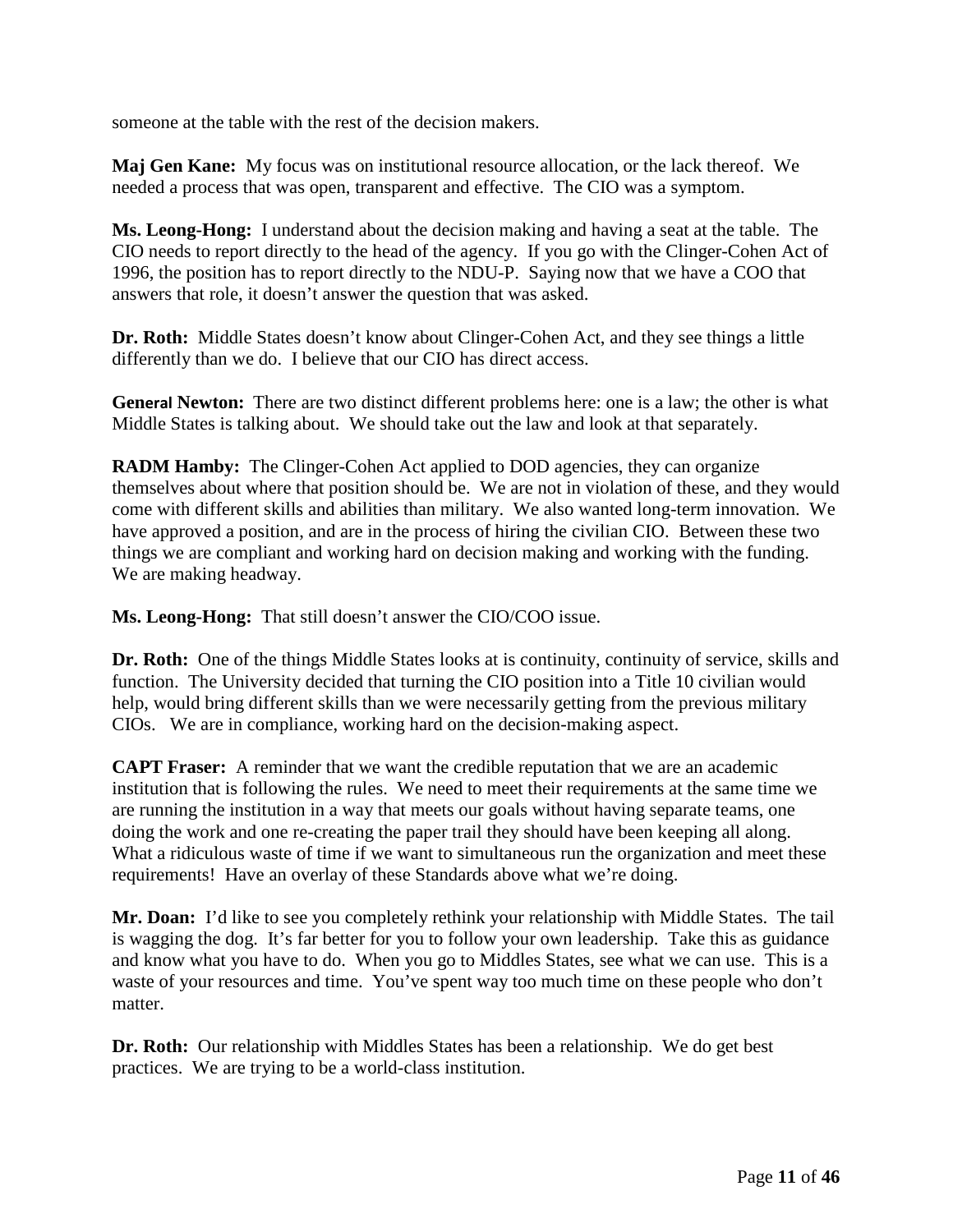**General Newton:** Dr. Trachtenberg, from your experience, how does this work?

**Dr. Trachtenberg:** You're going to be accredited. You have to be really bad not to be accredited. We are a non-normative institution, and do not fit their model. We have been educating them about what distinguishes us, and they are coming around. Some of their standards do not mindlessly apply here. Keep an ongoing conversation with these people. Go down and see them every two years. I don't think it's going to be a problem.

**Mr. Doan:** So we are not staffing just to respond to their recommendation?

**Dr. Roth:** Not at all. This is an issue we have had for some time. Middle States usually puts someone from the government at the head of a team for a site visit. They were not the only ones telling us we needed to make some improvements here.

**Dr. Trachtenberg:** Accrediting agencies are political institutions. State institutions want the standards raised so they can get more money out of their legislature and governor; this hurts the private institutions that don't have a legislature they can turn to. State institutions are always trying to raise the standards to extract appropriations. It causes institutions like George Washington University to have to get more money. I was struggling with state institutions that raise the bar. You understand the dynamics of what's going on with accrediting agencies with what's going on [at state institutions].

**Dr. Watson:** This is quite simple. They just want to make sure it's clear who is making the decisions with regard to the CIO role.

**Dr. Roth:** We do understand, we knew money was being diverted from IT and we wanted some support. Decisions are being made around IT now that would not be made without this report. Moving on, the second part – institutional research – also has been a longstanding problem. We finally have an institutional research office, 100% staffed, and we also have a climate survey. Middle States want us to continue with this and be funded for it – institutional improvement. We are, and will continue to be, accredited.

**General Newton:** Let's get some comments.

**CAPT Fraser:** It's not an either-or situation, it can be done without redundancies. You can be true to yourself and Middle States Standards. You are doing that. That's my only concern - jumping back and forth. You can do them simultaneously. Not just to meet Middle States, but to do it to meet your goals. Make them work together.

**BG Cosentino:** Bottom line is, students are not our customer; students are our products. Major difference in philosophy. Our customer is **not** our students. This place was an absolute financial free-for-all two years ago. We were in knife fights. Every time something got to the executive level, it was a crisis, it would collapse. We looked at how it affects me, immediacy and over time. I'm not happy with all the decisions, but at least I understand them. There was no logic before. It was the craziest I've ever seen. We're finally getting our arms around this and we're driving some collaboration.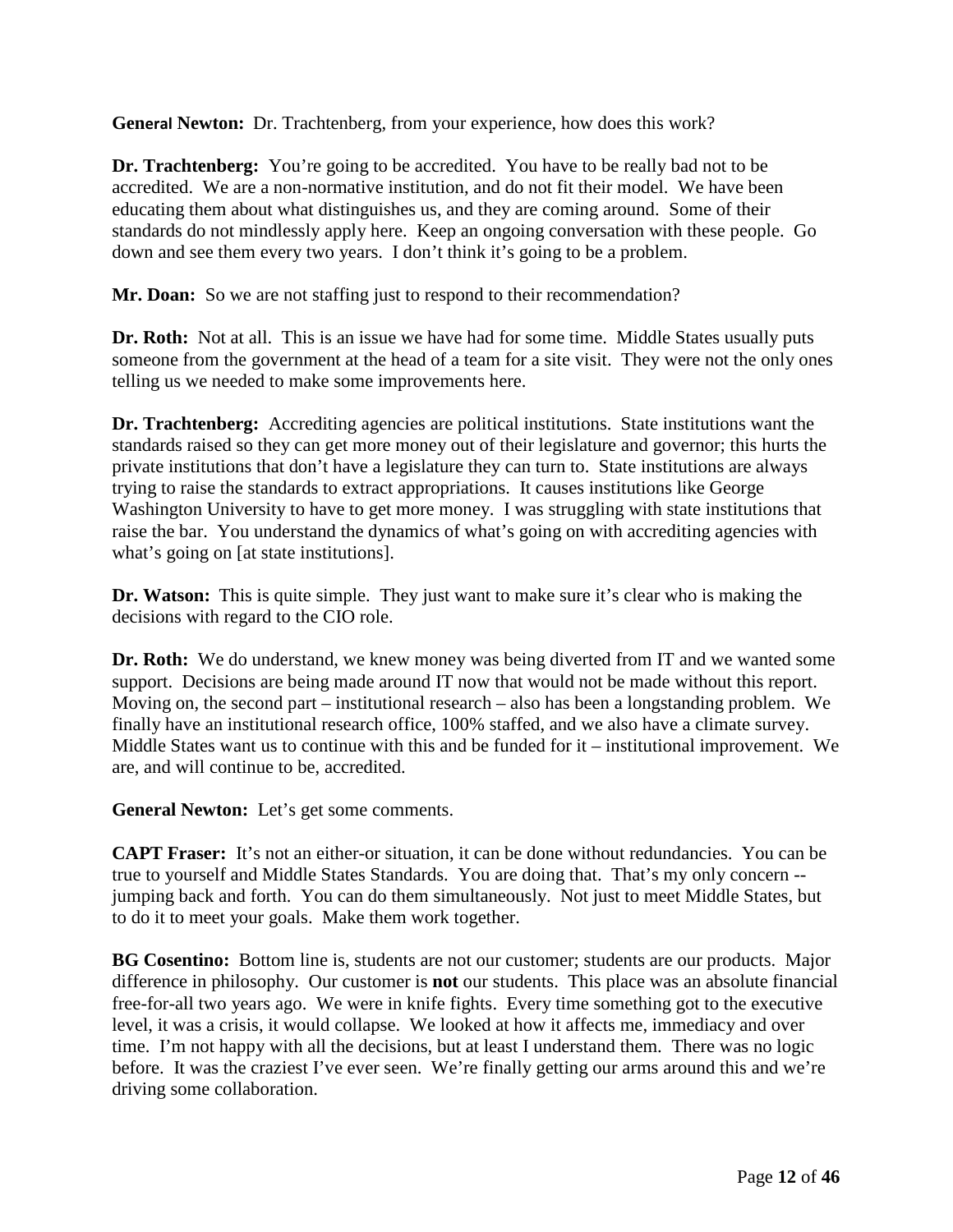**General Newton:** All right, thanks.

#### **1445-1515 Talent Management Mr. Tim Robertson, Director**

## **Human Resources**

**Mr. Robertson:** While we're waiting for the slides to come up, let me say I'm the luckiest guy in the room here.

**\_\_\_\_\_\_\_\_\_\_\_\_\_\_\_\_\_\_\_\_\_\_\_\_\_\_\_\_\_\_\_\_\_\_\_\_\_\_\_\_\_\_\_\_\_\_\_\_\_\_\_\_\_\_\_\_\_\_\_\_\_\_\_\_\_\_\_\_\_\_\_\_\_\_\_\_\_\_**

**General Newton:** You might want to say that after the briefing. [Laughter]

**Mr. Raymond:** How are you doing with management and the budget process?

**Mr. Robertson:** So we did that in the April timeframe of last year. General Martin directed we run a Human Capital Council. With Ambassador Nesbitt's input, we looked at the number of individual decisions on people, some packages were the size of a notebook. It was hard to compare, to be equitable and fair across the university. We used the great power in this room, who met every week.

Talent management is a process, not an event. It's being done at the component level, looking at what's changing in their workplace; do they have the skill sets? As an example, the Eisenhower School gets a lot of faculty from outside agencies, with varying skills. We need to look at compensation holistically rather than one at a time. We're implementing an annual Talent Management Review. The real work is at the component level where they are building the rubric for what they need. We did an environmental scan and a workforce analysis, and briefed it out to the Provost and the President. Renewals done by the talent management process took a lot less time than individual package reviews. We were able to make salary adjustments to compensate for problems. The process has extensive benefits: faculty has plenty of notice, there is increased management awareness of the full faculty simultaneously, and there is improved transparency and consistency.

We also have a better process this year for the military, and a tighter timeframe to be synchronized with fiscal and performance management timelines. It will be a lot of work, but better for all. We built trust on the Phase 0 level and it will be greater this year. We moved slower than we would have liked; new hires need to come on board for July faculty orientations, but some will be delayed. This delay will impact on comraderie -- when you bring faculty together. Talent management is getting better, but we have a long way to go.

**General Newton:** Questions, comments?

**Dr. Tanner:** We'll have to validate in 6 or 7 months. What is your retention rate?

**Mr. Robertson:** It is good, better, less than 9%. We are going to see more retirements this year, and faculty take opportunities with places. People don't want to leave here. We don't get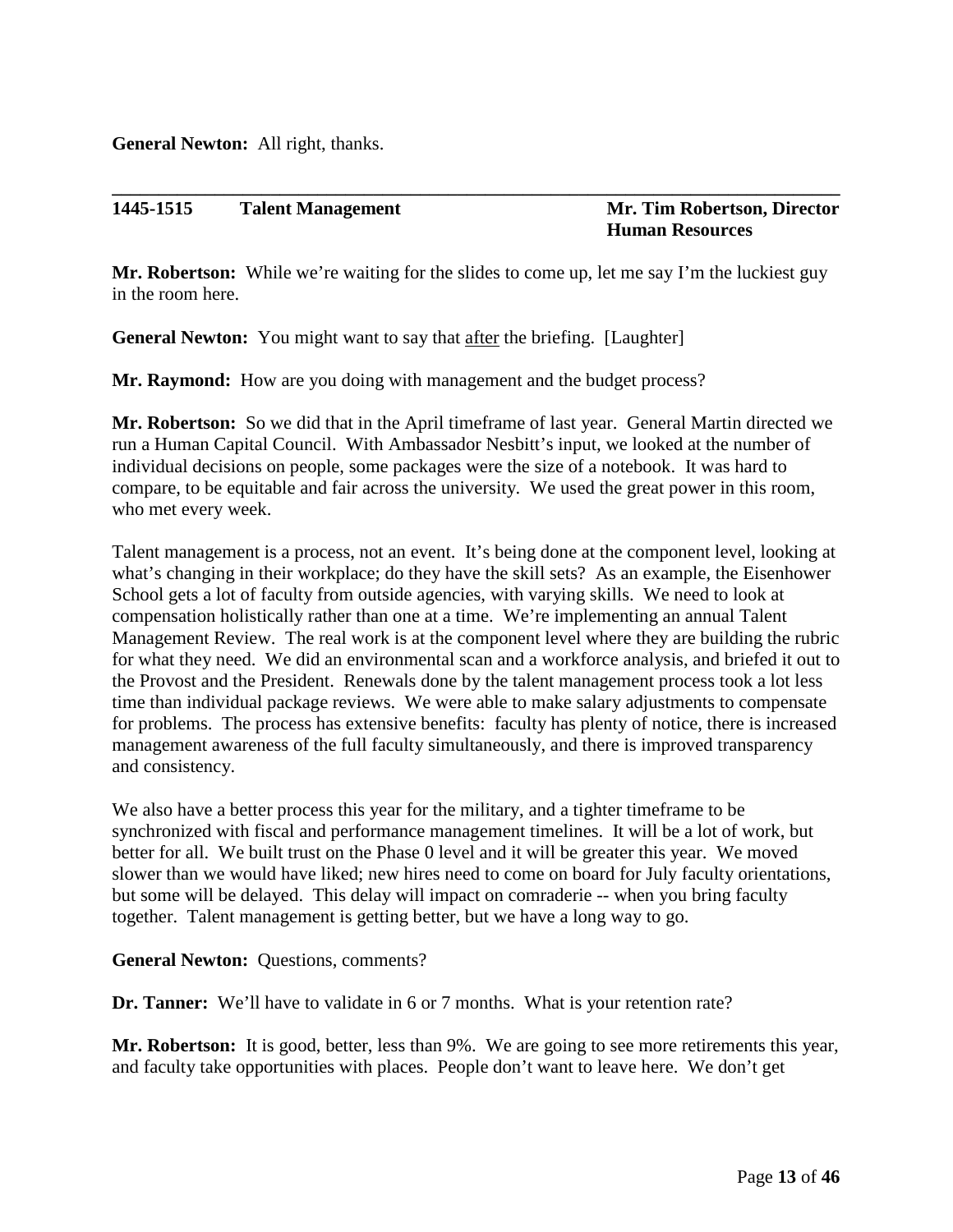retention problems. Deans have uncomfortable conversions when skill sets don't match what we need next year.

**CISA Dean of Academics, Charles Cushman:** This forces us, with the leadership, to think through all of that and gives us an opportunity to make sure we line up; and has helped everyone understand better what we hope to accomplish.

**James Churbuck, IRMC faculty:** We were fully included and a lot of protections for faculty are built in. It's a win-win situation for faculty. Building this kind of policy development is a good reason to stay around the place.

**Mr. Robertson:** We incorporated feedback from our town halls. We experimented with "stay interviews" (as compared to exit interviews). What would you change? Simple input from each component, each component has to develop their own rubric.

**BrigGen Gorry:** Comments were made about overall NDU, it gets down to the individual between the dean and the faculty members, and the commandant and the faculty. This allows us to hear about where faculty think we are going in the next few years, allows us to be more coherent for the President, and allows colleges to allocate development dollars.

**Mr. Doan:** How do you recruit your military faculty? What is the profile of your civilian faculty? Are they mostly practitioners of what they are teaching?

**BG Cosentino:** We shanghai them. It's who has the reputation, then a scrum with the services. We have no control. We have to fight for the talent. If there's a PhD out there, if they want to work at a higher level in strategic positions, we are beating the street. We have to do a by-name request. The military personnel system sees they have a hole and then they fill a hole -- if you're lucky. With regard to civilians, it's a pretty broad range. We have retired O-6 PhDs who have never worked in PME before they came here.

**Dr. David Tretler, NWC Dean of Faculty**: We're probably about 40% retired military officers and some are closer to 60%. If we look at the iCollege, we are probably less. I don't think you can put it in one packet.

**Dr. Bell:** We had an opportunity to review the process. Departments have individual faculty development plans. We don't have a process, but teaching opens up an interesting debate. We considered if we should have teaching awards. CISA has 3 retired military on faculty – a really tiny percentage. Finding the experts out there; they tend to be pretty diverse -- Singapore, Colombia, Mexico – and bring in a wide range of perspectives and challenges. Our agency folks and ambassadors bring in the practitioner perspectives -- policy in their agency. Department of Energy folks are really first-class. We augment with the best we can get. Each school is different.

**RADM Smith:** I acquiesce to Jan.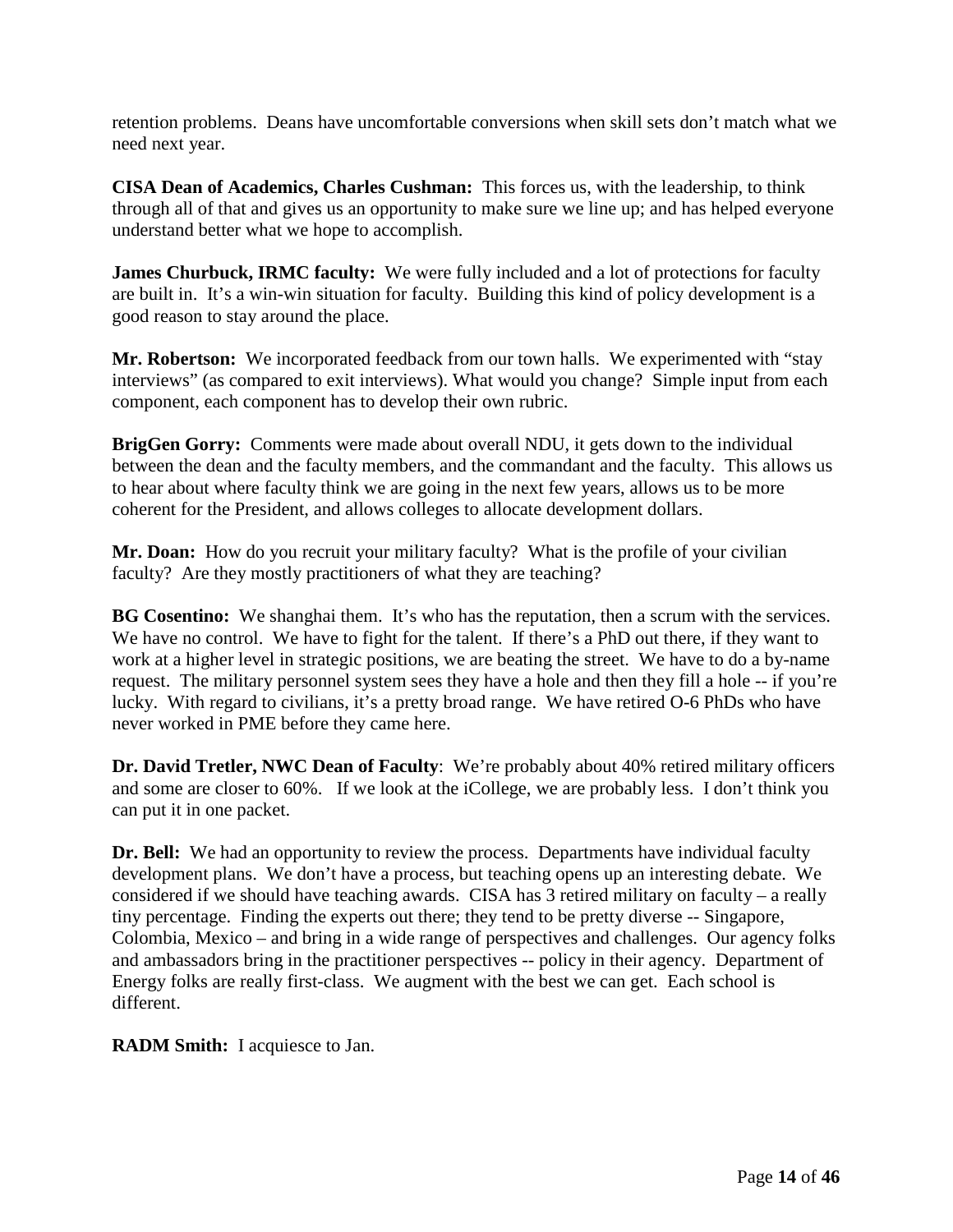**RADM Hamby:** Talent management has given us a much better way to look at how faculty contributes to program wholeness. It also gets at the question of how many faculty do you want with military backgrounds? Where are we trying to go with our curriculum? What are the qualities we have in our faculty and what will we need?

**BG Cosentino:** It also lets you think in the context of the budget. We hired several faculty at one time and it was a big impact on our budget. We want to get them, but it can become unsustainable. Talent management gave us a spread from one young faculty member to those a little more senior, who can be here in 5 years.

**RADM Smith:** One of the things I looked at was the faculty skill set and progression prospects. I saw no room for growth. Along with my Dean we looked at the right angle of attack from the skill-set side of the house, and found a cohort with no room for growth, and we had a lot of young folks coming in as students. Talent management gives us a balance, not popping them in and popping them out.

**BrigGen Gorry:** If I may clarify, we have students who want to stay or return and become faculty. They are always good students, generalist and specialists. When we have by-name requests, we are able to work directly with Defense Acquisition University (DAU) and have stakeholders that help us get people, high-quality faculty; and a lot of faculty we do have like to stay. I don't want you to get the impression that we don't have good quality people. I couldn't be happier with them.

**Mr. Raymond:** How do you feel about the people coming in at various levels, and the budget they would expect?

**Mr. Robertson:** For a typical faculty position we get 100 applications, 7 are highly qualified who would work well right away. We just did recruitment for an economics professor. There's less of a pool, not the 100 we have for other faculty positions. We will usually offer a faculty position at assistant/associate/professor level since we don't know what we will get. We had 136 applicants for ISMO director, including former ambassadors and retired general officers. Less than 10 people applied for Cyber Law.

**RADM Hamby:** The 10 will be very strong. That doesn't worry me.

**Mr. Robertson:** Ambassadors, flag officers, think tanks -- impressive pool. I'm feeling good about that.

**RADM Hamby:** One of the things I really like is that components have a good amount of control over the level they can bring in depending on what they need. We have control over junior faculty who we can bring in at the lower level, and that gives me some options for pay raises or rewards. Someone else is on track to retire or move along in their career. It's not only about the faculty you have, but about room for growth and reward.

**CAPT Fraser:** You've captured many best practices. What percentage of faculty is military and how long can you keep them?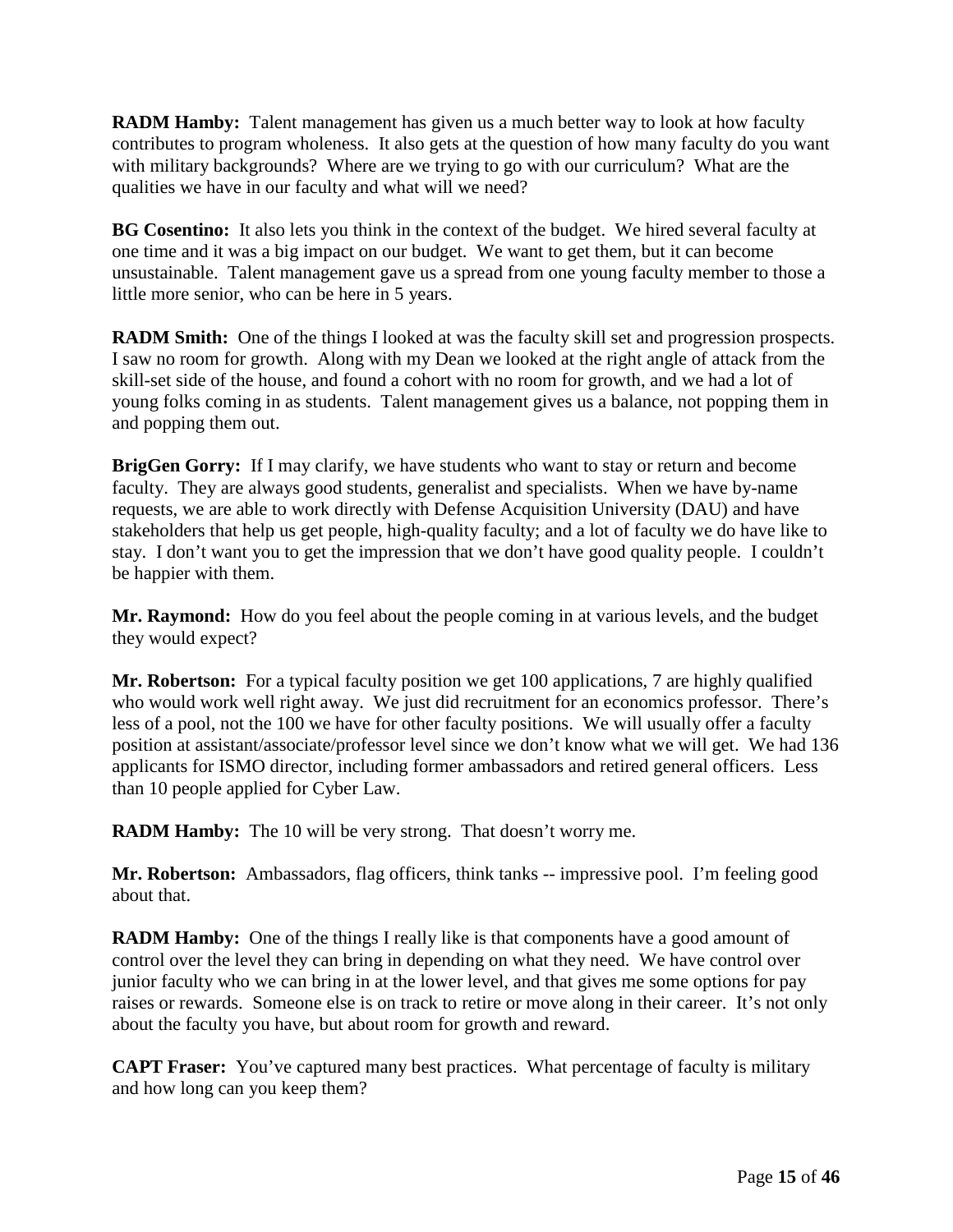**Mr Robertson:** Usually three years, sometimes less. The percentage varies by college. At JFSC it is 60%, at others it's less. CAPT John Myers at Eisenhower School has been here for 6 years, but that's unusual.

**Ms. Leong-Hong:** Can you have an IPA?

**Mr. Robertson:** Yes. We use all instruments.

**Dr. Watson:** I commend you. The committee has done a wonderful job.

**General Newton:** It doesn't get better than that, does it?

**Mr. Robertson:** It's an amazing place. People want to come here.

**BREAK (1511-1519)**

#### **1515-1615 Program Review/Assessment Major General Robert Kane,**

### **USAF (Retired), Chief Operating Officer (COO)/Dr. Yaeger**

**Dr. Yaeger:** One of the things that came up during the program review was knowing exactly where we were spending our resources. What do you say your priorities are and how are you spend your money? Sometimes your money was going to your number 3 priority, not your top priority. Knowing exactly where we were putting our resources, money, time, and talent was a huge challenge. This was a collaborative effort.

**\_\_\_\_\_\_\_\_\_\_\_\_\_\_\_\_\_\_\_\_\_\_\_\_\_\_\_\_\_\_\_\_\_\_\_\_\_\_\_\_\_\_\_\_\_\_\_\_\_\_\_\_\_\_\_\_\_\_\_\_\_\_\_\_\_\_\_\_\_\_\_\_\_\_\_\_\_\_**

**\_\_\_\_\_\_\_\_\_\_\_\_\_\_\_\_\_\_\_\_\_\_\_\_\_\_\_\_\_\_\_\_\_\_\_\_\_\_\_\_\_\_\_\_\_\_\_\_\_\_\_\_\_\_\_\_\_\_\_\_\_\_\_\_\_\_\_\_\_\_\_\_\_\_\_\_\_\_**

**Maj Gen Kane**: We found that explaining exactly what we all do was very constructive. We learned how little the components knew about one another, and about who is the functional manager for some of the functions. We also needed to answer a fiscal guidance letter from OMB in a short time.

We looked at three basic areas: Mission, which generates a product – this included about 20 of the 40+ programs on the academic side. Academic support: the library, wargaming, etc. Business support was the third area. What we did was offer each functional manager an opportunity to brief their program. We started with CISA. We worked with Dr. Cushman to develop what this looks like. How do you describe your value proposition? What are the statutory, regulatory propositions? We were going to collapse down to statutory, OPMEP, etc., but you guys illustrated why you didn't want to do that.

We looked at this over a 2-month period and the process was very productive. Jay Helming did a lot of work over the last 7 years to be able to allow us to capture the cost of doing business.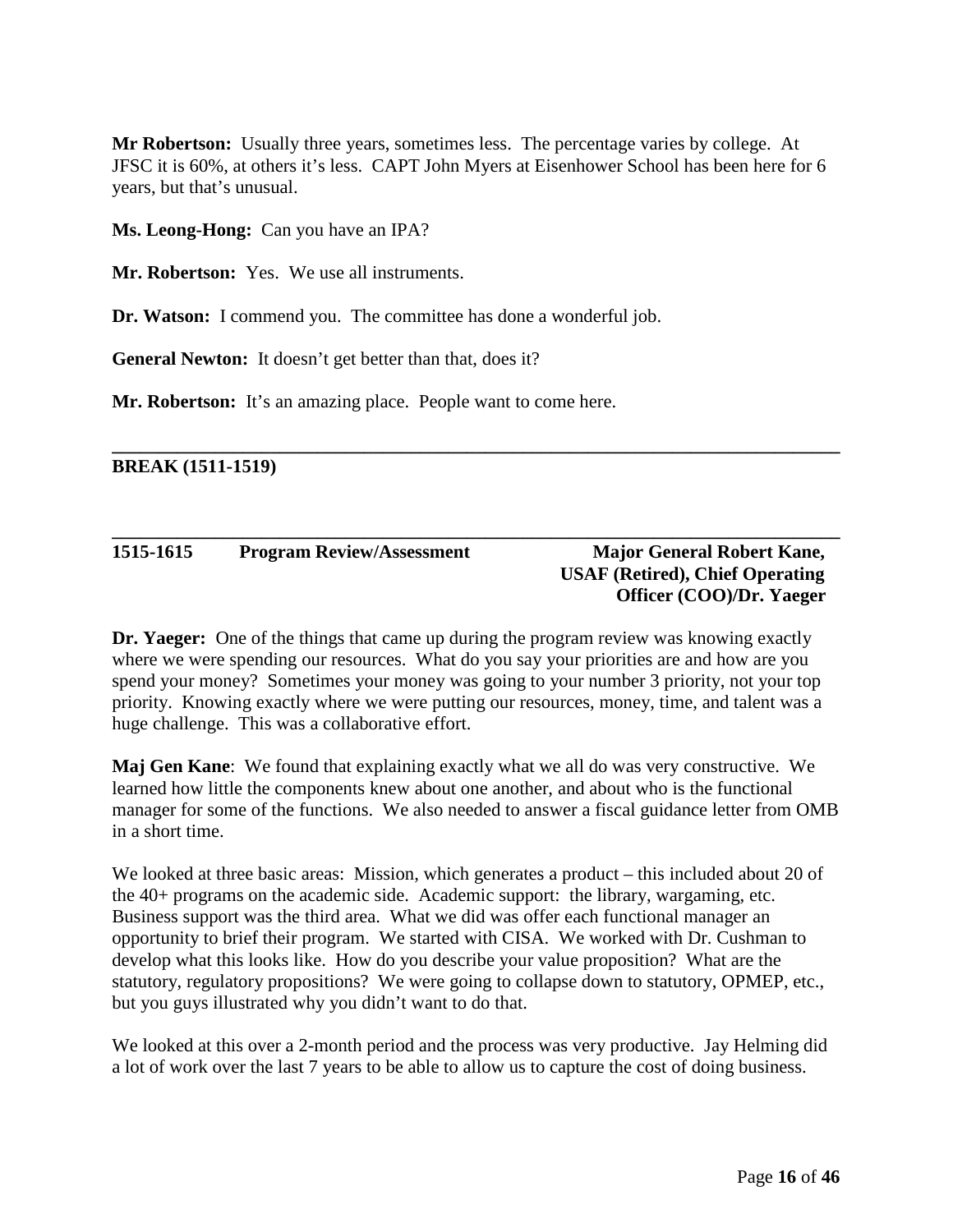The budget process was completely out of control. Jay did a lot of things with cross models to tell how the money was being spent. He set it up for us.

The program review linked resources to mission requirements, and we ended up with over 200 comments that cataloged things about the organization. We distilled them to the ten items that showed up in the boss's guidance that form the opportunities. We are executing the program review tasks, so we don't have numbers yet.

We have had a 23% reduction in budget over the past several years. We got some temporary relief from the Joint Staff, but we know we are going to have to live with about \$80-some million. The issue is how to get rid of the white space between what we normally would spend (red line on the chart) with what we will have to spend. IT and new missions need funding. IT investment was outside the baseline, so we need to get it within the line. We believe we should be able to accomplish IT upgrades by FY 2019 so it will be within the baseline from there on out.

**Dr. Trachtenberg:** Why do you think it will always be absolute?

**Maj Gen Kane**: It will be there as part of the CIO discussion we had. You'll see how we can get it done. We have to get at least some IT inside the baseline.

**Ms. Leong-Hong:** The \$3.2 million is unfunded?

#### **Maj Gen Kane**: Yes.

**Dr. Yaeger:** Requirements are given, and then you have to look at the risk. With IT, it is a long-term risk. We have to shift, and we need some money to get us over the obstacle. You can get end-of-year funds, but you shouldn't be banking on it. The other high-risk area is maintaining the quality of the curriculum. The National Security environment is changing all the time and the less engagement you have, the more you're going to be quickly out of touch. We have ability now to go to conferences; we just had a discussion on security management. We'll have some large gaps until we figure this out. Eisenhower School is an example; you have only two Title 10 faculty doing all the curriculum development, and fewer staff. We have to get up to 6 or 7 Title 10 faculty to maintain relevance and currency of the program.

**Maj Gen Kane**: We completely integrated the student curriculum. The Joint Staff will transfer the money to us in 2016. They have agreed, but there is no mechanism to actually move the money. Adjusting the comptroller's fiscal guidance letters essentially gives us the profile and gives us some space to get our house in order before FY 19, when we're going to have to balance the budget.

Next slide: Any questions before we move on? The executive agent was, going back in time, basically Army for McNair and Navy for our Southern campus. Back then we had 3-star leadership with J-7 oversight, and they were not connected. In FY 04 we moved the executive agent to SecDef. Policy and executives were separated from the budget process, so there was no way to connect the funding. This was okay because the 3-star NDU Presidents had enough horsepower to work funding on their own. Then the J-7 became the oversight power, but nobody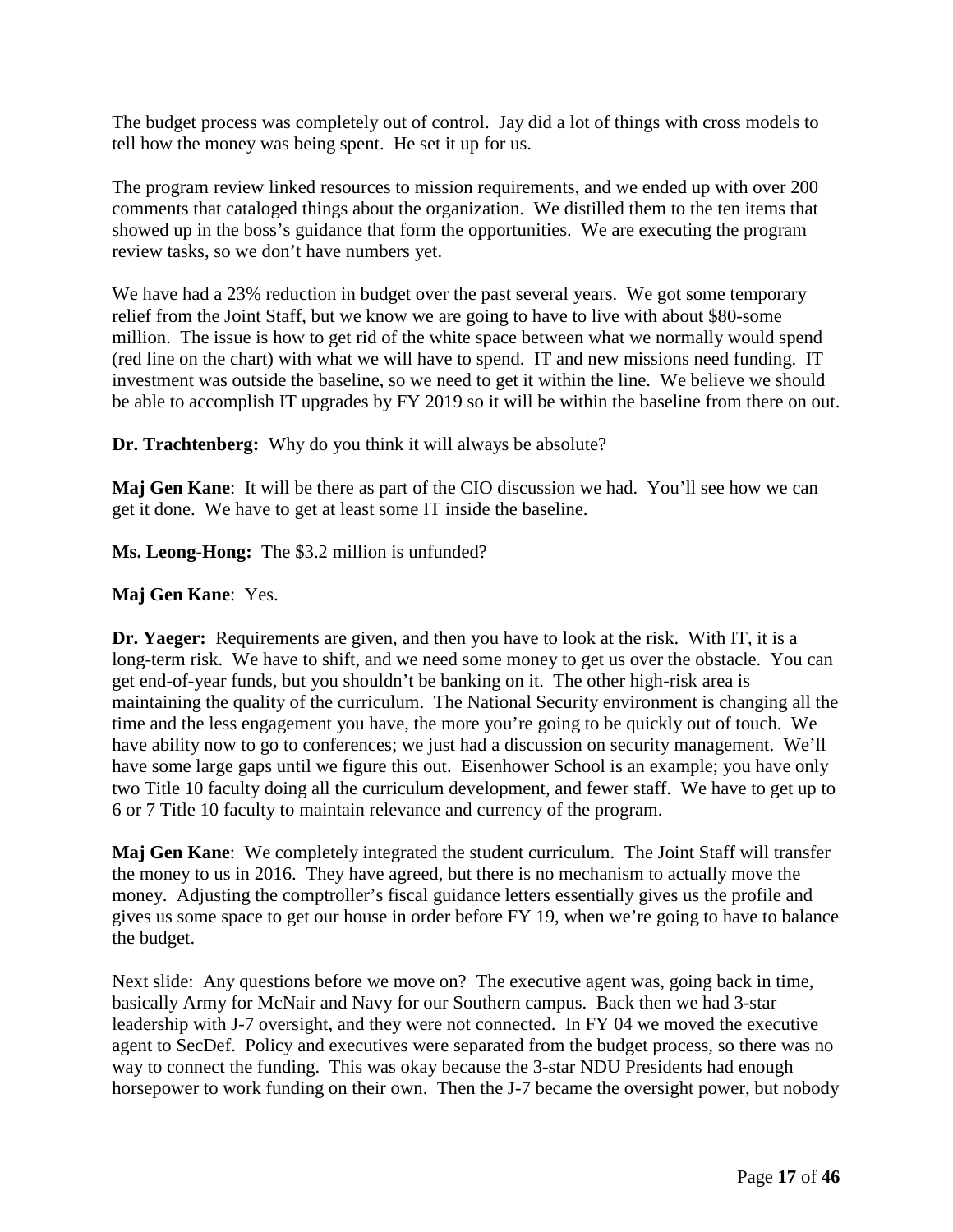owned us in terms of the budget. Things would drop on the cutting room floor. This year somebody needs to own the NDU budget; make ownership more defined, and put it under the Chairman.

**Ms. Leong-Hong**: So this program budget is?

**Maj Gen Kane**: That's the details that need to be worked out now. That link might still exist because of the separate budget link and the Congressional resources. I don't want to put Pat Shaw [Joint Education Advisor, J-7] on the spot, but….

**Mr. Pat Shaw:** We have a proposal for a separate line of funding. We're almost there.

**Maj Gen Kane**: Next slide: So this was what the Chairman has approved. Now we're back to full circle on the program review.

**General Newton:** Let me get back to your questions. You said the OSD Comptroller...

**Mr. Pat Shaw:** The OSD Comptroller was the executive agent; we want to move that from OSD to the Joint Staff.

**Maj Gen Kane**: The Comptroller didn't have any skin in the game.

**CAPT Fraser:** What's in it for them? How will we sell this to the Joint Chiefs?

**MajGen Padilla:** It links resources to our taskings. If they are both tasking us and resourcing us, they will have a better understanding. We had been doing what they asked of us, at the expense of other things.

**Mr. Raymond:** Would you go back a few slides please? Back to the bulleted risks – how do we get to stable funding? It's good that the Joint Staff is helping for a couple of years. Why is faculty funding a high risk, considering that we can basically hire faculty at all levels? And what about IT stability?

**Dr. Yaeger:** We have the billets but not the funding.

**Mr. Helming (NDU Financial Manager):** Saying that we would have to have a 100% hiring freeze if we don't get money was a sales pitch for why we needed the funding. We needed help in the short term to avoid that.

**RADM Hamby:** Our comments earlier on the advantages of the talent management program were based on knowledge that the NDU-P was able to get the funding.

**Mr. Raymond:** We assume the pay bands are set in stone at this time and we don't have the same ability for renewal?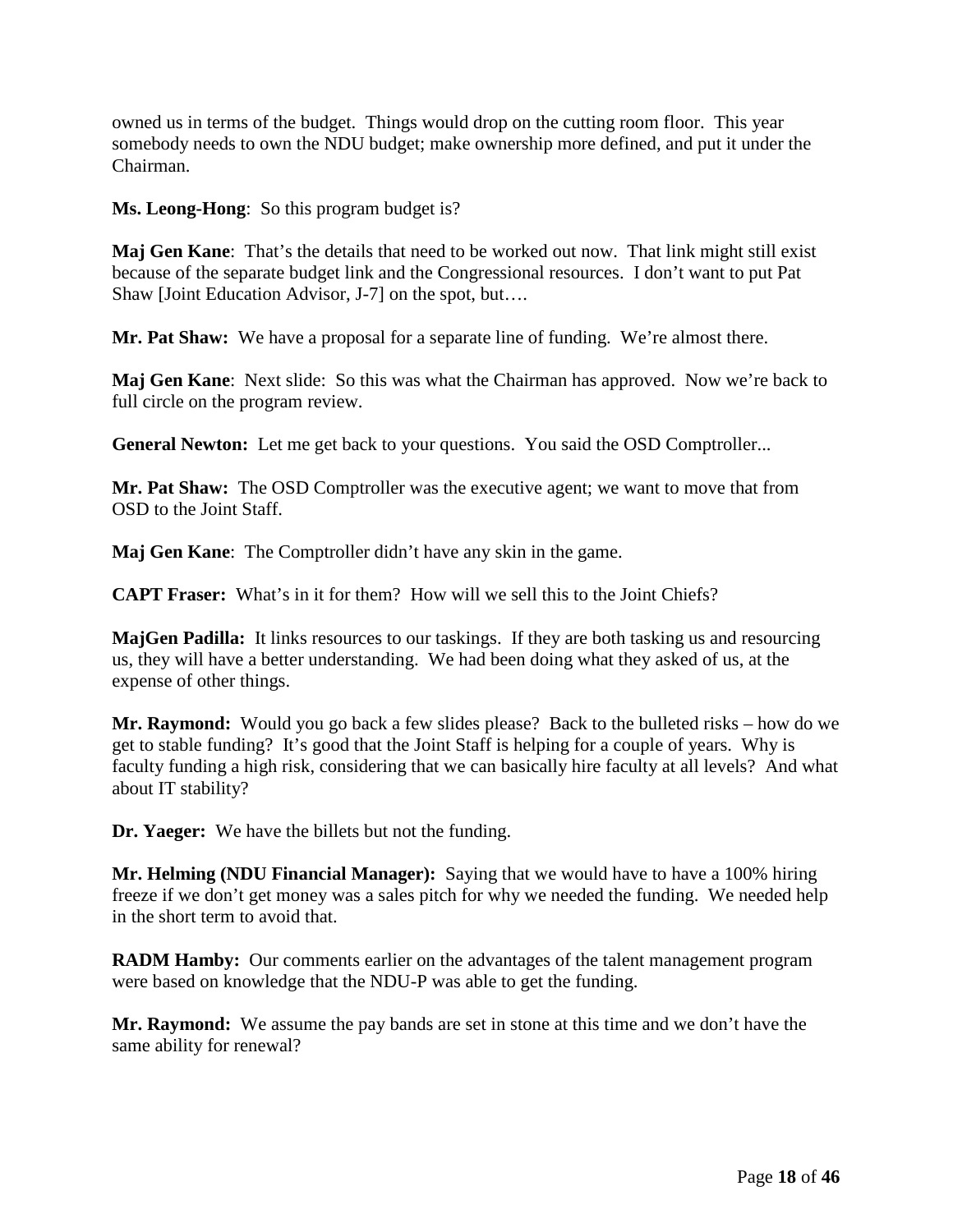**Maj Gen Kane**: If the cuts had been sustained we would have gone over the 3.5:1 studentfaculty ratio because we couldn't hire. We're assuming \$5 million of other efficiencies that we can implement over the next few years. We need to do so fairly quickly. The environment has changed considerably, thanks to the Joint Staff and the Chairman, but we have work to do.

**Dr. Tanner:** Do you have a risk matrix, where are your cut lines? What are you going to cut out?

**Maj Gen Kane**: That's where we have the hard work to do.

**BG Cosentino:** At least there's a process. It was whoever got to the table and fought hardest. Nothing was done in a holistic manner. I didn't know what the benefit was to me. At least now we have a program that is forcing us to have this discussion. It's not always fun, but at the end of the day you have a process.

**Maj Gen Kane**: There is portfolio management.

**Dr. Tanner:** Portfolio, I'm thinking in terms at that. When you talked programs, I was confused a little bit. What's your timeframe?

**Maj Gen Kane**: There is a timeline in each portfolio to get to FY 21.

**1615-1630 Day One Wrap-Up General Newton/MajGen Padilla**

**General Newton:** You put yourselves in a normal POM cycle. Before, you were so special you didn't work in concert with anybody else in the DOD. John [Yaeger] you might stay there. What we're doing now is taking about 10 minutes for folks who may have a question that we didn't get today. Now is your time. I love you taking time to come and listen and I want to make sure you have an opportunity to get to ask a question you may have. [Pause] Going once, going twice. So, let me have an announcement then. We start at 8 o'clock tomorrow morning, love to have you back. We think this is very, very important; that's why we take time to do this. Thank you very, very much.

**\_\_\_\_\_\_\_\_\_\_\_\_\_\_\_\_\_\_\_\_\_\_\_\_\_\_\_\_\_\_\_\_\_\_\_\_\_\_\_\_\_\_\_\_\_\_\_\_\_\_\_\_\_\_\_\_\_\_\_\_\_\_\_\_\_\_\_\_\_\_\_\_\_\_\_\_\_\_**

\_\_\_\_\_\_\_\_\_\_\_\_\_\_\_\_\_\_\_\_\_\_\_\_\_\_\_\_\_\_\_\_\_\_\_\_\_\_\_\_\_\_\_\_\_\_\_\_\_\_\_\_\_\_\_\_\_\_\_\_\_\_\_\_\_\_\_\_\_\_\_\_\_\_\_\_\_\_

**Dr. Roth:** See you back tomorrow morning at 8:00.

**1630 Meeting Ends for the Day Dr. Roth**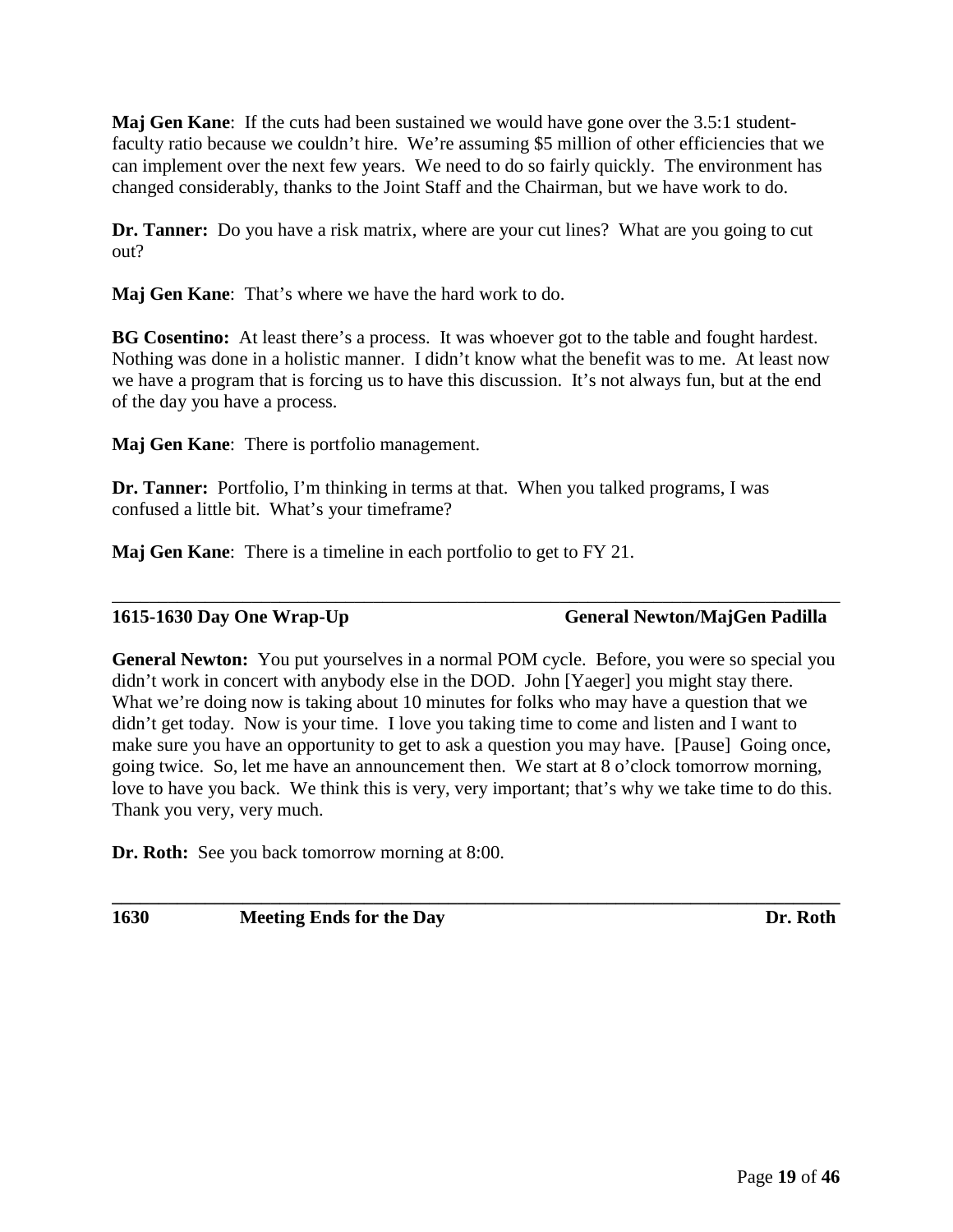#### **Thursday, 21 May 2015 (Day Two) Room 155, Marshall Hall**

#### **0800 Call to Order Dr. Roth**

**General Newton:** Good morning. We had a very productive day yesterday. Let me take the opportunity to welcome back everyone. General Waldhauser, we're very glad to see you here. If you have some words to share with us, we'd be glad to have them.

*\_\_\_\_\_\_\_\_\_\_\_\_\_\_\_\_\_\_\_\_\_\_\_\_\_\_\_\_\_\_\_\_\_\_\_\_\_\_\_\_\_\_\_\_\_\_\_\_\_\_\_\_\_\_\_\_\_\_\_\_\_\_\_\_\_\_\_\_\_\_\_\_\_\_\_\_\_\_*

**LtGen Waldhauser:** I have the opportunity to say greetings from the Chairman. General Dempsey continues to be engaged with NDU. He wants some more control of the budget to give MajGen Padilla more flexibility. Even with all that's going on in the world, General Dempsey has a huge spot in his heart for NDU.

**General Newton:** When we were here last time, he [General Dempsey] shared some time with the Board and it was to share some of his philosophy. We very much appreciated that, and what we do and the folks who sit around the table here. Anything from the Board before we get started? (Pause)

Okay, you're on, thanks.

#### **0800-0900 10 Areas of Opportunity Dr. Yaeger**

**Dr. Yaeger:** Yesterday's presentation was the framing for today's discussion. These are the 10 areas we're going to be looking at. If there are any areas the Board members can help us with, it would be appreciated. Rob [Kane] and I have worked together on all of these. There has been a team effort and we hope to have a collaborative effort as we work through them.

**\_\_\_\_\_\_\_\_\_\_\_\_\_\_\_\_\_\_\_\_\_\_\_\_\_\_\_\_\_\_\_\_\_\_\_\_\_\_\_\_\_\_\_\_\_\_\_\_\_\_\_\_\_\_\_\_\_\_\_\_\_\_\_\_\_\_\_\_\_\_\_\_\_\_\_\_\_\_**

This first area takes a little bit to explain what we're trying to do here. The JCWS is the Warfighting School – the only school a major can go through and get JPME II credit right now. So that's the restriction we've lived with and done a really good job. Dr. Watson and Dr. Trachtenberg led a review of JCWS to make sure the school was on the right track, and concluded that they were and that they had a great faculty. That's the course we're talking about. The law says it must be a 10-week residence program, but things have happened since that law was written.

Students come to the program with more joint experience and there is no way to take advantage of that. There is a legislative proposal in SASC language to adjust that; ideally it should be the Chairman of the Joint Chiefs, not Congress, who determines the length of the program. We have a 5-year pilot to provide the program at combatant commands. It's currently offered in Tampa, the exact same program, and has been so successful in Tampa that we reported it out to Congress early. The Senate authorized expanding the program to the National Capital Region. We want to optimize it – step back and ensure we are supporting the joint warfighter, make sure the program is the right length.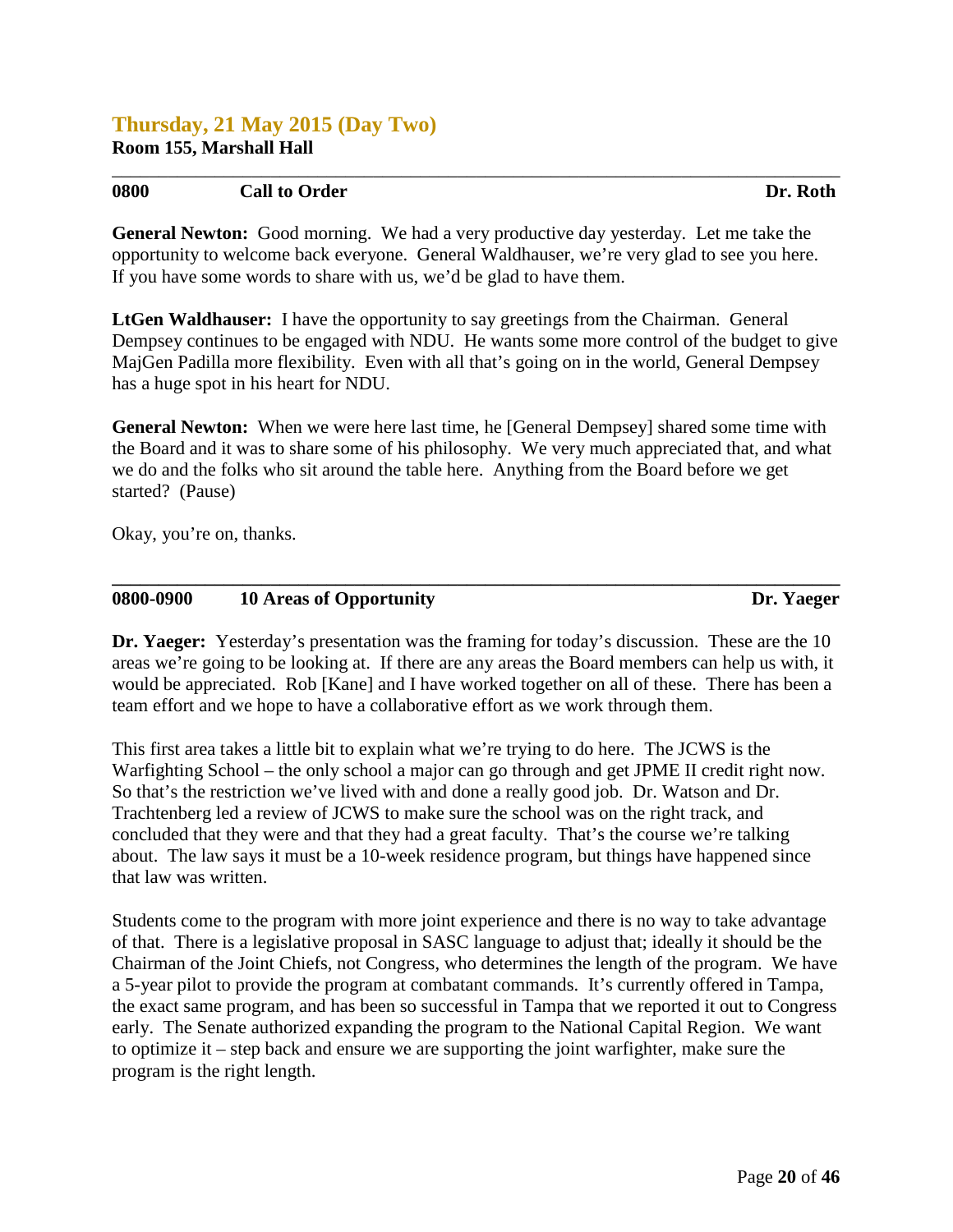An advantage is that we can tailor programs and electives to each command. On the other hand, there is the risk that we could focus too much on one region at the expense of what else is out there, and discourage critical thinking. This year we will do the risk analysis on the alternate delivery methods. We need to decide if there should be a baseline requirement  $-e.g.$  if they have already had a joint tour, will they be bored? We're also considering an option where they can do some of the coursework ahead of time which would shorten the resident time required.

**Dr. Strait (JFSC Dean):** The challenge is how to educate the joint force when they are globally deployed, and squeezing it all into one program. At the satellite pilot in Tampa, much is identical to the Norfolk residential program, but there are challenges. We have not gotten international officers, and have had difficulty getting interagency students. We have kept the one-third/one-third/one-third service mix. Faculty were asked for ideas, and told to assume only cost consideration and that we want to keep the mix of services; also the objective is to educate to standard rather than length of time. They came up with different options. There isn't any option that doesn't have some drawbacks and we are looking at those.

**General Newton:** I don't have a question. Unless someone has a specific question, I think we'll come back to that. And for when we come back to that, I suggest you jot down your question.

**RADM Hamby:** At IRMC we are watching this with great interest: many communities keenly interested in our program are in the same situation with the challenge of sending people to inresidence programs.

**MajGen Padilla:** The only concern with the satellite program is to what degree are the students being tasked with extracurricular work by their command. So far, it hasn't been a problem

**LtGen Waldhauser:** This has been an area of interest for some time. The Chairman is trying to gain authority to be the one to determine the length of the course. He has no specific time length in mind. Secondly, we are huge fans of the correspondence/distance course; the student does not have to leave his command. There are three keys: Education is crucial and remains so; the Chairman wants the authority to determine program length, and we are huge proponents of distance learning.

**Dr. Yaeger:** The other discovery when we went through the program reviews is the unevenness of cyber education. We have a couple courses in cyber at JFSC, J-3 on the Joint Staff and the 10-week course that we are talking about. Some colleges have expertise on Cyber on their faculties and others don't. We have to plan for it to gain some synergy and some efficiencies. We've asked Jan Hamby to talk on that. That's not to say we will move those courses and have those skill sets across the university.

**RADM Hamby:** I would offer that it's been more than unevenness. We want to get a handle on the systemic view of the cyber operations level across the university, and also what's happening outside the university to assure we have the faculty and students getting the right education throughout their junior and senior levels. It's really about leveraging all the resources and synchronizing and sharing.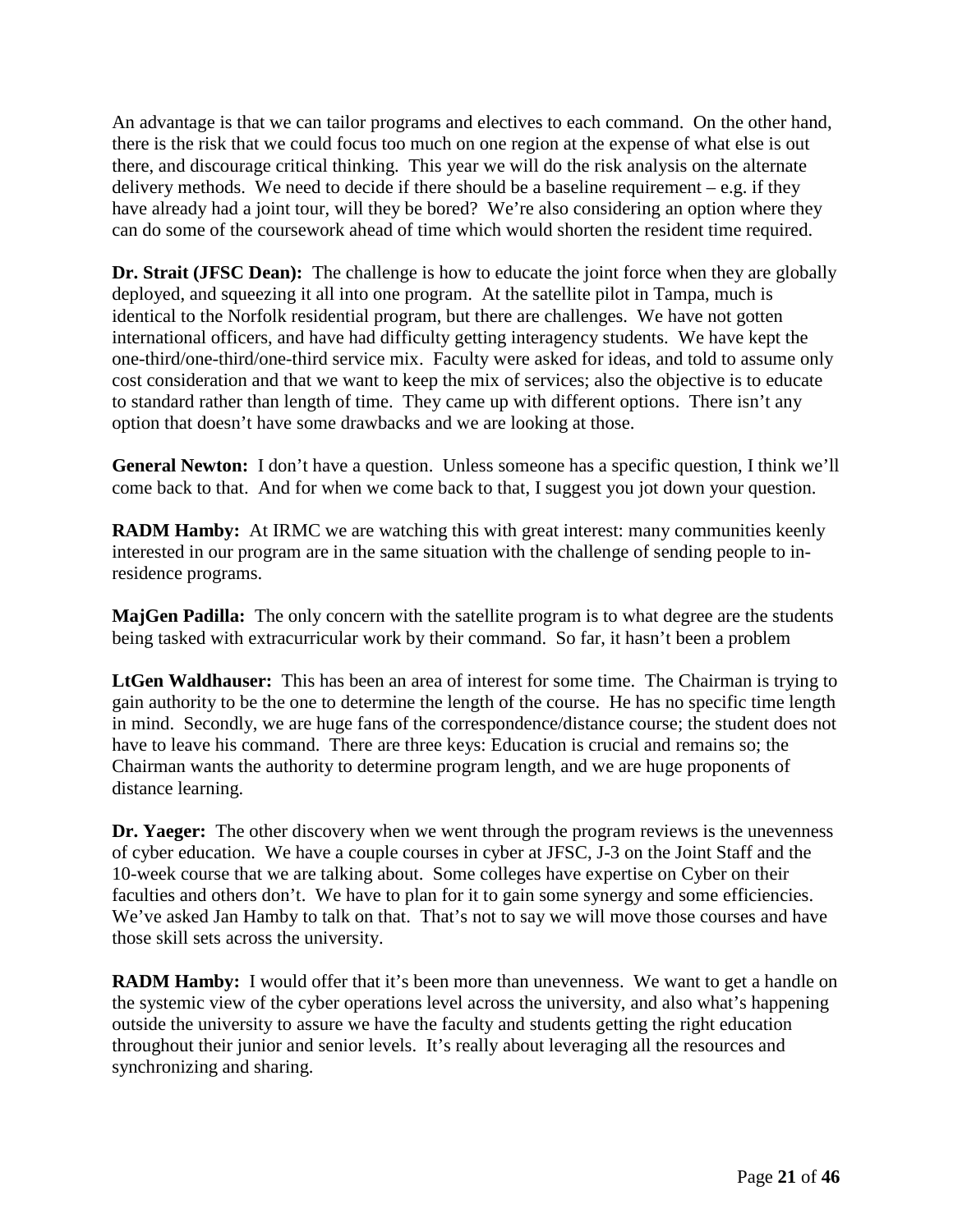**Dr. Yaeger:** Every program plans for student body size and composition, some do it better than others and we really need to get a handle on this.

**General Newton:** How do we go about that now?

**RADM Hamby:** It's very demand driven. The problem with that is you can't plan. We are pushed in the direction that agencies are very willing to send us students, but not necessarily those who would best benefit from cyber education. We've been very imbalanced and unaware of what we've had available. We've seen the demand is there, but it's not being tapped.

**Dr. Bell:** The official size and composition comes from the Joint Staff. For the others, we have memoranda of agreement. We have to have some flexibility so that we can attract a variety of students.

**BG Cosentino:** An emerging challenge is a result of the service schools now being able to deliver JPME II, deflecting back to core competencies. The War College is going to have an imbalance in service composition. We need an understanding of what the character of the school should look like, for a senior service college to look like a national security college. The sky is not falling. We don't need a standard, our higher body recognizes that we are experimenting. The 50-plus-one requirement for military people is inaccurate. When all the services are getting JPME credit, they don't have to send them to the joint billet. That's something we have to fix pretty soon. Size and comp we work, we don't have to worry about filling seats.

**Dr. Yaeger:** Next slide. International Fellows have several purposes for attending NDU, and they are not always there to obtain a degree but rather to participate in joint education. We're also challenged by the directive that the international students participate in outside experiences. Hence, the field studies program and the curriculum. We want to optimize the experience for the students. This year has been particularly difficult – the offsite experience is good, but the students have missed several important days of the course. We have to start by looking at what's offered in the curriculum, and what is offered outside the curriculum, as well as the financial challenges.

**Maj Gen Kane**: Academics take the lead, but everything has a cost associated with it. We are dissecting the cost associated with programs and finding we didn't really understand how they worked. The input side got out of balance. You'll hear a lot about balance. Models are very important to balancing the overall program. It will impact all our stakeholders – the demand for cyber education, extracurricular activities and so on. We're going to have to balance the whole program, not any individual program. This is going to have impact on all our stakeholders and we're going to have to go back to our stakeholders and explain what this means.

**Dr. Yaeger:** So, I say institutionalize, and this happens every year. The assumption is the International Fellows travel at the FY 15-level. We have to assess ourselves within the university to demonstrate what comes out of the travel, and we find out whether or not they really have to experience it. Others will be able to fine-tune and optimize it. The courses have been doing this independently from their own perspective. We have a team to be a devil's advocate and take a look at this system.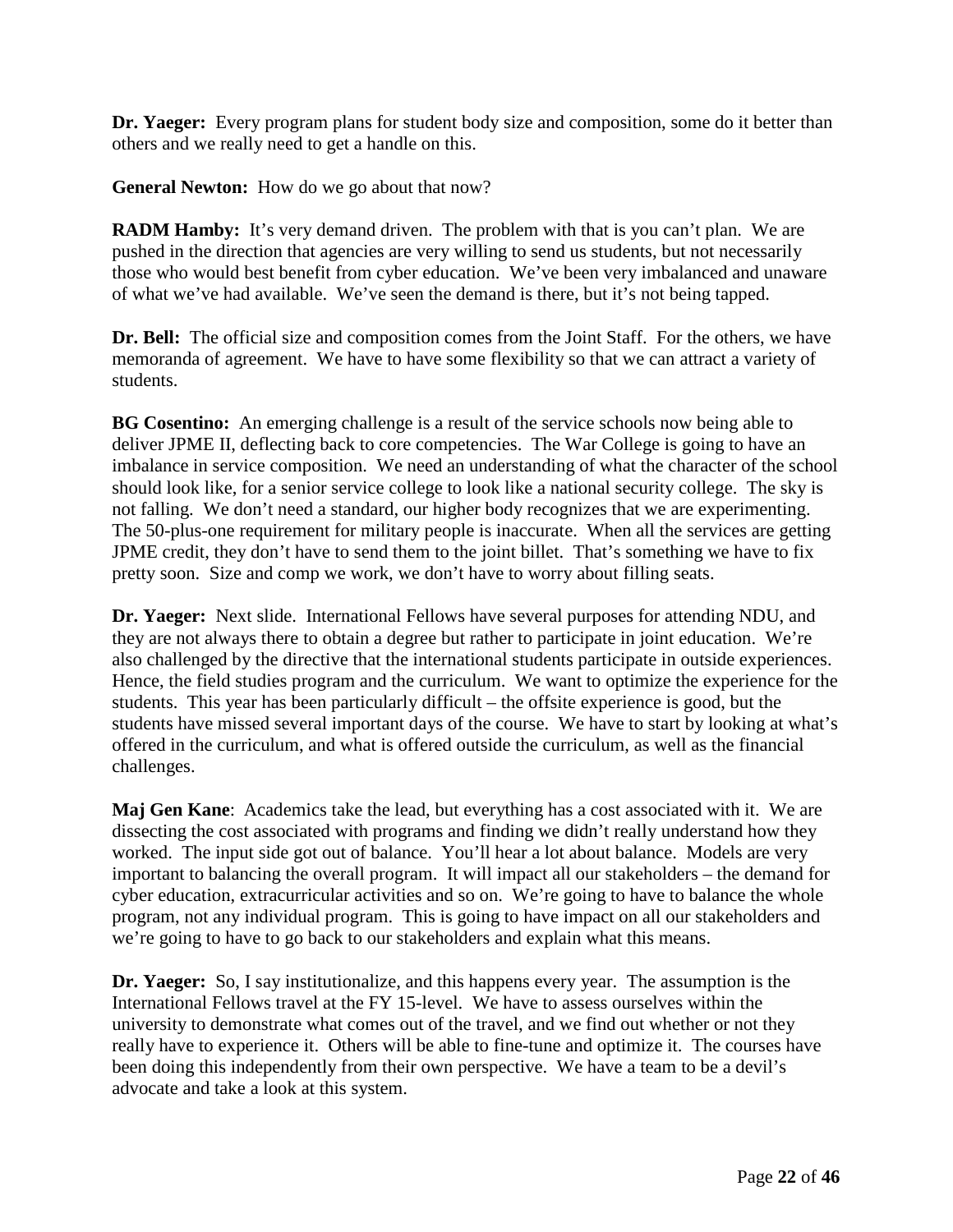Next slide: I want to thank Rich Hooker for some of his faculty to teach throughout the university. We have librarians that help teach, not in the core curriculum, they teach people how to fish. We have curriculum developers, CASL, and others throughout the university helping at one college, but could they help at others? It's not just those who teach, but those who help develop curriculum. We want to step back again and see that we are using all our resources throughout the university and giving ourselves credit where credit is due.

Next slide: Writing skills is an important piece, and I'm just using writing as an example. We're going to beef up writing instruction this summer. We are paying a lot of money to help folks with their writing skills so the faculty can focus on the content and not on the writing aspect of it. One works totally online. Another idea is to have a Learning Center and one part of that is to have writing skills. We have agency faculty involved in teaching and assessing writing. Another one is technology. We invest in learning management systems, technology systems, yet we don't give the faculty the training to use the system. Others struggle with it and we don't optimize these at all. At a MECC working group, Pat Shaw and I led a session on what are the inhibitors to faculty development and faculty quality. There was quite a discussion on learning centers. For more about this, I'd like Bill Eliason from Joint Force Quarterly to give you his perspective.

**Dr. Eliason:** [*introduced himself with some background*] All our students, faculty and staff are adult learners. There's a wide variety of experiences among our students. We have no control over who we get.

I also do something called *Joint Forces Quarterly*, every quarter without fail. In this [journal] is some of the best wisdom from the field. This is an impasse to that process. You don't get in here [holds up copy of JFQ] unless you can write well. When an institution changes, it's difficult for students to achieve what they want to achieve. Writing suffered this year at NDU; you'll only see one winner in the essay competition this year.

In my office, I have a couple of mementos. I learned that I like to write, to publish. These people know how to do that. Most of these students did not know how to write, and faced a 60 page paper when they walked in the door. Eventually this program went to the entire school. We've taken away virtually all the admin staff for the colleges; faculties are doing all that as well. How do you make sure you are giving them a world-class education? The bottom line is the constraint on the university.

Also, faculty development is an issue. If you are constrained on resources, you need to provide support at the university level so students don't think their time here was a waste. In the end, our students will be the guys who grade us. Provide support for things they have difficulty with, even if they won't admit they are having difficulty. We need to make sure the teachers are fully supported so they will earn the respect they need to teach. There are two big differences between Georgetown and NDU: they get to pick their students, their students can all write well, and they have a dedicated writing center. There is a model for this from about ten years ago when NDU consolidated research programs into the INSS – we need to do this now on the support side.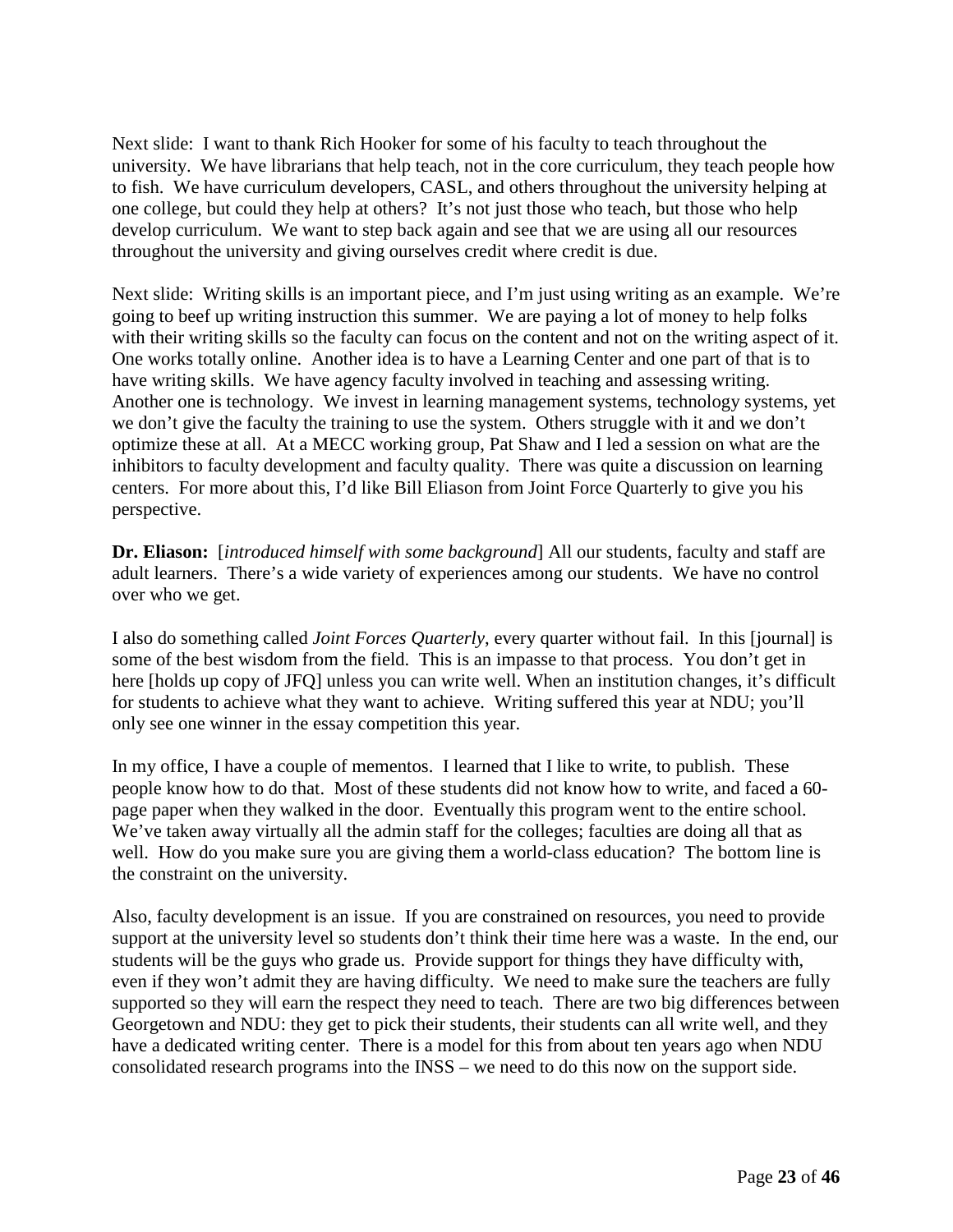Faculty development is not something the individuals should have to do all by themselves. We have to get them to conferences, national-level papers, and presenting papers gives you valuable experience. Now we are fighting each other for the last few drops. We need a good skills girder under the entire faculty. Our students need to graduate at least as qualified as graduates of any other program. With these two things we will be able to knock down our pundits out there. There's far more good about the PME programs, what we are arguing about are small pieces. We need to get everyone on the same common ground, trade best practices; we need to break down silos, consolidate, and identify the experts.

**BG Cosentino:** No disrespect to you. I hear what you're saying and I find it somewhat interesting as a proposal. My understanding is these are areas to be looked at. LtGen Waldhauser is a graduate of the National War College; I don't think he needs to be an expert on brain trauma.

**Dr. Eliason:** The Chairman asked us to teach that 4 years ago and we looked around and we had no one to do that. This happens quite often. We are asked to teach what we don't have people to teach. So how, might I explain? We had someone retire from Eisenhower School, and they asked, can you teach acquisition for 3 months? In the end, if I had it I would go to some center and ask them to teach me about acquisition so I have some background.

**Dr. Bell:** I think this is healthy about how to we understand success. We lose the tailored aspect. How do we set both of those folks up for success? Our theses are too long for an essay contest. Other things we should submit. I would highlight, last week I was at Fort Bragg for the theses presentations down there. Alongside our special operators, although they came at it from a different perspective, they came at it quite well, set the benchmark and they continue to set high standards.

**Dr. Yaeger:** I asked Bill to speak because there is a lot of opposition to the learning/technology center. Now I'll turn the floor over to Rob Kane.

**Maj Gen Kane**: We talked a lot about IT yesterday. If the Board would like to see more on that, we can do that later, but we are trying to keep this at a higher level. Jay Helming, who is our CFO, spent a lot of time developing the tools for our budget analysis.

**Mr. Helming:** The best lead-in for this is what I meant yesterday. We've previously done our resource management on a year-to-year basis; we had no long-term process in existence. We initiated a project 9 months ago. A contractor developed a total costs analysis model, total cost and breakdown by products that we produce. The concept of this cost model is that it will be a tool to gather and communicate the cost as we build our POM process each year, and we're moving toward the point where the Chairman will be our executive agency. We're getting there.

We would take our unfunded requirements to the J-4. Last year we had a requirement, and because we came in at the end of the game, they could not support us. Now we will actually bring a POM submission to the Joint Staff, the same way as the services do to OSD. It integrates us into the system.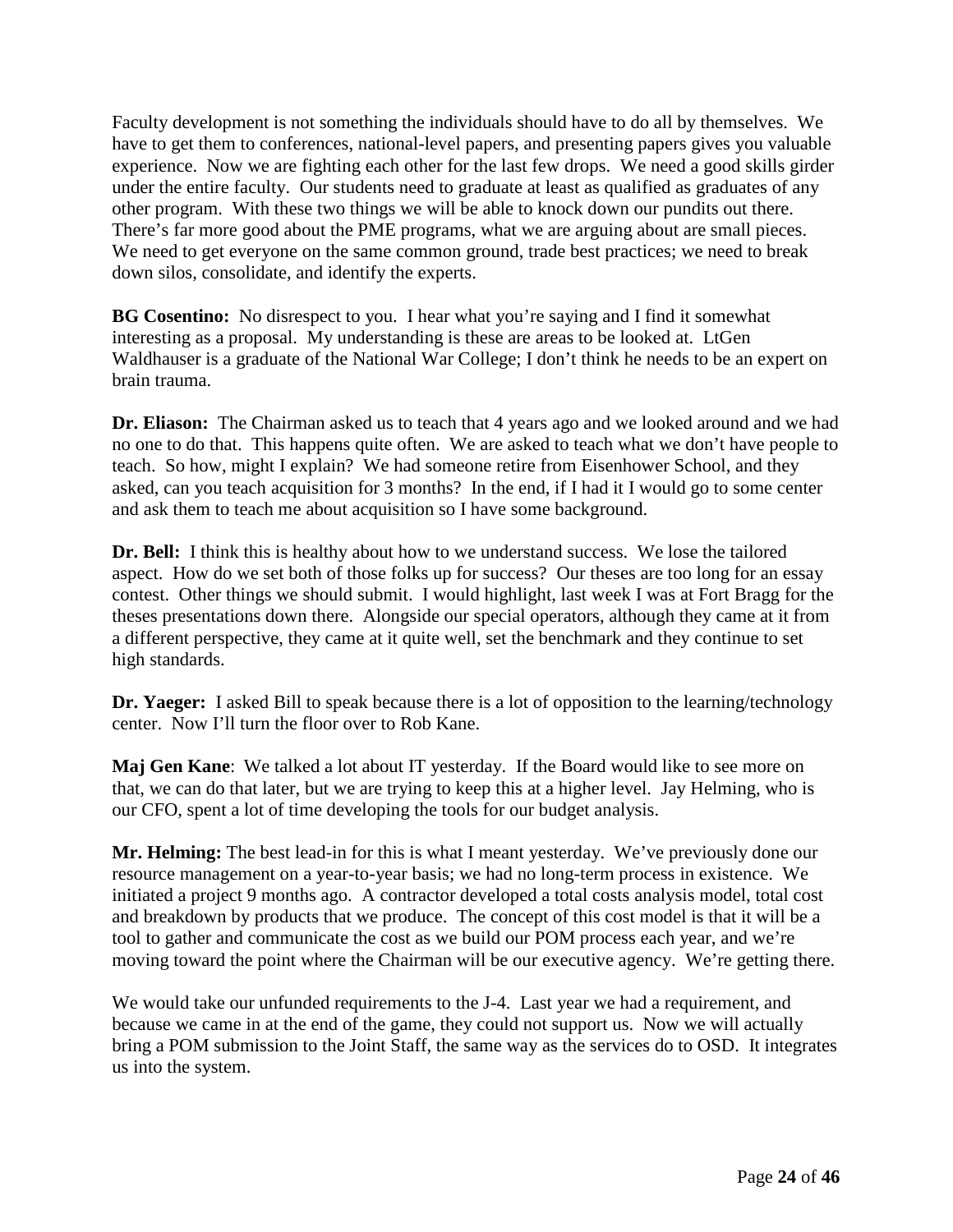The next cost cycle will be 2018 through 2022; we'll start the process in the September-October timeframe for next year. We have a functional one now for 6 months that we are tweaking, making some adjustments. The model also generates support charges that we give to the reimbursable units, which are about 25% of the budget, so we want numbers to be right. When other agencies give us money, we want to make sure that all is right, and it has taken 6 months of effort. We are getting into other cost models and taking our data and putting it into new cost models, and learning about how that model is built. We're learning from other programs. We're making recommendations to DSCA and TRADOC for a more accurate model for our international students. You will be seeing more of the cost modeling, so we will be interested in your thoughts and guidance.

**Maj Gen Kane**: This is essential, as General Padilla mentioned yesterday, we took a lot of cuts in the staff. Where that manpower is going away, we never did anything about it. The first part of the balancing act is to get the academic program structured properly. This is the order of priority. Then we'll get the support in place - institutional research, academic support, operations, and administrative support. The squeeze will come on the COO organization. We're working at a rapid rate; I kind of know where the big rocks are. We touched on it in the climate survey. I know where the biggest headaches are, and I'm going to pull those under my supervision until I get it right. That sums up the areas.

**General Newton:** I want to go to the leadership and give them visibility, see more of the cost modeling program I know other universities use. We're interested in your thoughts, guidance. We'll take a 15-minute break and come back and see what discussion and comments we have. So let's take a break.

**\_\_\_\_\_\_\_\_\_\_\_\_\_\_\_\_\_\_\_\_\_\_\_\_\_\_\_\_\_\_\_\_\_\_\_\_\_\_\_\_\_\_\_\_\_\_\_\_\_\_\_\_\_\_\_\_\_\_\_\_\_\_\_\_\_\_\_\_\_\_\_\_\_\_\_\_\_\_**

#### **BREAK (0908 – 0918)**

#### **0900-1100 Ensuring Institutional Quality, Relevancy and Board Members Prestige; Observations/Comments from Members**

\_\_\_\_\_\_\_\_\_\_\_\_\_\_\_\_\_\_\_\_\_\_\_\_\_\_\_\_\_\_\_\_\_\_\_\_\_\_\_\_\_\_\_\_\_\_\_\_\_\_\_\_\_\_\_\_\_\_\_\_\_\_\_\_\_\_\_\_\_\_\_\_\_\_\_\_\_\_

**General Newton:** We'll bring up each one of the slides on the ten areas of opportunities and what are asked of the Board are our thoughts on them.

**Ms. Leong-Hong:** I just want to comment on the professor [Bill Eliason] who spoke last. You had a lot of good ideas that resonated with me. And I'm going to paraphrase the idea of perhaps having a talent bank to tap into where the need may arrive that is not necessarily predicted. At all large corporations, we have skills databases that are used successfully and strategically.

**General Newton:** Any thoughts on the optimization of the JCWS?

**VADM Crea:** First of all, I thought all of them were excellent presentations. To optimize the efficiency you have to have the support. It's good at how you arrived at these, the driven approach so overall that there is one part. The satellite program is ending in September. I'm curious about what thoughts there are about that, in addition to Tampa.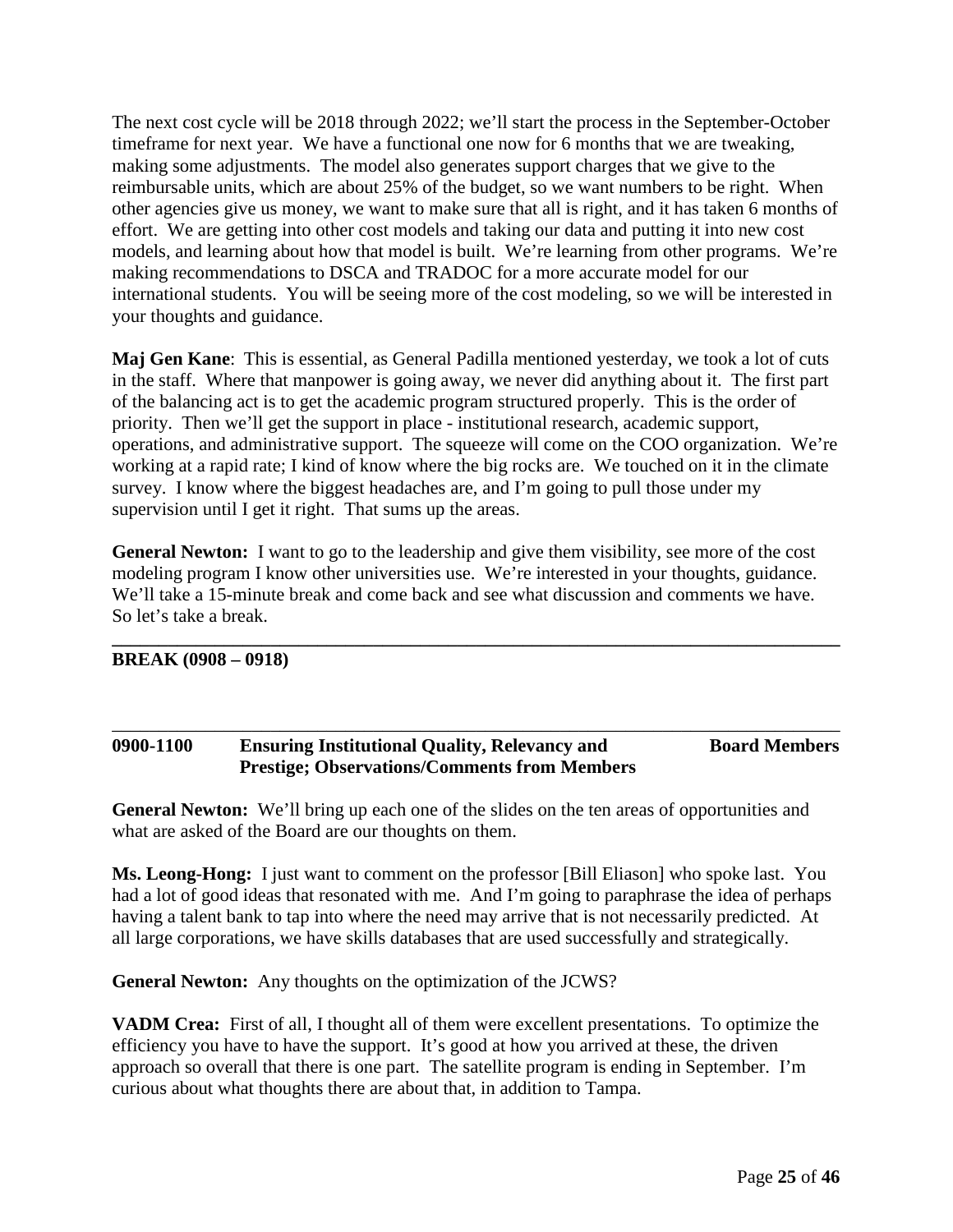**Dr. Strait:** We are looking at that in terms of student outcomes, we found there is no difference in the resident [program] and Tampa. Yes, it absolutely should be approved for next year. So we will continue to execute. The next phase will be to expand it to other commands: STRATCOM and then EUCOM.

**General Newton:** Could you go back just a little bit and give us more on, any more definition of what we're asking of you?

**Dr. Yaeger:** We've proposed striking the language requiring delivering ten weeks at JFSC – we can then deliver it at other sites for other time periods. That did not come out, so this may be a nonissue. So it may not be approved.

The question also was how did you come up with the 10 areas? We identified where our priories were and how they are resourced, which gave us a detailed breakdown, which we briefed at different levels across the university, the library, etc. This is how we found out where we are spending our money. From there we narrowed it down, and we kept narrowing it down to the 10 areas where we can make some serious improvements.

**Dr. Bell:** I think we all think ours is the best program on earth and we should all be up there [in the top 10 areas]. The college next to me, they deliver the most graduates and it has the greatest impact on the warfighter out there. How does this prioritize, what about their needs? Not just a conglomeration of good ideas, but take the mission and support the tasks.

**General Newton:** This, to me, becomes extremely important because our whole mission and purpose here is to deliver leaders for the future. And if you cannot come together and do that; this is important, it's a major step in informing the process and getting the work done. It becomes critical in getting the job done. We think, you must determine, what is best for the warfighter and accomplishing your mission.

**CAPT Fraser:** I have a question about the face-to-face residency and the satellite program, is it face-to-face?

**Dr. Strait:** We've transplanted our faculty to another location and so it is face-to-face.

**CAPT Fraser:** What you lose versus face-to-face I think, eyeball to eyeball, is really important; and you can combine it with distance learning.

**General Newton:** There is another important issue here.

**Dr. Strait:** There is more than one thing happening with this program. There is the legislative proposal to determine what could be taught using other methodology.

**MajGen Padilla:** There is also the AJPME School, which is a blended program of distance and face to face, focused on reserves. So as we go forward, that is an option. We do have that, but we focused primarily on resources.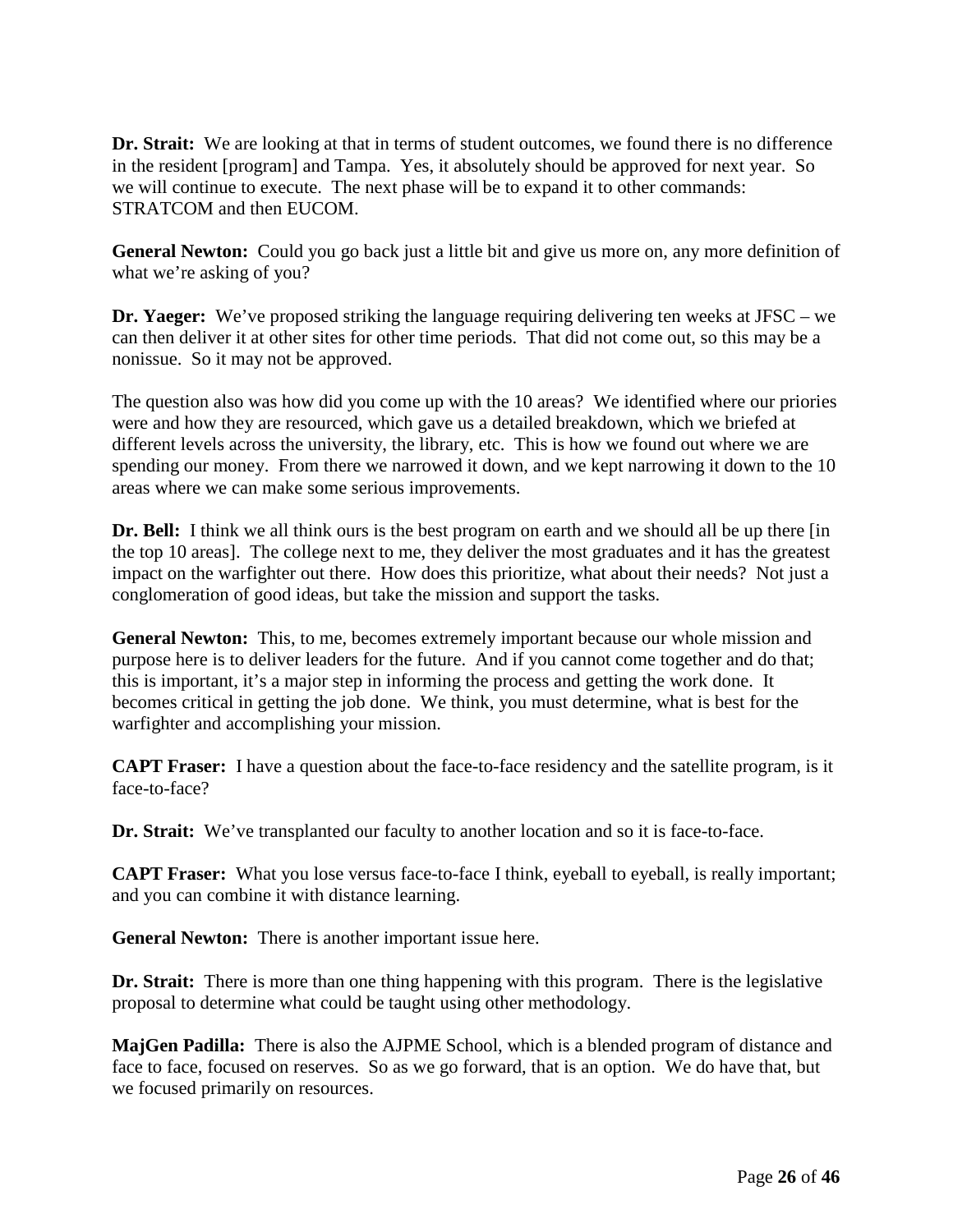**LtGen Waldhauser:** Since Dr. Carter became SecDef his top two priorities are to: (1) give the President the best military advice he can give him and (2) take care of the health of the present and past force, and also the future force. He has two groups dedicated to doing this: the first is the President's military advisors, the second is civilian. How can technology support these two efforts? There's a very aggressive timeline to mid-August. What can we do to essentially revolutionize the personnel system within DOD? It's tied to the Title 10 laws within JPME, whose scope is not fully understood. These are things that surprise a lot of people involved. I think this group can make some recommendations to Dr. Carter about how we can change the antiquated system of personnel management.

Second, I just completed duty as President of a one-star board. The joint business is handled very well right now. They've had the joint tours, jointness is working very well. So when we go to Congress, they ask, why do you want to change something that's working? These rules started in 1986; they didn't happen overnight. Once we start tinkering with laws, there are some possibilities. We decided to take one small step at a time. For this go-around we simply want to get approval to get authority to make permanent the course we have down in Tampa. Dr. Carter is taking a look at personnel. So whatever changes are made as people are coming and going, and slide into reserve, affect the quality of the all-volunteer force of the future. This is being looked at.

**General Newton:** If we are going to make it through all 10, we need to move along. Does anyone have thoughts about cyber? What do we find in there that might be beneficial, given the resources we have today?

**RADM Hamby:** One is when we assess what is being taught throughout our curriculum. Where are there gaps in the programs? And where can we do some normalizing and make sure accessibility is there for all the components? The cyber is where we reach outside of NDU, out into the civilian world. In the end we should be able to provide visibility for our own purposes to what opportunities are out there to particular programs or individual students who need to be pumped up. It will take us some time to do this, but we are very confident.

**General Newton:** Thoughts from the Board? We can look outside just one section of our community.

**RADM Hamby:** Yes. As we continue in this area, we see more blurring of the lines between military and private sector.

**Dr. Bell:** This is really positive, it sounds like additional work in the short-term, but as we deal with cyber and we understand our portfolios that right now are in little stovepipes, we'll strengthen that.

**VADM Crea:** What interaction do you have with other service schools?

**RADM Hamby:** One of the action steps we have is an engagement plan with other service schools and at the graduate level, for example Annapolis. We're working on it.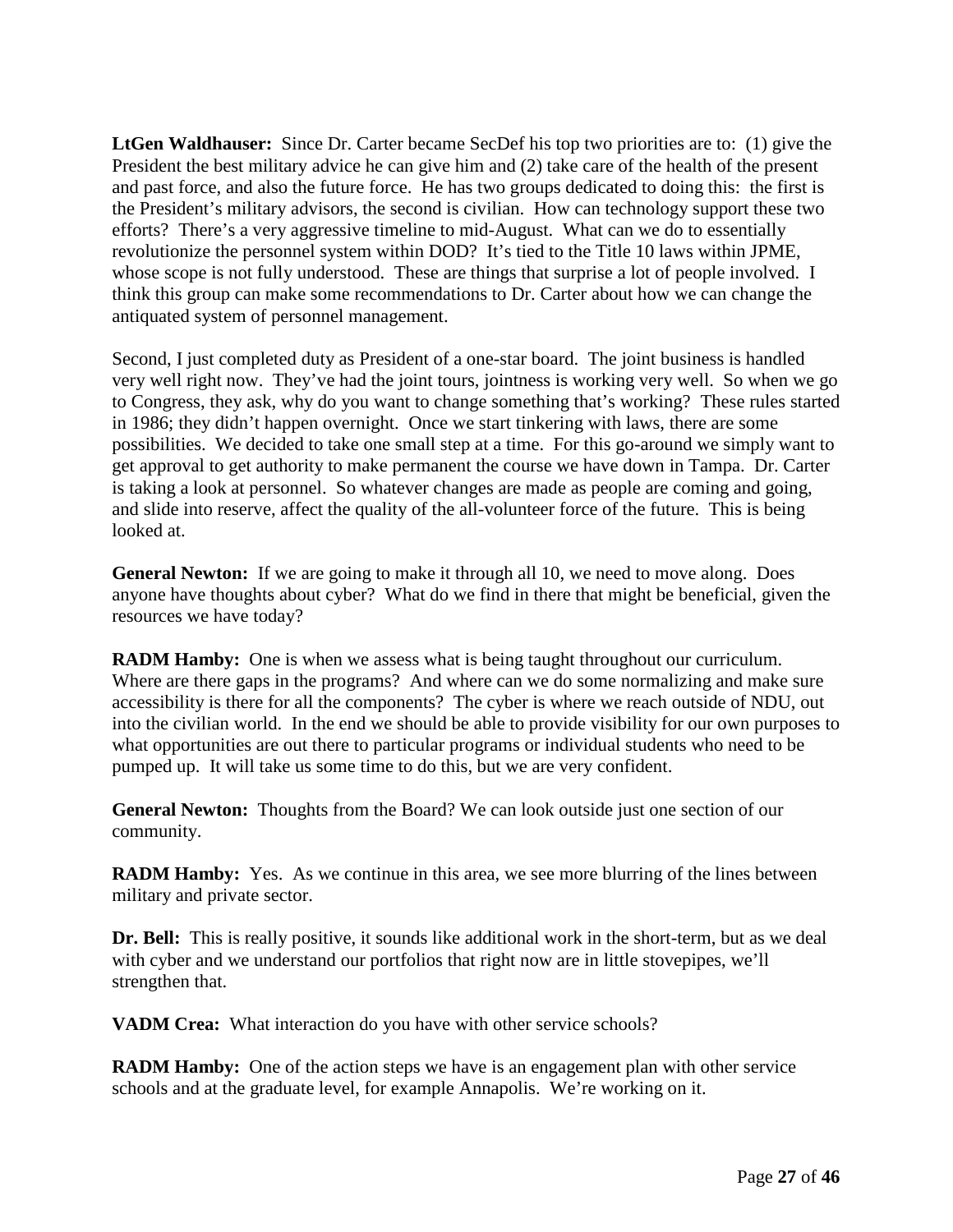**Ms. Leong-Hong**: I also have a couple questions. One is when you are looking outside, are you looking at the private sector, DHS, or where?

**RADM Hamby:** Absolutely, we'll continue this discussion.

**Ms. Leong-Hong**: As you are looking and assessing the cost of cyber courses taught at other colleges, how would you be synchronized with the activities that are going on at the war colleges?

**RADM Hamby:** The first is to serve as visibility at what level is being taught, and what perspective is being taught. What we expect to find is not moving resources, but combining opportunity to the subject matter experts in iCollege, INSS -- its spread around. We look down to the comment about the guy in the office next to you. The issue is one of access, of optimization efficiencies. How do we take the resources that we have already and use them in a smarter fashion?

\***Dr. Bell:** The visibility is great.

\***RADM Hamby:** Synchronization yes, control no.

**General Newton:** Now would be a good time to get to the IT, I think.

**COL Liles:** I can do something rather short. I'm ready; I have my tap dancing shoes on.

**General Newton:** Do we have what we need to get the job done?

**COL Liles:** Essentially, we rebuilt the university infrastructure over the past three years to DISA standards to meet requirements. Even things like the wireless network have an authority. We'll use the rules to get what we need, one of which is to separate some of the academic from the NIPR network. The academic mission requires a safe open environment, one that protects PII and intellectual property but is not as restrained as the business network. We're set up to be able to execute that now. IT's taken some outside assets to be able to do that. We're coordinating with the J-6 and Ft Belvoir.

**General Newton:** For the Board members, ask the specific questions you may have.

**CAPT Fraser:** Is the \$3.5 million a realistic number?

**COL Liles:** Since I've been here for 3 years; every year we say we need \$16 million and we get \$14 million. So what we did this year is Life Cycle Replacement. The other thing we get a big risk on is storage. IT is being budgeted so the transformation is taking the \$3.2 million and changing some ways you do things in the back office and making them more efficient. We're changing the backend to reduce the amount of resources we need. We're moving some things to the Cloud, and the cost per year will go down. Get the \$3.2 million and get it down inside the budget instead of the \$19 million that we actually spent. That's really what the goal is.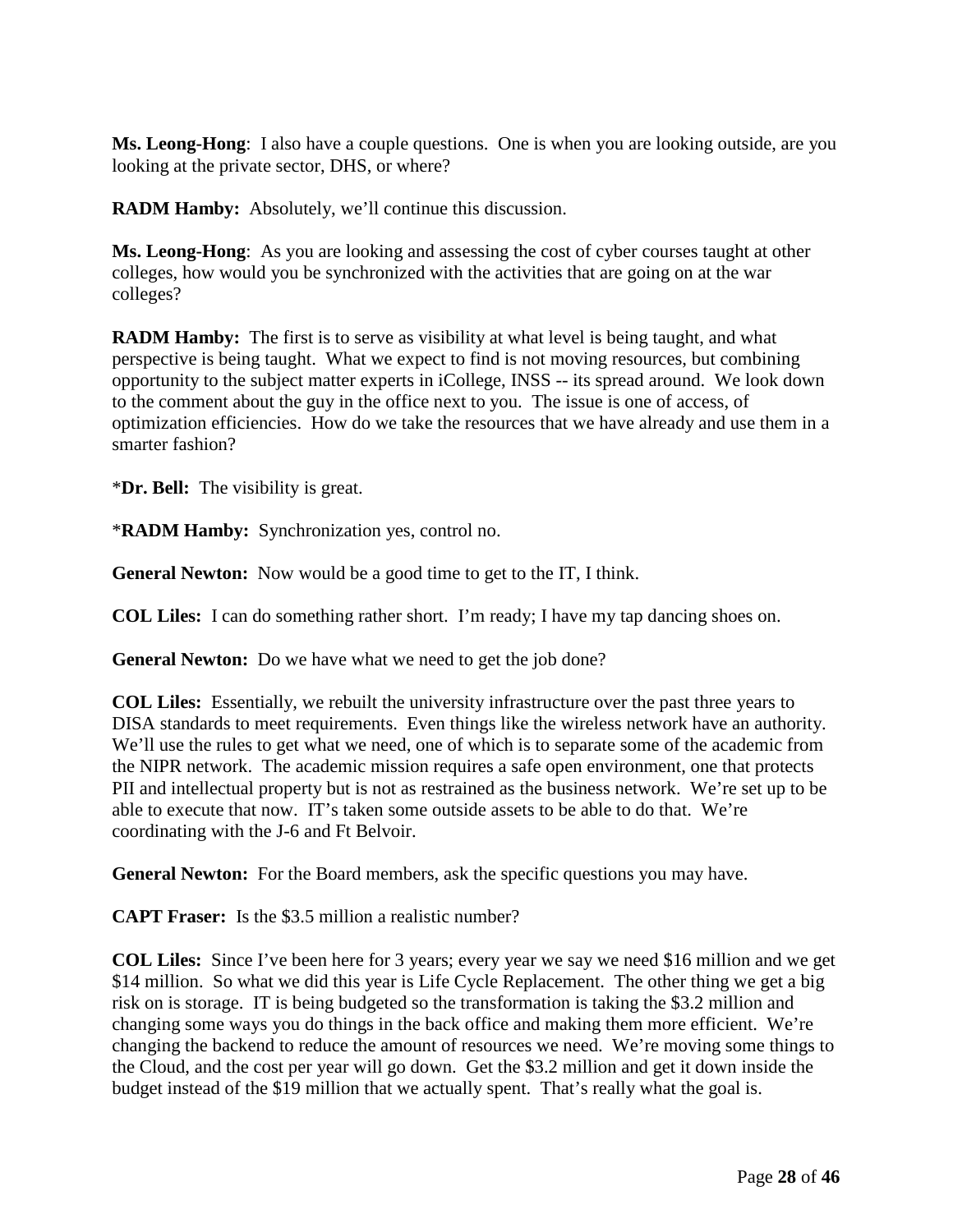**Mr. Raymond:** Talk a little bit more about the student experience and also the faculty experience.

**COL Liles:** One of the challenges we're having, we were pivoting on the faculty. We were asking them to exist on the more secure network and also on the Cloud. That's less of a challenge at JFSC. Here on north campus, we're asking our faulty to do both. Part of the vision is the Big A [Academics]. Faculty and students will be on the same system, staff will be on the system as well. We can use one for most of operations of the university on the academic network, and communicate with Pentagon, and do DOD business process on the other. It gets us all on the same sheet of music. The Cloud-based system we piloted through the government. We're also looking at Office 365 on the academic side. Some of the challenge for the university is the IT argument is changing. It's not about "whether" now, but how are we going to do it.

We provided an infrastructure, solid and reliable. Overlay on that all of the applications. We've had challenges getting some systems back in. Less about more function: Cloud-based services, using BlackBoard, Student Management System, others hosted off system. Another part of the vision is finding efficiencies. When we go to the Cloud, how many printers do we need to buy, how much storage do we have to buy? It's all about finding efficiencies. What about the students' "bring your own device"? The satellite campuses don't connect to NDU, they connect to the Internet. Students have access to their faculty. For example, I can use Skype for business. It doesn't cost me \$7,000, it costs me 20 bucks. Actually, we all use the same technology and you can connect your Skype technology. We want to bring NDU to the point where the rest of the world is, overlay the Cloud services, give the students a seamless environment, and overlay more capabilities on top of that -- we add function.

**RADM Hamby:** One aspect of this is when we've done business, we pivot on faculty. As we have compressed our faculty, any point of friction they have is an opportunity. This strategy is one of pivoting on the staff, removing it from faculty, and making better their lives.

**General Newton:** I've sat on a couple boards in industry, and every single one of them every year is, how we can get better at IT and what will it cost. It's an ongoing issue everywhere.

**COL Liles:** We're working on the planning of all this. One is more emphasis on planning. It's tailored so we know what to buy. Now we know and we have a built-in requirement. Pull to the left. That \$2.3 million we got this year will go to improve the infrastructure, like replacing 20 year old cables, rewiring Eisenhower Hall and the main building. We rewired JFSC, just in order to pass the CCRI.

**General Newton:** Other questions from the Board?

\***Mr. Raymond:** A follow-up: is the idea to migrate entirely to the Cloud?

**COL Liles:** Yes, that's where we're trying to go, and go as far as we can with that. To the point, most of the users will not be able to see any difference. My guys, I'm pressing them, and I want to clean out the NOC [Network Operations Center] to the extent possible.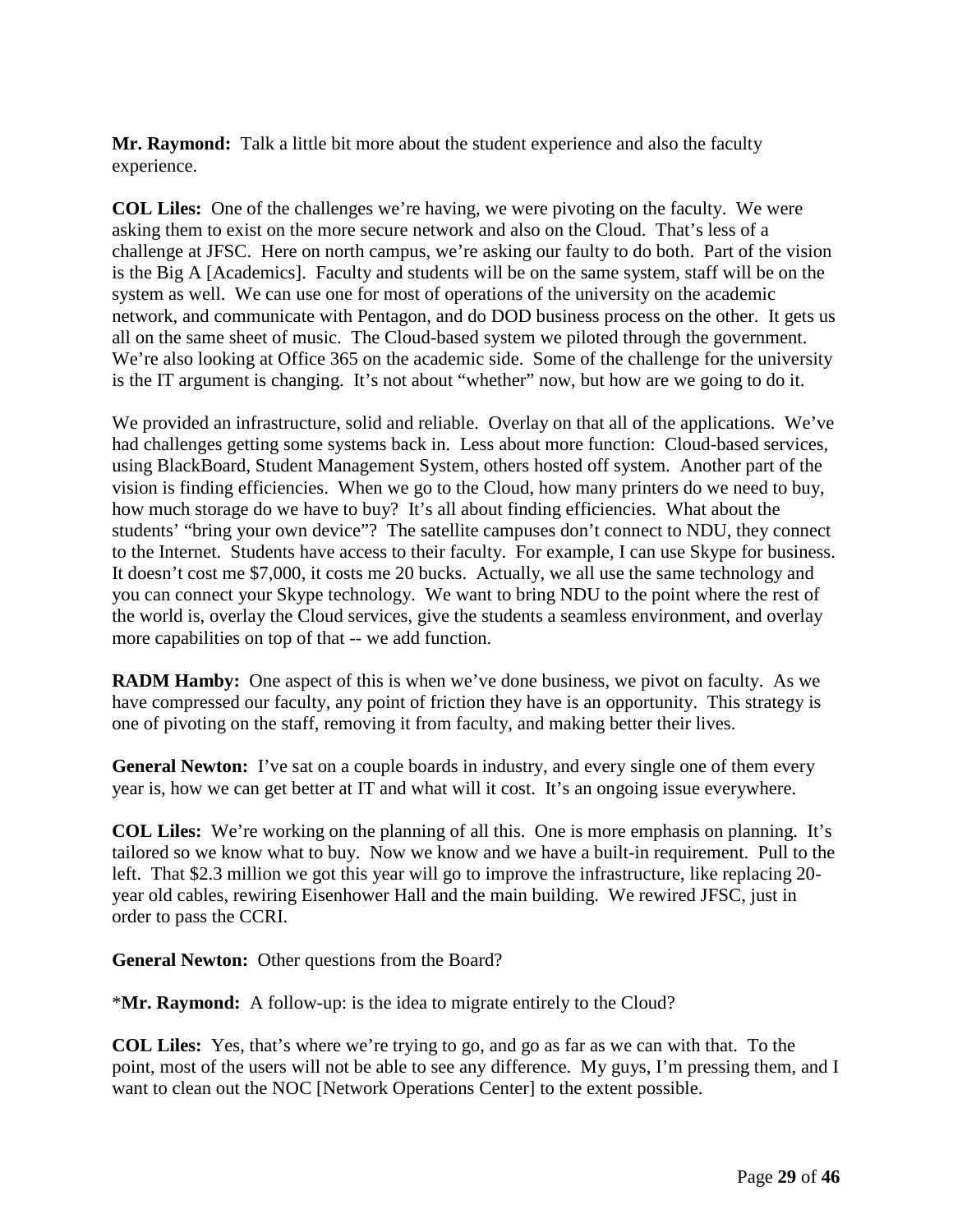**CAPT Fraser:** Does it matter what the other service schools are doing? Are you following them or are they following you?

**COL Liles:** We are catching up to them. The Naval Academy, the Naval War College, and Naval Postgraduate School all have some kind of Big A, little b. So, everybody is solving this problem in the same fashion. Everyone recognizes they need to be separate from the NIPR for their academic mission. We are a little ahead of some of them because we have the infrastructure, for instance with our BYOD. We spent a lot on documentation. We made it a requirement. It takes more people.

**General Newton:** Dr. Yaeger, is there a person assigned to each of the areas of opportunity, an office?

**Dr. Yaeger:** The button is the same on some; the Provost, COO, Cyber.

**General Newton:** Any other questions for IT? That was good. I want to skip around here a bit then. Let's go back to learning and technology. Bel commented some on this, any other ideas, that might be helpful?

**CAPT Fraser:** Other top universities have such centers. NDU needs one so folks can get up to speed quickly. It's a no-brainer.

**General Newton:** This is a question I had yesterday and we spoke some today, from a student standpoint. Here you have faculty into that, reference education and faculty development as they stay with you, both the military and Title 10. That's another place where a concept like this would be very, very helpful.

**Dr. Yaeger:** As they focus on faculty development and curriculum development, there are different ways to do it. Eisenhower School has a very good 2-week faculty preparation, and then they teach the very first semester. NWC has faculty development for about a year.

**General Cosentino:** Our new faculty orientation is very rigorous. They are started with a mentor, assigned to teach in a core course, and then shift the later part of the course to leading. They are not backseaters, they are co-teachers.

**General Newton:** What do you do for the folks who have been here for a while?

**General Cosentino:** For those who have been here a while, they are constantly writing, they go to conferences, etc. We send people to Seminar XXI, the Harvard program, and use sabbaticals for senior faculty who are here for an extended period of time; so they can gain expertise, so they can bring that back in 6 months. We want to get them into policy-oriented positions where they can bring that expertise back to the classroom.

**General Newton:** Is that consistent throughout your programs?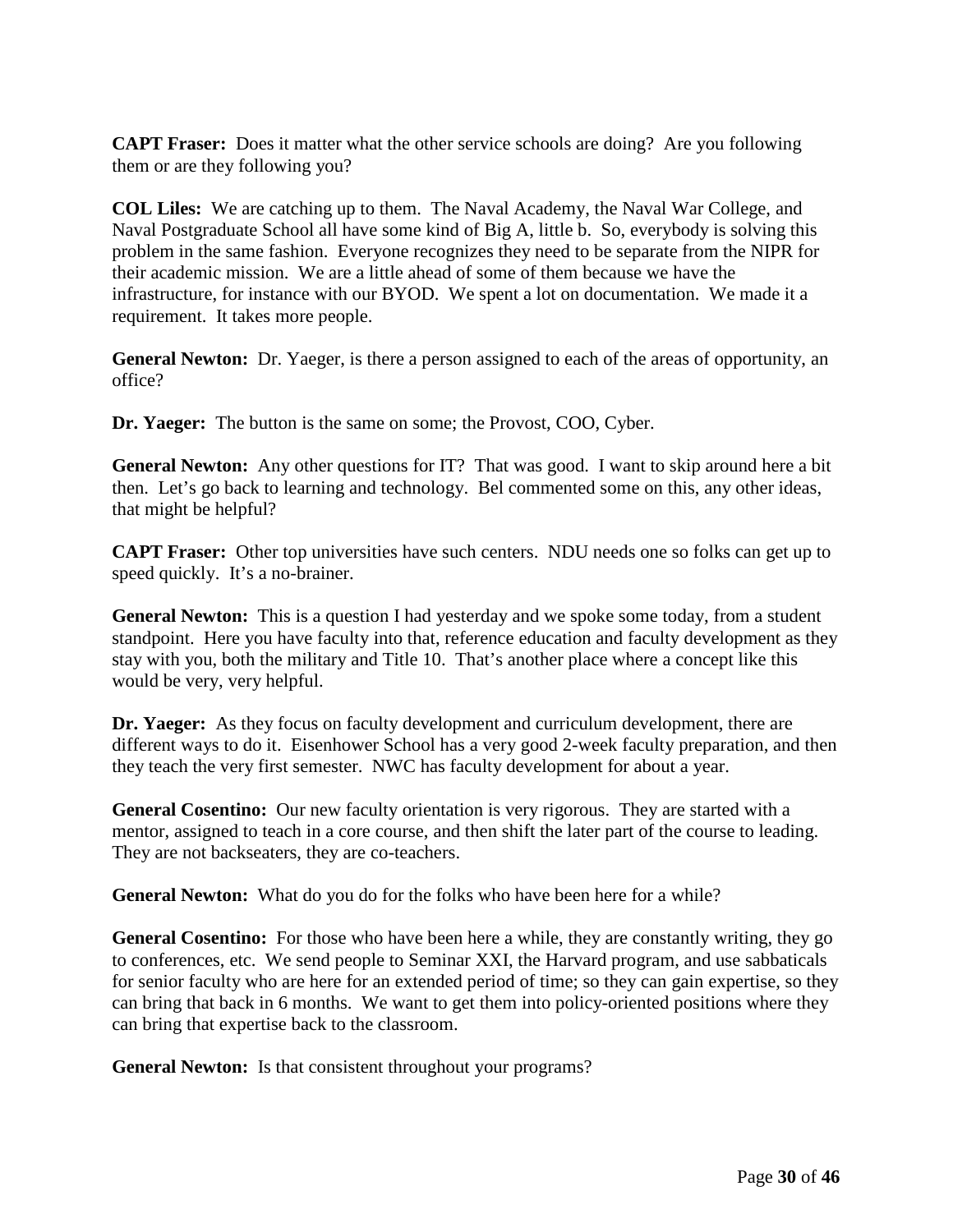**Dr. Bell:** We have an advantage with our continuing education program. Deans of faculty administer their schools; the tendency is for new faculty orientation. They have sessions on adult learning, performance enhancement, etc. It doesn't matter who comes in to work with this very unique student population, the questions are the same: How do you mentor them? Teach religion specific topics? Islam can't be avoided if you are doing counterterrorism. How do you develop that -- the craft and also the experience?

**Dr. Yaeger:** There are different ways we have of developing faculty and new faculty, there's no one way. There's no sense of failure anywhere. The learning center would not be the source of all expertise; we all have to address it in our own area.

#### **General Newton:** Others?

**Dr. Watson:** I want to go back to one point made earlier. No one walks into it knowing how to teach at a specific level, or administrators who know how to lead. I'd like to keep the vision open, informing folks about the culture of the organization, have the resources to solve problems. As you talk about where you are going in talent management, it's clear you are going have faculty to do different things. It can be brought about in that way. If they walk in here and don't understand the students, that creates another problem.

**Mr. Raymond:** I don't understand the manpower, is this an administrative opportunity? I don't understand the mechanism needed to solve the problem.

**Dr. Yaeger:** A centralized coordinator; it would not reside in a particular place. It would be someplace where this all comes together. It's not fully designed, or even approved yet. We have to make the decisions.

**Mr. Raymond:** How does the learning center help develop expertise on teaching, say, brain trauma?

**Dr. Yaeger:** It will help us get smart. We'll put these requirements to the colleges and identify the resources needed to get that up to speed. A person is helping us to address that subject.

**BG Cosentino:** I have a counterview on this. I've been able to leverage faculty, and I've had no problem getting expertise from other colleges or outside agencies when I need it in a specific topic area. If we are going to add brain trauma, pretty soon what you have is a whole collection of nothing and you don't have a program. How is this going to fit in? That's down where the program is developed. I'm not in favor of a centralized location saying everyone teaches the same way.

**Dr. Yaeger:** I never said that. If I said everyone is the same way, strike that from the record.

**General Newton:** When a requirement comes to the university for a new mission, someone, some senior leader is trained to teach "what have you." How do we get to an ideal way of how we integrate that into the system? How does that work? I'm not sure that is happening.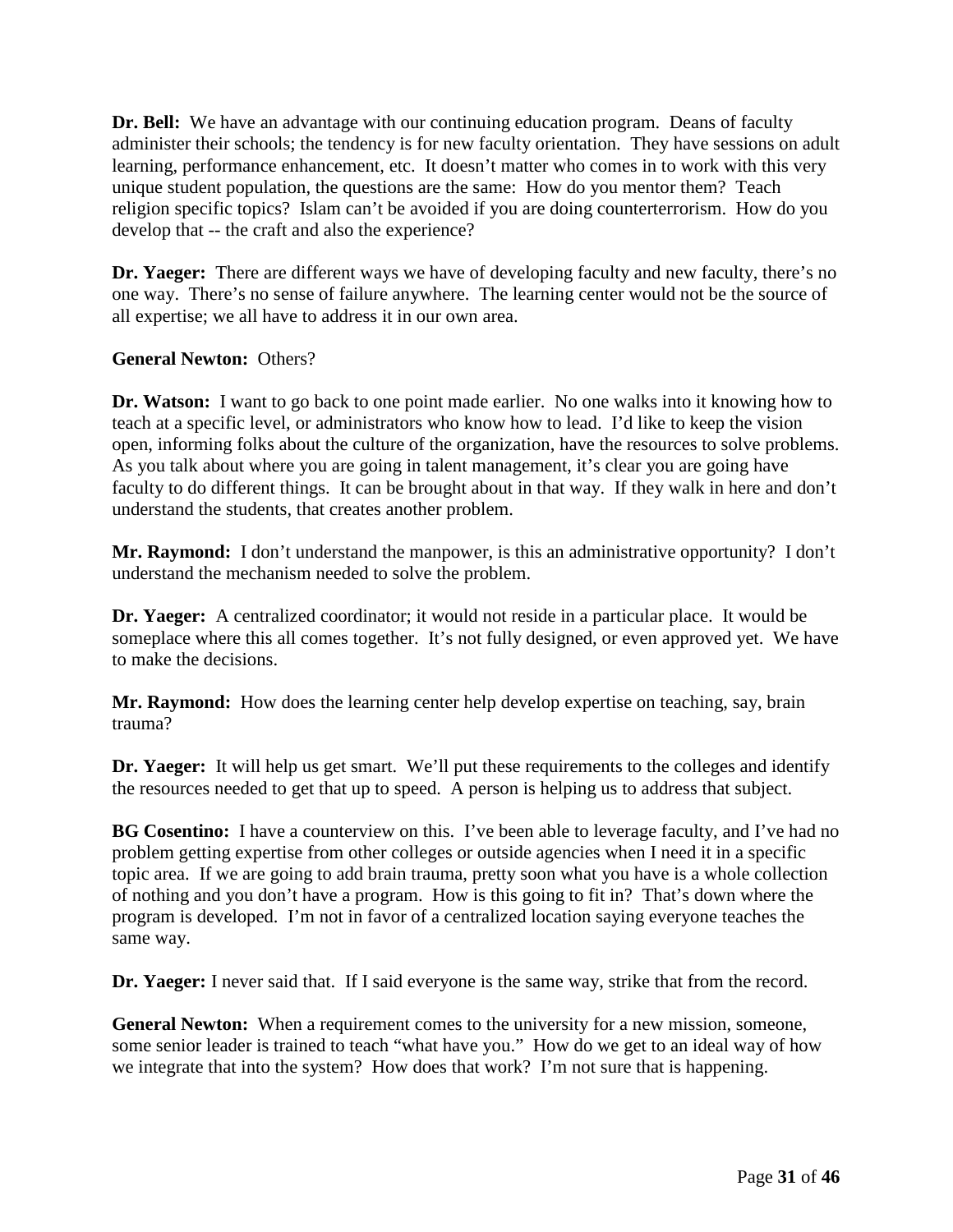**Dr. Yaeger:** You're right, that is what we do every year, but it's going to be up to that faculty as to how they get into their mission.

**RADM Hamby:** These 10 areas of optimization are things that came out of the program review and the President has tasked them out to people for development. I'm interested in the questions from the Board, but they are very immature. Trying to nail down specifics may be unworkable.

**General Newton:** Where do you want to go, how do you find the best solutions, that's how staff work works!

**Dr. Bell:** It sounds like we need to get the functions right, how do we do faculty development, faculty collaboration. Maybe this center doesn't do all this in the end, but us understanding the roles is at least a guideline.

**RADM Hamby:** Some of us struggling with this would have insufficient resources.

**General Newton:** How does that fit across all 5 of you sitting at the table? How does it fit across the body?

AMB Nesbitt: When we talk about each of these individual 10 points, despite the relief we've gotten from the Joint Staff, we don't have the funding to continue operating in the future. These are 10 areas where there is potential. The students and faculty, and doing a better job, are really what we have to keep in mind.

**General Newton:** Any other comments?

**Ms. Leong-Hong**: I think this one is the most promising area because it allows you to discover talent within the whole of NDU, especially where talent comes in and we can tap into resources without going outside, so you know what you have. My comment earlier about a talent bank, that's what we've been talking about. Not everybody has the knowledge of what everybody knows. If you have that kind of repository, it is a lot easier to get resources and I think this is a very positive development.

**General Newton:** Do you have another one to discuss?

**Mr. Doan:** Your international students – I think you're thinking way too small on this. This is the greatest potential value that has not been exploited. You just need to up your game. A few examples: your foreign military students are an unutilized asset. You need a database of your foreign students. They are waiting to be utilized. Have them host a study and do a presentation in their own country – they have an ambassador here, you have ambassadors here, use them. No other university can do this; these students can do this. Also, the Foundation can put some oomph behind it. The rest of your ideas are interesting, but they're small potatoes. If you don't do this, years from now you will regret it. This one really moves the needle for the nation.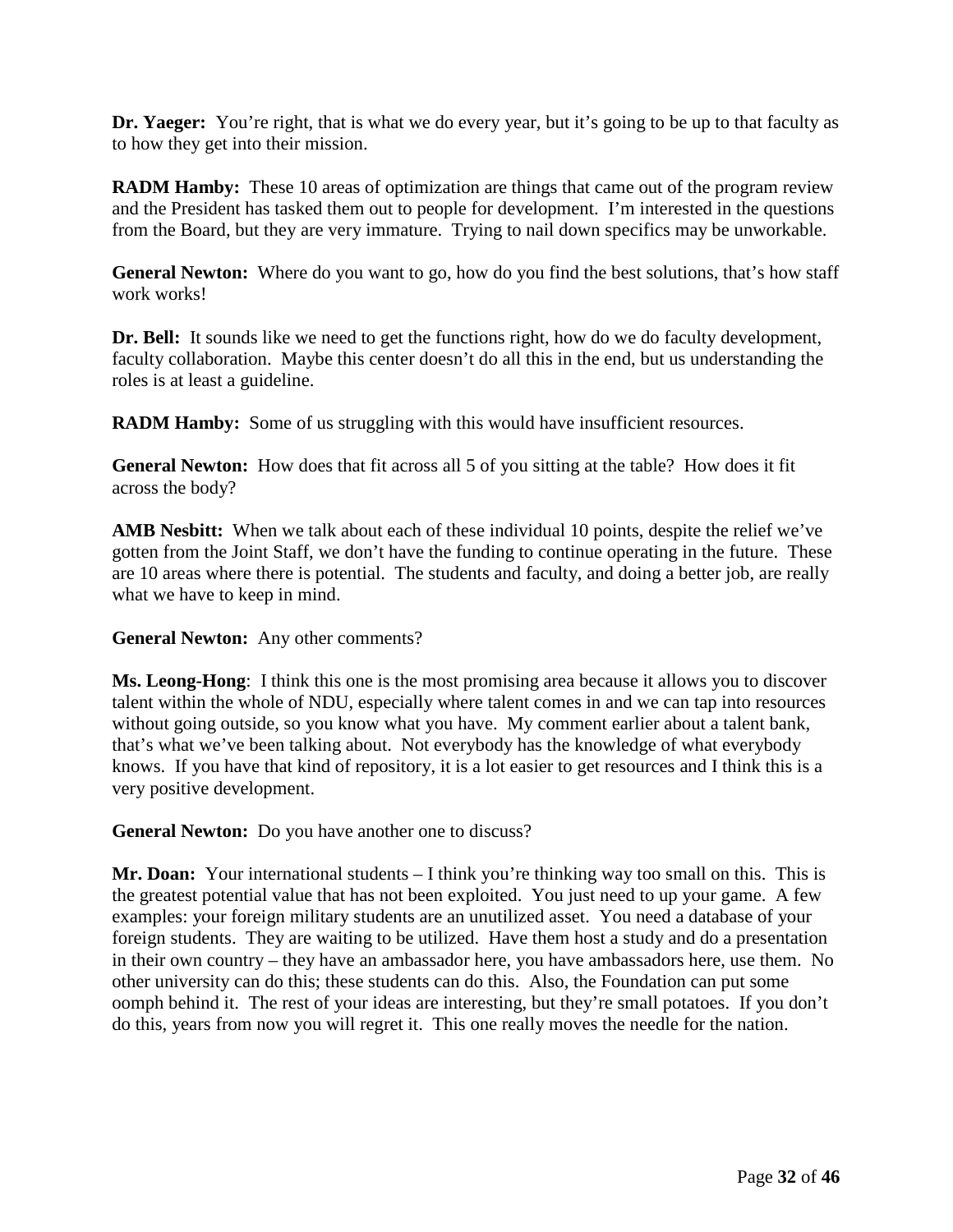**AMB Nesbitt:** We do have a database of all our international students. We don't have a database of all the PME schools, that's beyond our capabilities. Also, each college has its own alumni database.

**Dr. Bell:** How do we express the value of that? We've done a couple of studies on that. Our international alumni have a 90+% satisfaction rate, which I will never get from US students. How do we keep up the momentum after they graduate? We could reach out to alumni once a week with, "here's what's going on." We could do a lot better.

**Mr. Doan:** If you took one region every year and you took one of these reports, and NDU has an event in this guy's conference room and we're going to bring the NDU Foundation Board people there, and invited all those people, and all the former Dominican Republic students, and build this all over the world; you would animate your alumni and it will be there for you. Grow your alumni; this country is going to need that very soon.

**CAPT Fraser:** Along that line I think it would help the Foundation to better brand themselves with what they do internationally and getting more Board involvement and fundraising for you.

**Dr. Waddell:** I will be representing SOUTHCOM and NDU in Cartagena. There are elements of this that already exist. We sponsor a regional event for graduates of NDU, elements of the defense structure of the country; the Perry Center hosted three in SOUTHCOM. We are connected through the COCOMs and are there for the COCOMs to utilize, so there are elements that exist.

**AMB Nesbitt:** I will also be attending that. We have gotten great response from our international alumni.

**Dr. Yaeger:** This is very useful. About the points you made, they're going to help us. We haven't thought about involving the Foundation in this way as we go forward. One observation about utilizing the International Fellows: While they are on travel, our US students are missing their perspective in the classrooms. Any suggestions?

**General Newton:** Where do they travel?

**Dr. Yaeger:** All in the US, Hawaii, all over -- 14 trips is a lot.

**CAPT Fraser:** To a certain degree, you're on top of it. You have the same challenge as other universities, international students on campus -- there is isolation due to language, culture, and so on. Finding ways to integrate them, US universities mix them together in study groups. The international student may be the smartest, but because of language difficulties, it makes it seem to be just the opposite. The little I've travelled with International Fellows, I think you need to continue to capitalize.

**Dr. Strait:** Most of the comments addressed students. There is also an initiative for faculty. When these students go back to their countries, they become faculty. They want to replicate the way they have been taught, so we also have an impact there.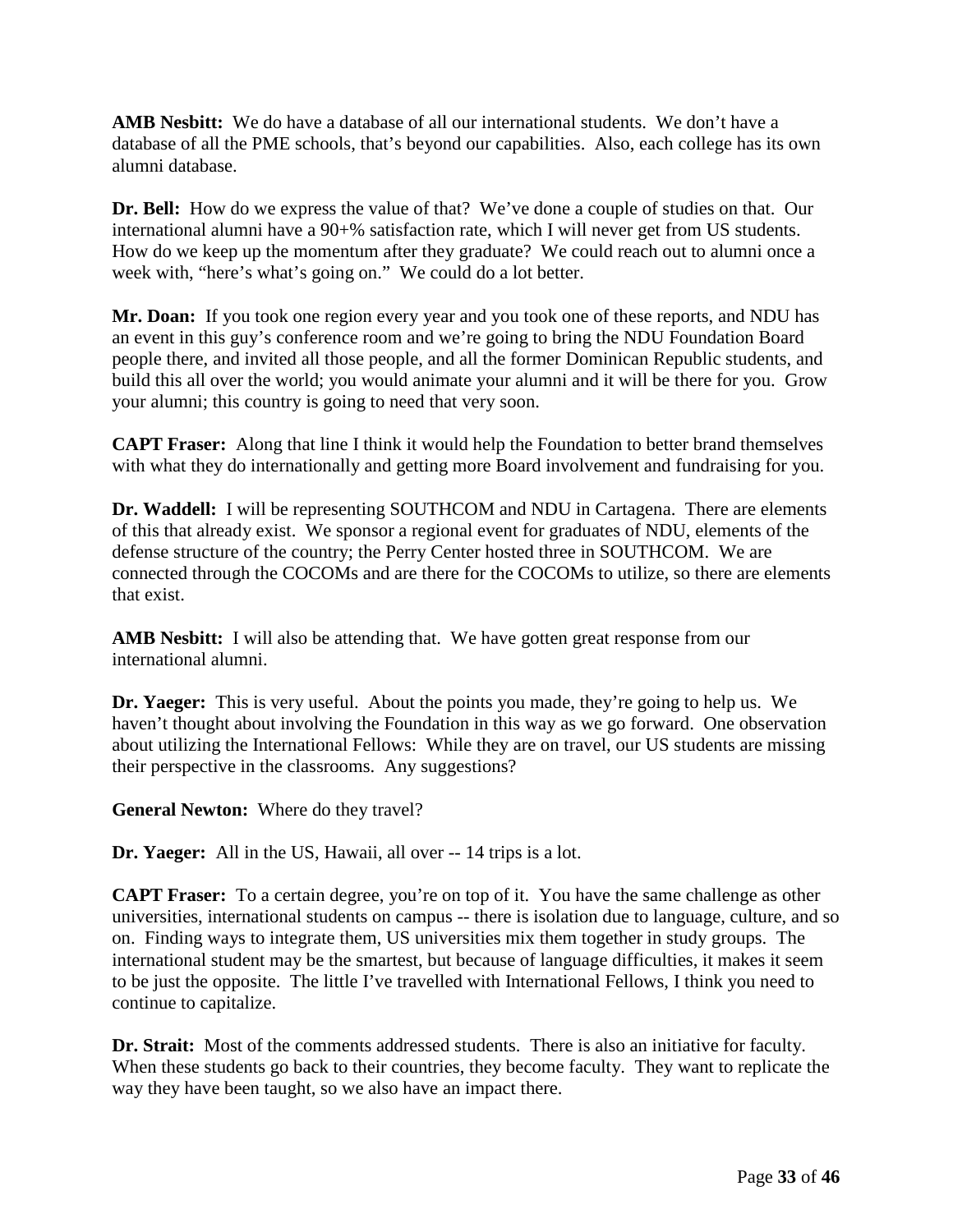**Ms. Pearl:** We have been working closely to support the international advisor committee. Also we are helping to build the database. We can be the organization to combine the databases with the other services.

**AMB Stadler:** I've been the advisor for the Foundation since 1989. I've seen International Fellows from that period to the present. In 1989, we had 12 International Fellows. A year later, the Pentagon told us to increase to 16. We now have 10 times that number. We don't have that problem you have with civilian universities. There is someone keeping track of International Fellows, and sometimes they have family problems, there is someone looking after them. In these programs, we do not get students from China, South Africa, they generally send their students to the Royal College of Defence Studies (RCDS) in London. We can do more in that area, we have common problems. I proposed that our Foundation and RCDS do some joint work, but that never got started. This is an area where we can do more. This costs money. We have to be aware of the fact these are private sector contributions that the Foundation gets. For our one big fundraising event, we need more assistance. We need to get our Board members to contribute more. We're working on this. Any ideas you may have, or ideas you have for additional Board members are appreciated. Our International Fellows are 15 % of our student body. It has grown tremendously.

**General Newton:** Do we have anything else from the Board on these 10 opportunities? For the next few minutes here, what I'd like to do, similar to what we did yesterday, we will open up the floor to those sitting behind the leadership here. We will open up the floor for your comments or questions. Does anyone have a question? We are certainly going to be very keenly interested when we come back here. I can see where opportunities will grow into other opportunities.

**Dr. Eliason:** One thing I didn't mention, and Dr. Hooker and I have tried to work on that, affects the entire enterprise, how you tap into sources of revenue using funds from outside the university to publish. We're trying to find some private partner to publish with us, but there are restrictions that are preventing us from doing this. How can we find public-private opportunities?

**General Newton:** Don't concentrate on restrictions, find the space you can work in and work in that space. Don't waste time trying to fix the restriction. Focus on the opportunities, great opportunities. Other questions and comments, I want to make sure you have a voice along with the rest of us for this incredible institution we have.

**Mr. Phillips, Director of Strategic Communication:** From the Board's perspective, have we identified and are we adequately addressing the most critical areas of risk?

**General Newton:** I think you have.

**Dr. Tanner:** There is no priority here. Concentrate on setting priorities, linking them to the budget.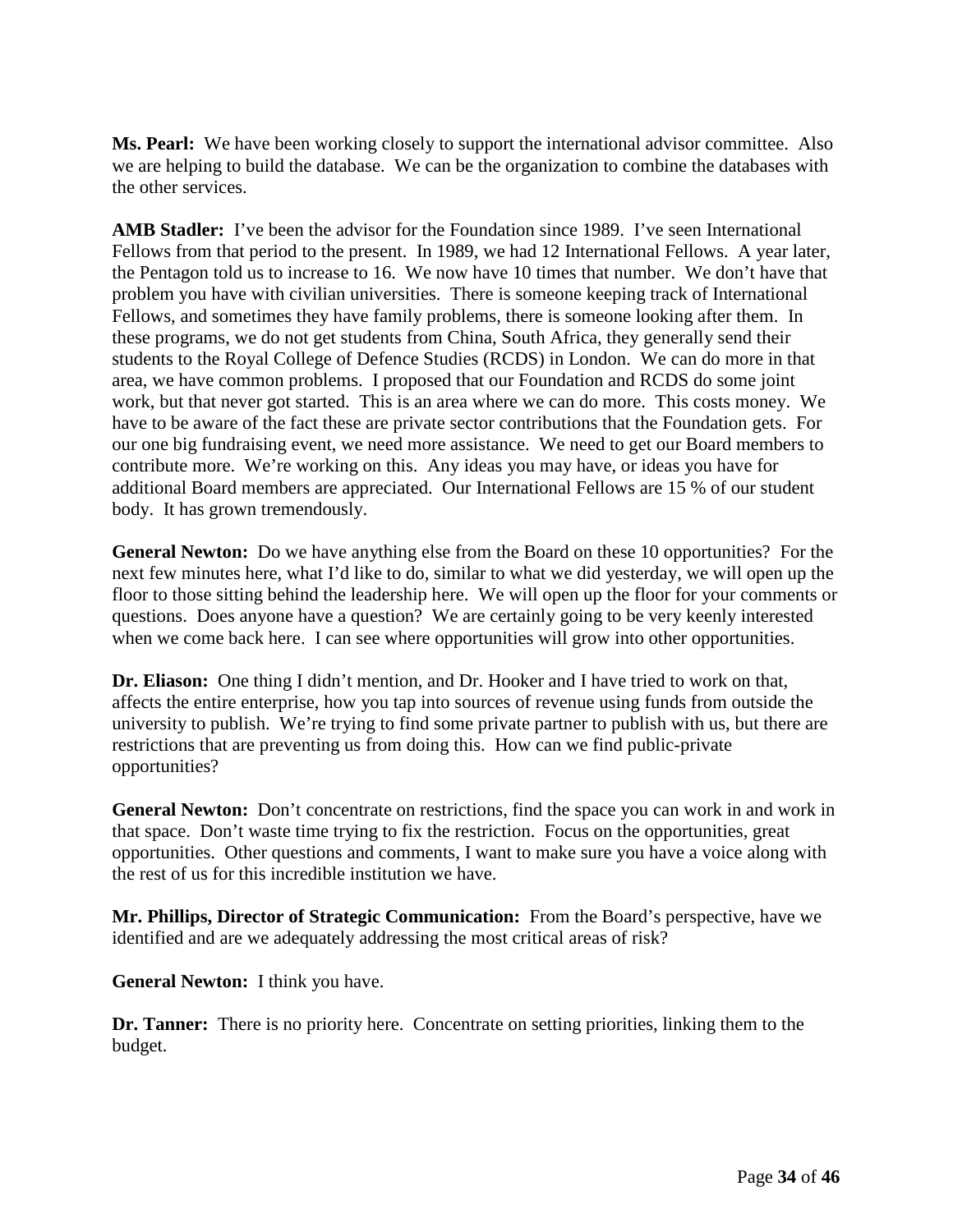**Dr. Watson:** You all have something to contribute and you exist together and that has been a challenge every single time that discussion has been going on about vision and mission. Recognize that all have something to contribute, and that we need to work together so all thrive, not just survive. I don't know if that is a risk, but continue to think about what you are doing as a whole.

**CAPT Fraser:** Certainly not unique to NDU when you're looking at scarce resources. Do I focus on the college or the scare resources of NDU? Not easy to do. We cut right to the bone. Now it's the responsibility of the college. You have a leader that recognizes this is a team. It's hard to do. We have met the enemy and they are us. We too need to change, we need to contribute and focus on the greater good of the enterprise. You all know this, but it's hard to execute. Semiannual goals, annual goals, play on the playground with one another. Your leadership will lead you through that. You have to play nicely.

**General Newton:** That was a great question to conclude with. You have to identify the greater risk and how you work through that. It doesn't matter if we have lots of resources or scare resources. We should have been looking at these before. Same thing will happen because we're human, or when someone says, you are well on your way. Thanks for offering those thoughts. Coming back to the front table here, do you have remarks for them?

#### **\_\_\_\_\_\_\_\_\_\_\_\_\_\_\_\_\_\_\_\_\_\_\_\_\_\_\_\_\_\_\_\_\_\_\_\_\_\_\_\_\_\_\_\_\_\_\_\_\_\_\_\_\_\_\_\_\_\_\_\_\_\_\_\_\_\_\_\_\_\_\_\_\_\_\_\_\_\_ 1100-1115 Wrap-Up and Closing Remarks General Newton/MajGen Padilla**

**LtGen Waldhauser:** Obviously, the transition is taking place this fall when General Dempsey leaves. He is a leader in education, in DOD, and other areas as well. Sometime we'll have an opportunity to sit down and talk. I have a list that is very short -- 4 or 5 items to discuss with the new Chairman, and NDU is definitely on that list. I will make sure the new Chairman is aware of the responsibility he has toward NDU. He has a huge responsibility that he needs to be aware of. I'm very sympathetic. Thank you all very much.

**MajGen Padilla:** Again, I audited the last one. It is very clear to me why we have a BOV and what you have given us the last few days. You think about things we have or review some things we haven't. We will put these processes in place – processes that are repeatable, transparent, and equitable. In these 10 areas we've identified, we can get efficiencies. We'll establish priorities. We have a lot of do-outs. We are in a time of constraints. The biggest problem in the budget is living within our means. We need to make sure we serve all our customers: students, ourselves, institutions that send students here, and serve all of our faculty and staff. We appreciate your leadership on the BOV.

We have a lot of staff involved. There's a lot of work that went into it. Dr. Roth, you've done a great job. I'd like to ask Mini Mercado to stand up. Mini, are you standing up? This is Mini's last BOV and we're going to miss her. She's done a phenomenal job. I ask that you take time to thank her. Thank you. [Applause]

**General Newton:** General Waldhauser, we know that when you are here your work doesn't stop, so having someone on the Joint Staff that takes this message to the Chairman, this has been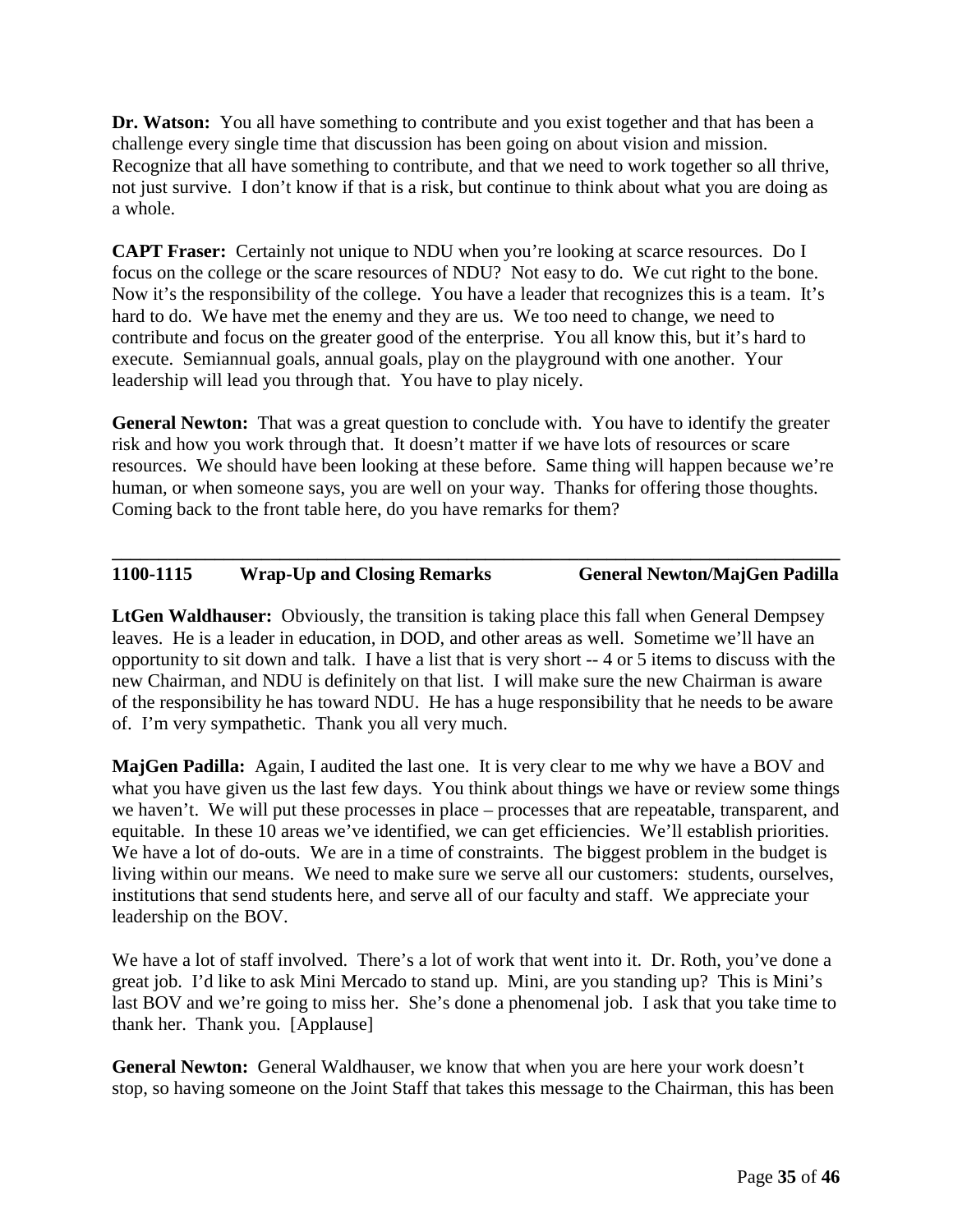a very productive Board meeting. We still have some work to do in the next couple hours, delve into the critical. We are here because we care about the role this institution plays in the success of our nation and NDU plays a critical role in that success.

I also want to mention the staff; a lot of time you get zeroed. A lot of folks are working behind the scenes. Mini we will miss you! To my Board colleagues, I appreciate you coming. We know there are a lot of things you can be doing and thank you for coming. What is so fascinating is, you come from many, many different walks of life and we have the opportunity to talk. Let me have Dr. Roth officially close the open session. We will take a break after this.

**Dr. Roth:** We will close this open session. If you are not on the Board, you can depart. Do you want General Padilla to stay sir?

**General Newton:** Yes.

*Open Session ended at 1100*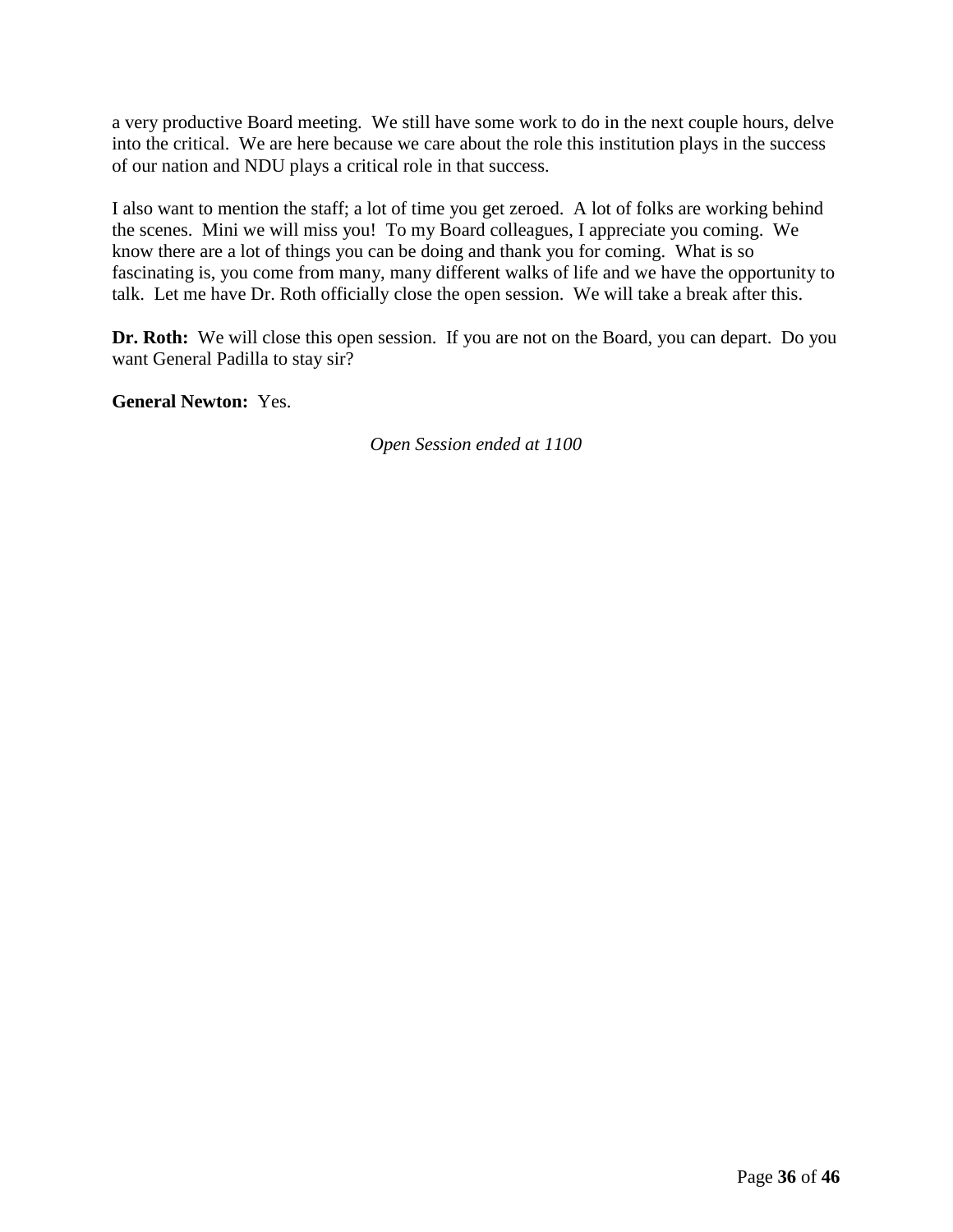#### **Appendix A**

#### **National Defense University Board of Visitors Attendance Roster**

- 1. Vice Admiral Vivien S. Crea, USCG (Ret.)
- 2. Mr. Douglas C. Doan
- 3. Captain John H. Fraser, USN (Retired)
- 4. Ms. Belkis Leong‐Hong
- 5. General Lloyd W. Newton, USAF (Retired)
- 6. Mr. Douglas A. Raymond
- 7. Ms. Linda Robinson
- 8. Dr. George Tanner
- 9. Dr. Stephen J. Trachtenberg
- 10. Dr. Lemuel W. Watson

#### **National Defense University Senior Leadership Attendance Roster**

- 1. Major General Frederick M. Padilla, USMC, NDU 15<sup>th</sup> President
- 2. Ambassador Wanda Nesbitt, NDU Senior Vice President
- 3. Dr. John W. Yaeger, Provost/Vice President Academic Affairs
- 4. Brigadier General Guy T. Cosentino, USA, Commandant, National War College
- 5. Brigadier General Thomas A. Gorry, Commandant, Eisenhower School (ES)
- 6. Dr. Shannon Brown, Dean of Faculty Eisenhower School (Day 2)
- 7. Rear Admiral John W. Smith, Jr., USN, Commandant, Joint Forces Staff College
- 8. Dr. Patricia Strait, Dean, Joint Forces Staff College (Day 2)
- 9. Dr. Michael S. Bell, Chancellor, College of International Security Affairs
- 10. Rear Admiral Janice M. Hamby, USN (Ret.), Chancellor, iCollege
- 11. Dr. Richard Hooker, Jr., Director of Research and Strategic Support/Director of Institute for National Strategic Studies
- 12. Dr. Rick L. Waddell, Senior Director, CAPSTONE
- 13. Major General Robert C. Kane, USAF (Ret.), Chief Operating Officer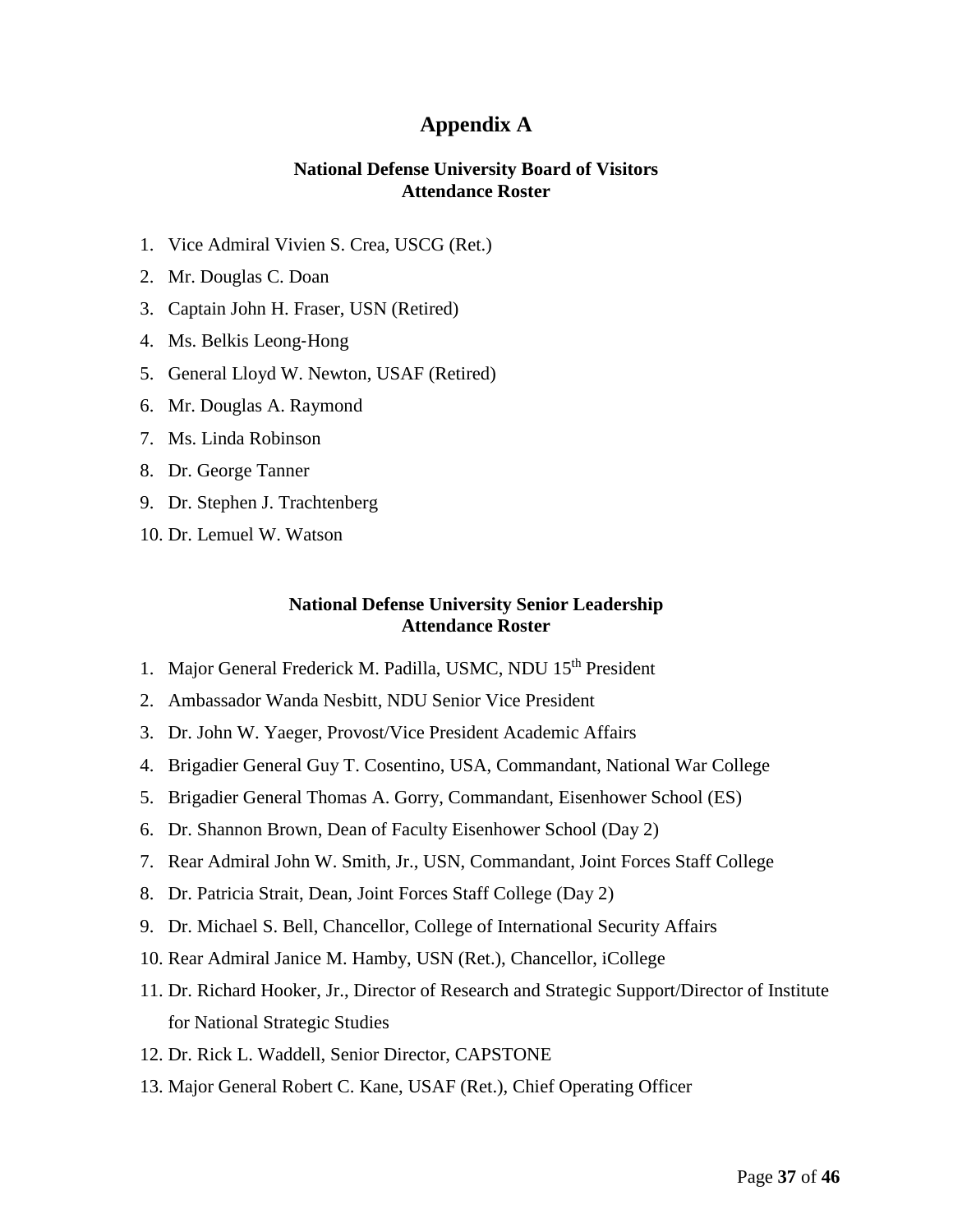14. Colonel Stewart Liles, U.S. Army, CIO (Day 2)

#### **National Defense University Foundation Attendance Roster**

- 1. Ms. Cathleen Pearl, President/Chief Executive Officer
- 2. Ambassador Walter Stadler, Special Advisor to the President/Chief Executive Officer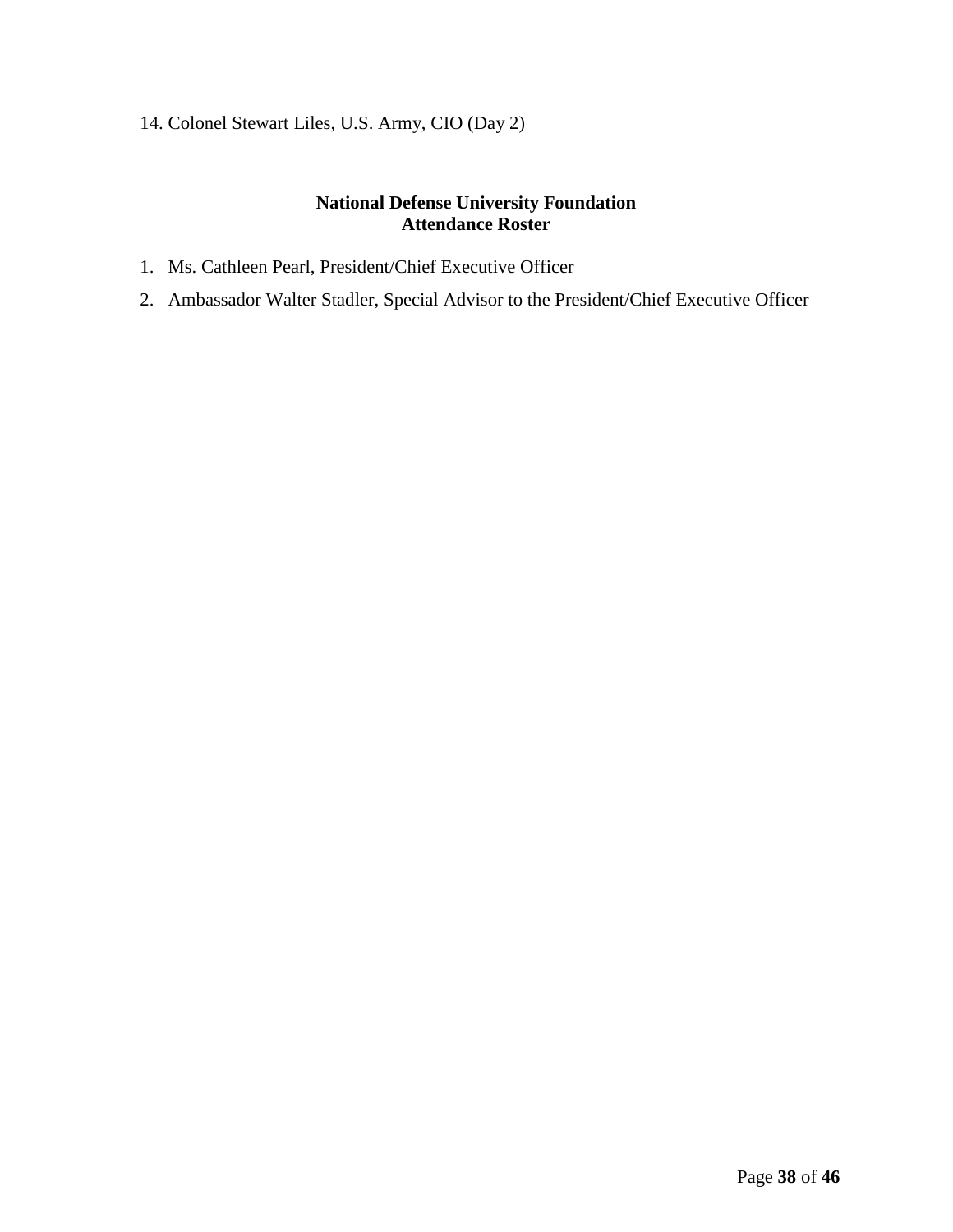**Appendix B**



**National Defense University Board of Visitors Meeting May 20-21, 2015 AGENDA**

Military: Class A Uniform Civilian: Business Suit

**Wednesday, 20 May 2015 Room 155B, Marshall Hall**

| 1200      | <b>Call to Order</b>                                                     | Dr. Brenda Roth,<br>Designated Federal Officer                                               |
|-----------|--------------------------------------------------------------------------|----------------------------------------------------------------------------------------------|
| 1200-1215 | <b>Administrative Notes</b><br>(DFO comments/overview of agenda)         | Dr. Roth/General Lloyd<br>"Fig" Newton, USAF<br>(Retired), BOV Chair                         |
| 1215-1245 | State of the University Address                                          | Major General Frederick M.<br>Padilla, NDU President                                         |
| 1245-1330 | Assessment of AY 2014-15 Curriculum<br>Overview of AY 2015-16 Curriculum | Dr. John W. Yaeger<br>Provost                                                                |
| 1330-1400 | <b>Climate Survey</b>                                                    | Dr. Joel Farrell, Director<br><b>Institutional Research</b>                                  |
| 1400-1415 | <b>BREAK</b>                                                             |                                                                                              |
| 1415-1445 | <b>Middle States Commission</b><br>(Progress Report/New Standards)       | Dr. Roth/Dr. Yaeger                                                                          |
| 1445-1515 | <b>Talent Management</b>                                                 | Mr. Tim Robertson, Director<br><b>Human Resources</b>                                        |
| 1515-1615 | Program Review/Assessment                                                | Major General Robert Kane,<br>USAF (Retired), Chief<br>Operating Officer (COO)/Dr.<br>Yaeger |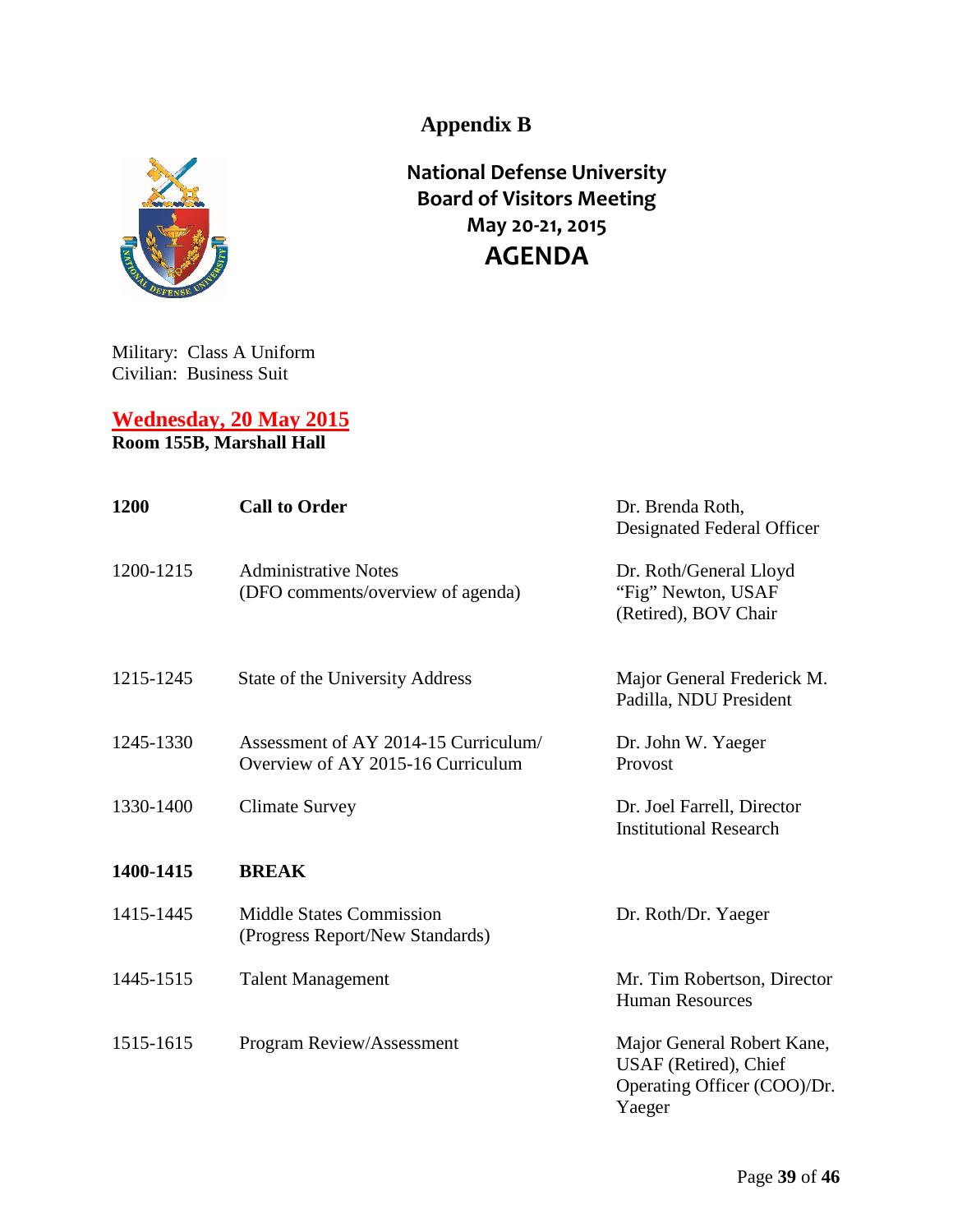| 1615-1630 | Day One Wrap-Up                 | General Newton/MajGen<br>Padilla |
|-----------|---------------------------------|----------------------------------|
| 1630      | <b>Meeting Ends for the Day</b> | Dr. Roth                         |

#### **Thursday, 21 May 2015**

#### **Room 155B, Marshall Hall**

| 0800      | <b>Call to Order</b>                                                                                    | Dr. Roth                         |
|-----------|---------------------------------------------------------------------------------------------------------|----------------------------------|
| 0800-0900 | 10 Areas of Opportunity                                                                                 | Dr. Yaeger                       |
| 0900-1100 | <b>Ensuring Institutional Quality, Relevancy</b><br>and Prestige; Observations/Comments<br>from Members | <b>Board Members</b>             |
| 1100-1115 | Wrap-Up and Closing Remarks                                                                             | General Newton/MajGen<br>Padilla |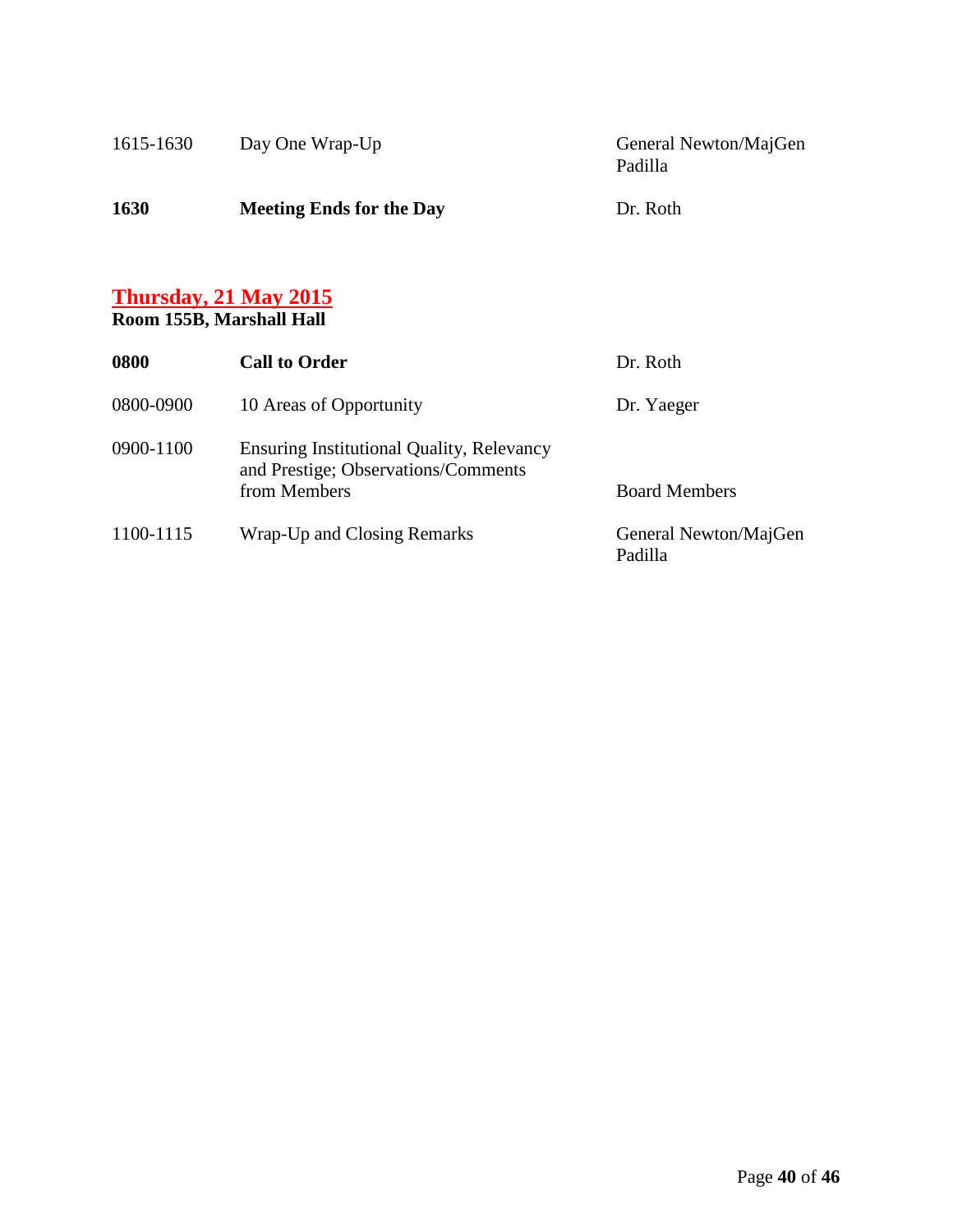### **Appendix C**

#### **State of the University Address MajGen Frederick M. Padilla, USMC, 15th President**

General Newton, Lieutenant General Waldhauser, members of the Board of Visitors, NDU colleagues, members of the public, ladies and gentlemen – welcome. The purpose of this address is to provide an update on the National Defense University from the last Board meeting in November 2014.

The last six months have been dynamic and we have made significant forward progress.

I'd like to begin by highlighting some key personnel actions:

- RADM John "Boomer" Smith pinned-on his second star since our last meeting and has received orders to United States European Command to serve as the Chief of Staff. He will be replaced by RDML Brad Williamson who commands NATO Maritime Group Two in the Mediterranean.
- BG Tom Cosentino will retire following graduation after three decades of outstanding service to our nation. He will be replaced as Commandant of National War College by Brig Gen Darren Hartford USAF who commands the 379<sup>th</sup> Air Expeditionary Wing at Al Udeid Air Base, Qatar.
- Dr. David Tretler has assumed the duties as the NWC Dean of Faculty and has hit the ground running.
- BGen Thomas Gorry will remain the EISENHOWER SCHOOL Commandant for another year.
- Dr. Tim Russo, formerly an Economics professor at EISENHOWER SCHOOL, has been assigned as deputy Provost.
- We have recently completed the hiring process for the Director of the International Student Management Office and Dr. Jack Godwin will join us in early June.
- We have begun the process of hiring a new Director of Capstone since Dr. (MG) Rick Waddell has been slated for command.

#### Command Climate:

As briefed during the last BOV, the Command Climate survey conducted in June '14 reflected NDU core strengths as 1) academics and our educational mission; 2) students and the focus on students; and 3) highly qualified and dedicated faculty and staff. The weaknesses related to openness and transparency in decision making at multiple levels that revealed a lack of confidence in the fairness and integrity of many of our internal processes.

Armed with this feedback, we have placed increased emphasis on establishing standardized, repeatable, transparent, equitable and inclusive processes across the university. Our revised Talent Management Program is an excellent example of this. At the same time, "brown bag lunches," an open door policy and increased "battlefield circulation" (including at least monthly trips to JFSC and meetings with the Faculty Advisory Committee)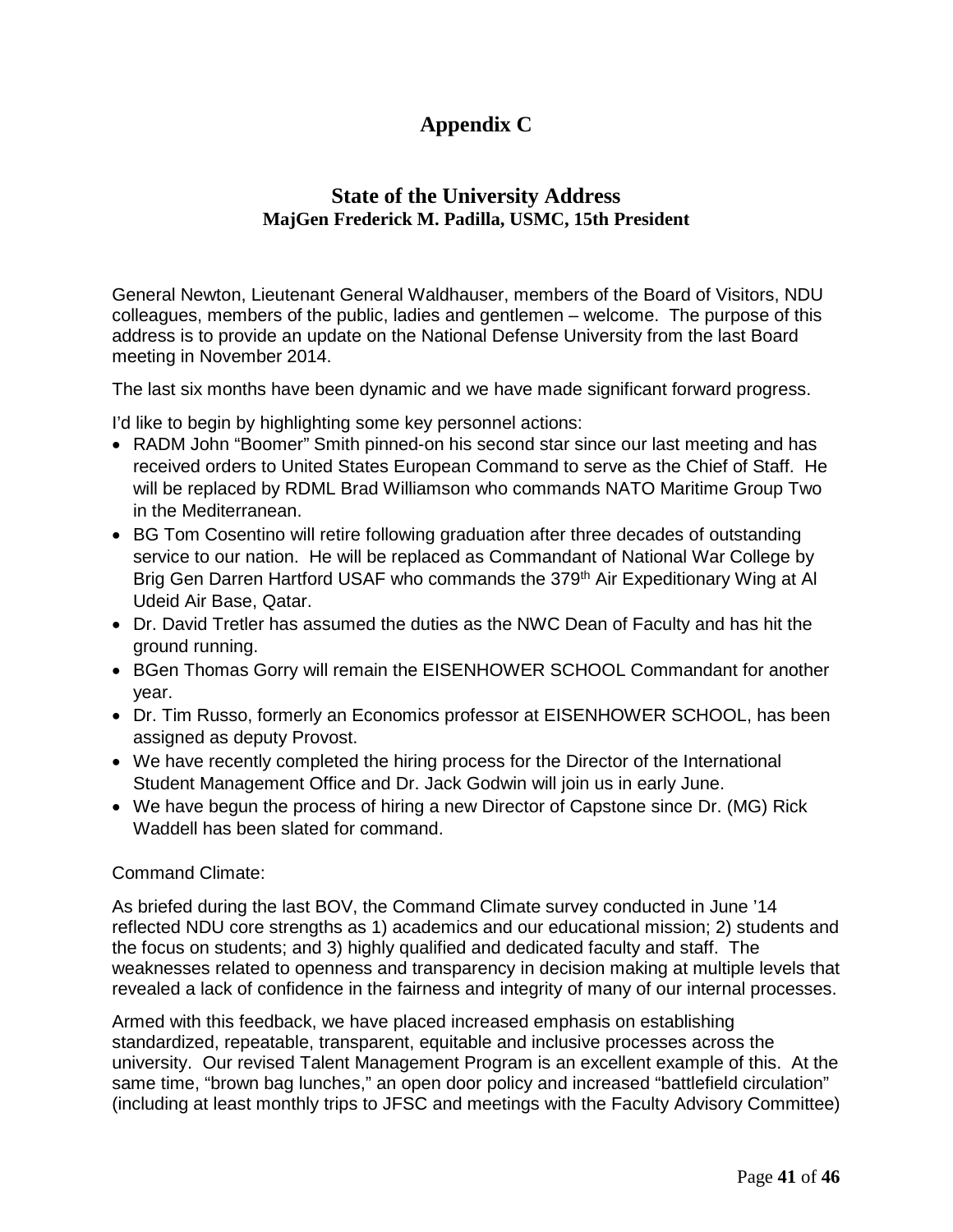have been implemented to assess issues first hand and solicit input directly. I have also sent 90 and 120 day assessments along with my Programming Guidance to faculty, staff and students. The focus of this engagement is to ensure a common understanding of the NDU direction. While hard calls remain, decisions will not be made in a vacuum.

We recently completed another Command Climate survey. Based on the quantitative analysis, there is a positive shift in the perception of the NDU Faculty and Staff. Our core strengths remain and the preliminary review of the data indicates improvements in areas of weakness. One key indicator of the shift in perception is the increased response rate--from 36% in 2014 to 54% for this year. Another key indicator is the change in the perception of the overall experience at NDU. This year, 82% of the respondents indicated that the overall experience at NDU has been positive. This is an increase from 68% on the same item last year. We will continue to evaluate this feedback to improve the climate at NDU.

#### Curriculum:

The CJCS approved our recommended modifications to the AY-15 curriculum on 9 April. The curriculum revisions are regarded as minor and are aligned with the CJCS guidance pertaining to transforming joint education. The main changes are adjustments to learning outcomes in the Foundational Phase, a more even distribution of academic rigor across the AY, an expansion of the Tailored Leader Development from Phase 3 to all phases, movement of electives from Phase 3 to Phase 2 and increasing their duration. The changes to the electives will also enhance our ability to support the PACOM and EUCOM Scholars Programs (and possibly others) and meet the objective of giving students more choices. Dr. Yaeger will give you a more detailed brief on this later today.

The Information Resources Management College (iCollege) will execute a pilot course on Cyber Strategy Leadership during AY16. This will be composed of one seminar (9-12 students) and will grant both a Master of Science degree in Government Information Leadership and JPME II credit. We regard this as vital as there is a gap in Cyber education across PME schools.

Shifting to the South Campus, JFSC is exploring alternate length and delivery of their JPME II program, Joint and Combined Warfighting School (JCWS). This will begin with the required learning outcomes (as defined by Combatant Commanders and the Joint Staff) to determine if the length of the program is right and includes delivery via a satellite version. The current Senate Armed Services Committee National Defense Authorization Act mark includes language that may provide this flexibility.

#### Budget:

When we looked at the University budget going into the future, it was clear we had a significant disconnect between available funding and requirements. As a result, we implemented a new way of looking at University resources, linking mission performance to funding through a comprehensive program review. This review culminated in Programming Guidance that I signed last month. This guidance defines 10 areas of opportunity and risk that provide a sustainable path forward for the University in a budget-constrained environment. We presented this programming guidance and plan to the Joint Staff. The Joint Staff J7 and Comptroller concurred with the plan and recommended to the CJCS to carve \$5M in Fiscal Year 16 and 17 out of the also-constrained Joint Staff budget to provide the University a stable funding "Bridge" while we implement cost avoidance measures for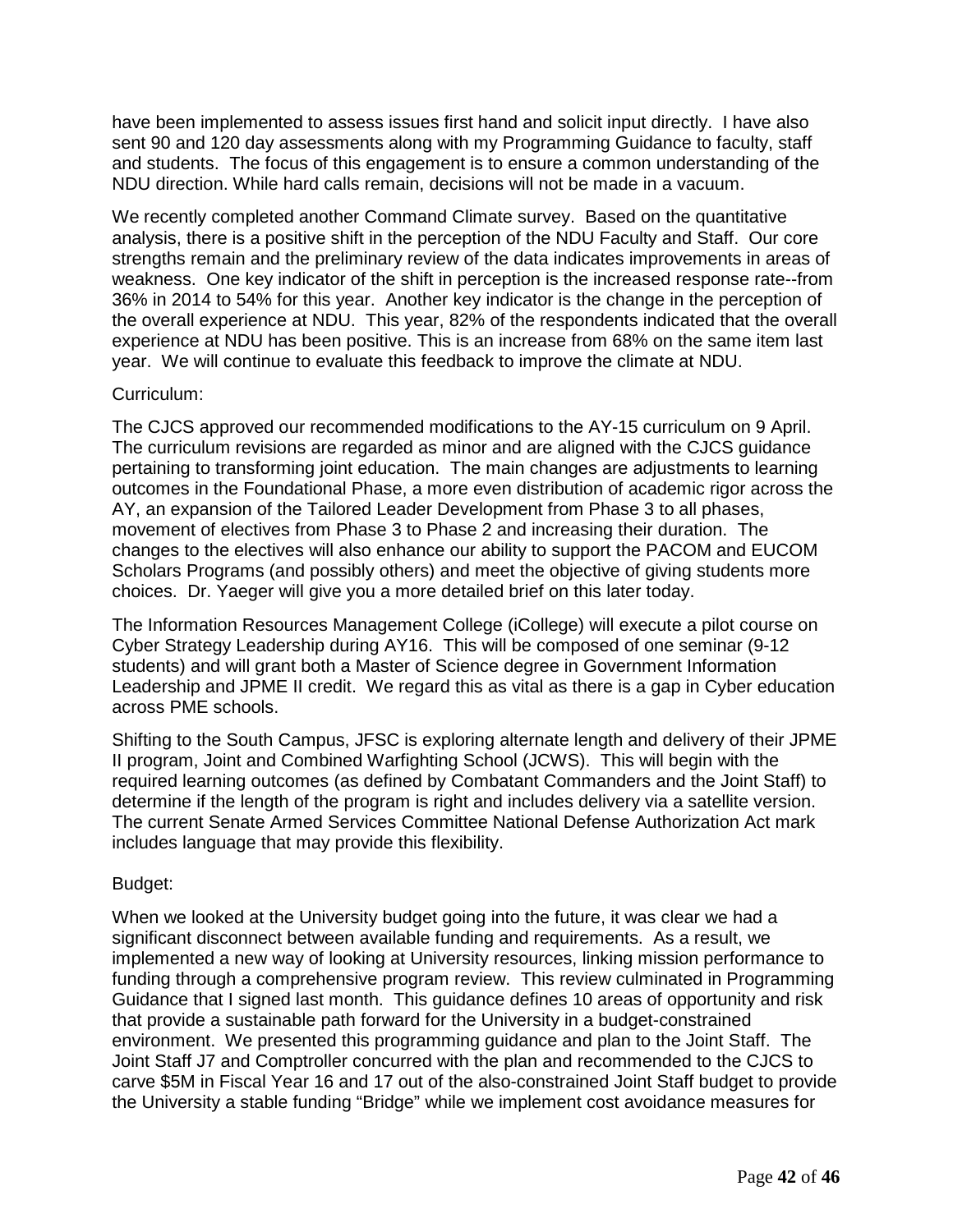Fiscal Year 18 and beyond. The CJCS approved our plan and this transfer of funding as well as a stable funding profile of \$85M across the Future Year Defense Program.

I want to thank Joint Staff Leadership for placing confidence in our plan. Gaining this support from the Joint Staff is not the end of a journey, it is really the beginning. Now the University needs to follow through on the areas of opportunity and risk in the programming guidance. I also ask for the BOV's guidance and counsel as we seek innovative new ways of meeting the mission within our existing resources.

#### Operational Issues:

Our Chief Information Officer (CIO) has been developing information technology solutions that will allow NDU to operate effectively in the Government (DoD) space, as well as the Academic community. We have embarked on a strategic initiative we call "*Big A, little b*" to deal with the challenge of operating effectively in both communities. The "Big A" refers to our Academic side, ensuring that the NDU network focuses on and enables the academic mission of the university and provides a safe, open environment for our students and faculty. The "little b" refers to the business side, that incorporates NDU networks with DoD networks, which will allow us to better integrate business processes primarily in the resource management and human resource domains. We have deliberately focused on Academic IT over business IT, enhancing our academic status at the expensive of achieving some economies of scale in DoD IT.

A separate but related challenge is the development of a functional Student Management System (SMS). This continues to be one of the University's top priorities. After a year of work with the Office of Personnel Management and the vendor, we have developed the basic functionality that will allow us to enroll students, manage them in the various courses, assign and post grades, and print transcripts. This is all being accomplished on a secure and stable network.

Although the current SMS only meets basic minimum requirements, we are still working to build the linkage between the SMS, our student assessment tool (TK-20) and our Learning Management System of Record, "Blackboard." There is still a great deal of work to be done, but the university leadership is fully engaged with all of the stakeholders to move us into a position where our SMS can perform the necessary functions that will satisfy the colleges and our accreditors.

#### Special Initiatives:

Dr. Rich Hooker and his team from INSS recently completed their number one priority research project for the year, a book project for the Joint Staff entitled "Lessons Encountered – Learning from the Long War." It has been sent to the Pentagon for staffing.

The Eisenhower School recently completed the first collaborative effort with UC Berkeley on "Adaptive Leadership." BGen Thomas Gorry and Ori Brafman (UC Berkeley) started the Adaptive Leadership program with a two-day session that introduced students to the Adaptive/Agile Leadership principles, as well as the complex problem formulation session that set the academic foundation for their follow-on sessions in April and May. There were 33 student participants accepted into the program and they pursued studies related to three broad strategic level issues: Veterans Reintegration; Humanitarian Assistance / Disaster Relief; Energy and Environment. The success of the program will be balanced with our budget to assess prospects for future support since this was funded by CJCS this year.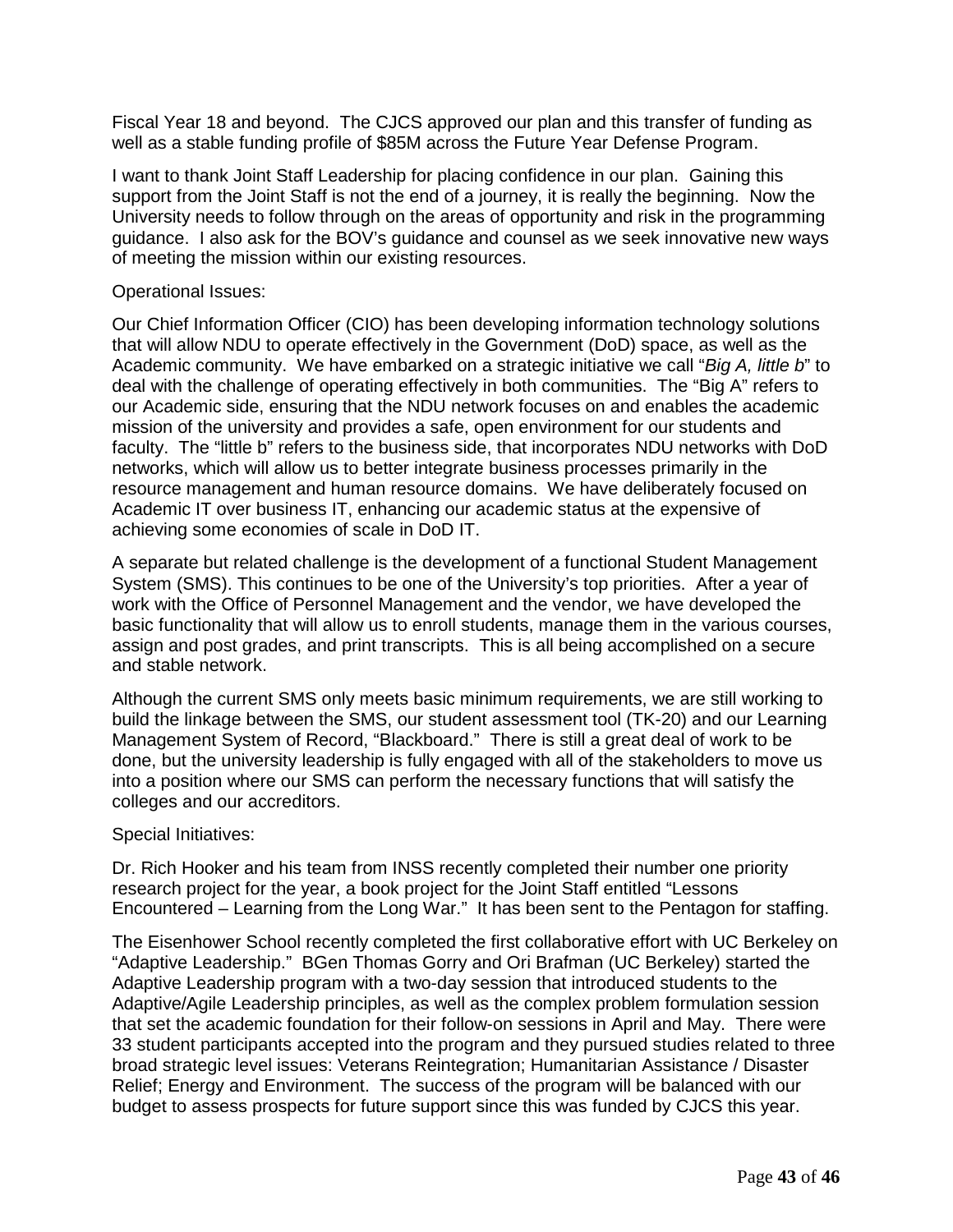How the Board can support:

- Identify and recommend items for GEN Dempsey to pass on to Gen Dunford.
- Reinforce to the new SecDef, CJCS, VCJCS and other senior leaders the unique importance of NDU to U.S. national security.
- Help us develop opportunities to enhance the status of NDU as the premier venue for developing senior strategic security leaders and thinkers.
- Champion support against negative perceptions resulting from fiscal constraints, pay & grade reductions, friction from last year, etc.
- Continued support for a budget that will enable NDU to produce top quality strategiclevel education and research.
- Advice on the 10 Areas of Opportunity outlined in the Programming Guidance

I thank you for your continued support and look forward to a productive meeting and collectively charting the right course for NDU.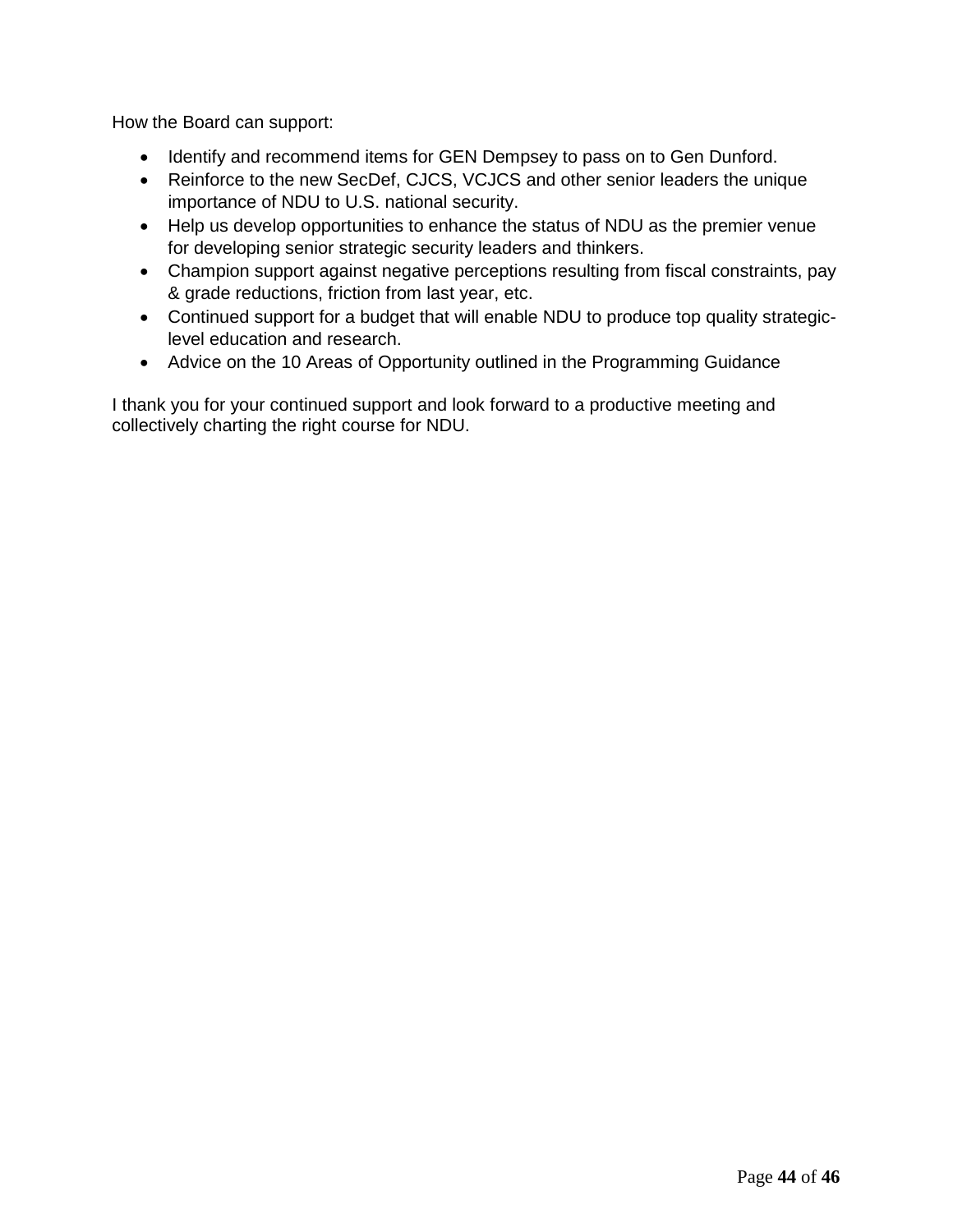### **Appendix D**

#### **FAC THOUGHTS TO BOV ON CURRICULUM CHANGES, PAST AND FUTURE**

--I'm Mark Clodfelter, the NDU Faculty Advisory Council Rep from National War College, and I will be speaking on behalf of my colleagues from the Eisenhower School, CISA, the iCollege, Joint Forces Staff College, and INSS.

--Let me begin by saying that we are pleased to have the opportunity to interact with the Board of Visitors, which we view as a major step forward, and we hope that this interaction can become a permanent part of future BOV sessions. We appreciate John Yaeger giving us this time.

--We'd like to express our thanks to General Padilla as well, not only for endorsing this speaking occasion but also for his demonstrated openness and willingness to listen to the Faculty Advisory Committee (FAC), and frequently act on our suggestions. He's met with the FAC on four occasions this spring, and as a result of those sessions:

(1) He has begun regular meetings with component deans of faculty

(2) He has provided the FAC a seat on the weekly NDU Executive Council meetings, and

(3) He will begin regular meetings with the component experts on educational technology and institutional research, whose voices have not often been heard before. He is initially meeting with them on 5 June.

--Finally, we would like to express our thanks to NDU's HR Director, Tim Robertson, for the excellent work that he's done in creating a "Talent Management System" for managing civilian faculty hiring and renewals.

--What we would like to do for you this afternoon is briefly present our thoughts on the current curriculum that has been in place this academic year, and also provide our thoughts on what's projected for the year ahead.

I. Our concerns for this Academic Year 2014-2015, which saw the implementation of BOJET revisions, include the following:

-- First, having electives grouped together in a six-week span near the end of the academic year, rather than throughout the spring and fall semesters, caused us to lose six weeks from the core curriculum at component institutions, which produced significant cut-backs in core course instruction.

--The placement of electives also disrupted the beneficial synergy that had existed between core and elective classes occurring simultaneously.

--The six-week Phase I "strategic leadership course" that began the academic year for students in NWC, ES, and CISA further removed time from the core curriculum and disrupted its flow by requiring coverage of all JPME II topics during that span; the restrictive requirements detracted from the unique missions of the various colleges and led to a perception that "one size fits all."

--For several reasons, the course was disjointed: it was a fast-paced conglomeration of topics that were often out of sequence; students lacked the background in many subject areas analyzed; and many Phase I Lincoln Hall presentations were subpar.